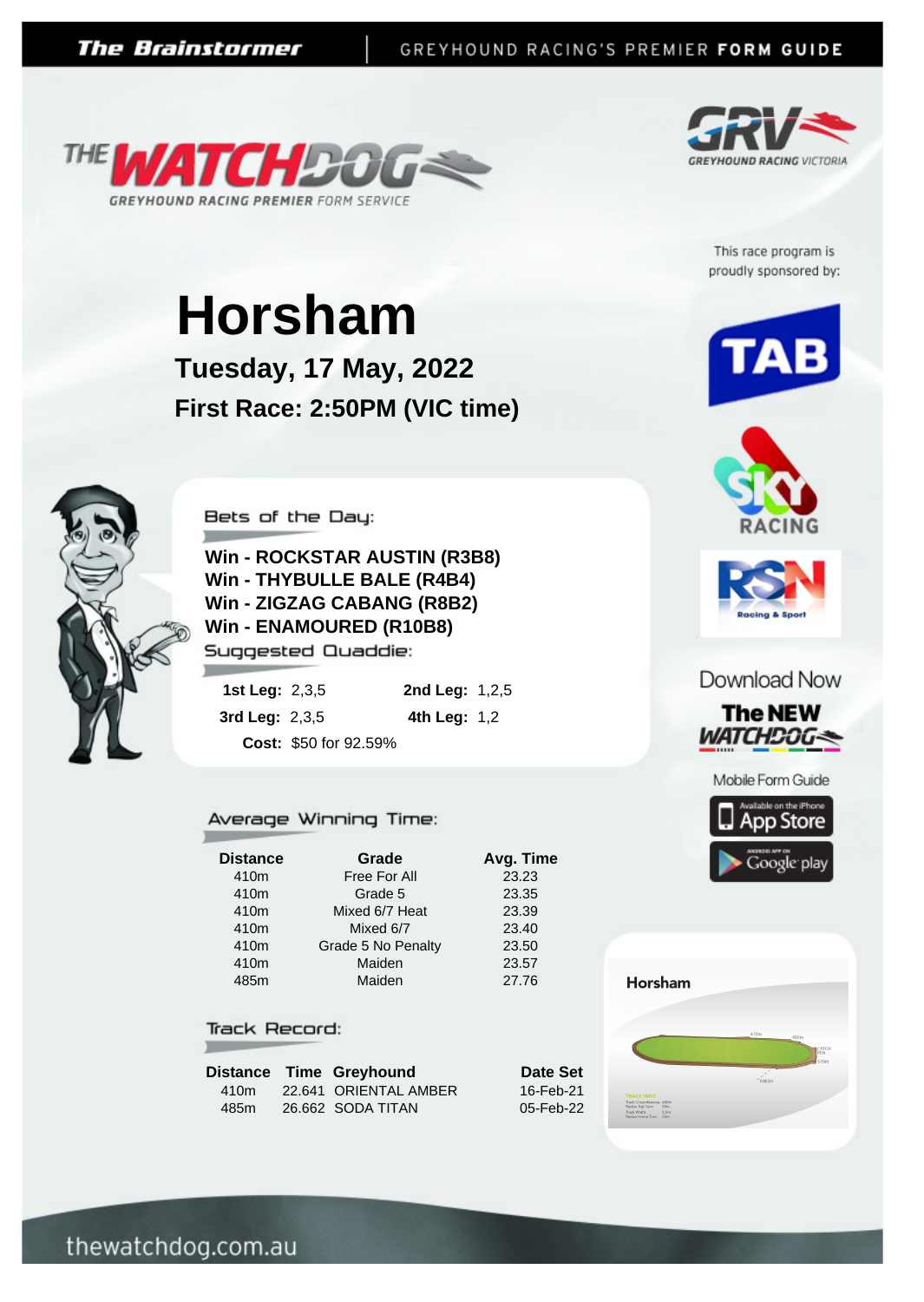| Horsham                                                                                              |                                   |                |                | TAB - LONG MAY WE PLAY                                                                                                                                                                       |               |                                 |                |                                |                    |           | $58$ Avg. km/hr - 1st Split $58$                                                                                                    |
|------------------------------------------------------------------------------------------------------|-----------------------------------|----------------|----------------|----------------------------------------------------------------------------------------------------------------------------------------------------------------------------------------------|---------------|---------------------------------|----------------|--------------------------------|--------------------|-----------|-------------------------------------------------------------------------------------------------------------------------------------|
|                                                                                                      |                                   |                |                | Distance: 485m, Race Type: Maiden, Total Prizemoney: \$2,710<br>1st: \$1,800, 2nd: \$520, 3rd: \$260, 4th: \$130                                                                             |               |                                 |                |                                |                    |           | !!!!!!!!!!!!!                                                                                                                       |
| 2:50PM                                                                                               |                                   |                |                |                                                                                                                                                                                              |               |                                 |                |                                |                    |           |                                                                                                                                     |
| (VIC time)                                                                                           |                                   |                |                | TERMINATOR (3) is a well bred type and his dam has produced some talented types. CRYMELON<br>LIBBY (2) has been placed in two of her past three and she will be prominent throughout. SECRET |               |                                 |                |                                |                    |           |                                                                                                                                     |
|                                                                                                      |                                   |                |                | MISSION (1) must be respected on debut.                                                                                                                                                      |               |                                 |                |                                |                    |           |                                                                                                                                     |
|                                                                                                      | <b>Watchdog Tips:</b>             |                | 3              | Bet:                                                                                                                                                                                         |               |                                 | 166.67%)       | Box Quinella 1,2,3,4 (\$10 for |                    | 10        |                                                                                                                                     |
| <b>Box Weight Dist Track</b><br>Form<br>1                                                            | Date<br><b>SECRET MISSION [M]</b> | Time           | <b>BON</b>     | Margin 1st/2nd (Time)<br>Dam has produced some talent types, threat                                                                                                                          |               | PIR Checked Comment W/R Split 1 |                |                                |                    | S/P Grade | <b>Winning Boxes</b>                                                                                                                |
| ΒK<br>D                                                                                              | Sep-20 BERNARDO                   |                |                | <b>LITTLE POOKIE</b>                                                                                                                                                                         |               |                                 |                |                                | \$3.40             |           | 4   5   6   7   8<br>$2 \mid 3$<br>$\mathbf{1}$                                                                                     |
| Trainer: John Galea (Brookfield)<br>7th (1) 25.7 485 HOR R1 17-May-22                                |                                   | 30.35 28.28    |                | 30.00LCRYMELON LIBBY (28.28)                                                                                                                                                                 | S/777         |                                 |                | 7.09                           | \$3.70             | M         | Prize<br>\$0.00<br><b>Best</b><br><b>NBT</b>                                                                                        |
| Owner(s): J Galea                                                                                    |                                   |                |                |                                                                                                                                                                                              |               |                                 |                |                                |                    |           | <b>Starts</b><br>$1 - 0 - 0 - 0$<br>Trk/Dst<br>$1 - 0 - 0 - 0$<br><b>APM</b><br>\$0                                                 |
| $\mathbf{z}$                                                                                         | <b>CRYMELON LIBBY [M]</b>         |                |                | Placed in two of her past three, main danger                                                                                                                                                 |               |                                 |                |                                |                    |           | <b>Winning Boxes</b>                                                                                                                |
| <b>RBD</b><br>в<br>Trainer: Ian Bibby (Warracknabeal)                                                | Apr-19 HAWK ALONE                 |                |                | <b>CRYMELON HOLLY</b>                                                                                                                                                                        |               |                                 |                |                                | \$8.00             |           | 4   5   6  <br>$\mathbf{2}$<br>3 <br>7 <sup>1</sup><br>$\mathbf{1}$<br>8<br>$\mathbf{1}$                                            |
| 3rd (6) 26.5 485 HOR R1 26-Apr-22                                                                    |                                   | 28.43          | 26.83          | 14.00LFITZROY BALE (27.51)                                                                                                                                                                   | M/343         |                                 |                | 6.86                           | \$11.50            | M         | \$1,830.00<br>Prize<br>28.28<br><b>Best</b>                                                                                         |
| 2nd (8) 26.6 410 HOR R2 03-May-22<br>7th (7) 26.6 410 HOR R2 10-May-22                               |                                   | 24.12<br>24.16 | 23.17<br>22.96 | 3.00LSPEEDY CASHEW (23.92)<br>11.00LCRACKERJACK BEN (23.39)                                                                                                                                  | M/22<br>M/77  |                                 | $\mathcal{L}$  | 11.02<br>11.12                 | \$27.00<br>\$62.40 | MH<br>MF  | <b>Starts</b><br>$32 - 1 - 1 - 3$<br>Trk/Dst<br>$3 - 1 - 0 - 1$                                                                     |
| 1st (2) 26.5 485 HOR R1 17-May-22<br>Owner(s): BMBB (SYN), I Bibby, P Borradale, O Mcgovern, J Bibby |                                   | 28.28          | 28.28          | 15.00LSON OF POOKIE (29.27)                                                                                                                                                                  | Q/111         |                                 | SW.            | 6.89                           | \$4.40             | M         | <b>APM</b><br>\$1271                                                                                                                |
| 3<br>TERMINATOR [M]                                                                                  |                                   |                |                | Dam has produced some capable types, yes                                                                                                                                                     |               |                                 |                |                                |                    |           | <b>Winning Boxes</b><br>5 6 <br>2 <sup>1</sup><br>3 <sup>1</sup><br>$\overline{4}$<br>$\mathbf{1}$<br>78                            |
| ΒK<br>D<br>Trainer: Jeff Galea (Brookfield)                                                          | Oct-20 BERNARDO                   |                |                | <b>KARISE FUSILEER</b>                                                                                                                                                                       |               |                                 |                |                                | \$3.00             |           | Prize<br>\$0.00                                                                                                                     |
| 6th (3) 27.9 485 HOR R1 17-May-22<br>Owner(s): J Galea                                               |                                   | 29.75 28.28    |                | 22.00LCRYMELON LIBBY (28.28)                                                                                                                                                                 | M/344         |                                 |                | 6.89                           | \$3.10             | M         | <b>Best</b><br><b>NBT</b><br><b>Starts</b><br>1-0-0-0<br>Trk/Dst<br>$1 - 0 - 0 - 0$<br><b>APM</b><br>\$0                            |
| <b>BOWSER BOY [M]</b><br>4                                                                           |                                   |                |                | Well supported on debut, can atone, keep safe                                                                                                                                                |               |                                 |                |                                |                    |           | <b>Winning Boxes</b>                                                                                                                |
| D<br>BK<br>Trainer: Ryan Galea (Brookfield)                                                          | Sep-20 BERNARDO                   |                |                | <b>LITTLE POOKIE</b>                                                                                                                                                                         |               |                                 |                |                                | \$4.80             |           | 2 3 4 5 6 7 8<br>1                                                                                                                  |
| 6th (2) 30.5 400 GEL R1 12-May-22<br>4th (4) 29.7 485 HOR R1 17-May-22<br>Owner(s): J Galea          |                                   | 24.05<br>29.43 | 22.48<br>28.28 | 18.00LMILLIE BALE (22.82)<br>17.00LCRYMELON LIBBY (28.28)                                                                                                                                    | M/86<br>M/455 |                                 |                | 9.17<br>6.90                   | \$5.20<br>\$7.30   | M<br>M    | Prize<br>\$0.00<br><b>Best</b><br><b>NBT</b><br>$2 - 0 - 0 - 0$<br><b>Starts</b><br>Trk/Dst<br>$1 - 0 - 0 - 0$<br><b>APM</b><br>\$0 |
| 5<br>*** VACANT BOX ***                                                                              |                                   |                |                |                                                                                                                                                                                              |               |                                 |                |                                |                    |           | <b>Winning Boxes</b>                                                                                                                |
| Trainer:<br>Owner(s):                                                                                |                                   |                |                |                                                                                                                                                                                              |               |                                 |                |                                |                    |           |                                                                                                                                     |
| 6                                                                                                    | <b>SON OF POOKIE [M]</b>          |                |                | Well down the track to date, prefer to watch                                                                                                                                                 |               |                                 |                |                                |                    |           | <b>Winning Boxes</b><br>4   5   6  <br>7 8<br>$\mathbf{1}$<br>$2 \mid 3 \mid$                                                       |
| ΒK<br>D<br>Trainer: Jeff Galea (Brookfield)                                                          | Sep-20 BERNARDO                   |                |                | <b>LITTLE POOKIE</b>                                                                                                                                                                         |               |                                 |                |                                | \$12.00            |           |                                                                                                                                     |
| 8th (8) 29.7 400 GEL R1 11-Mar-22                                                                    |                                   | 24.26          | 22.43          | 19.00LELITE JET (23.00)                                                                                                                                                                      | S/88          |                                 |                | 9.23                           | \$12.20            | М         | \$0.00<br>Prize<br><b>Best</b><br><b>NBT</b>                                                                                        |
| (8)<br>29.7 390<br>WBL<br>5th (1) 27.9 400<br>GEL                                                    | R2 17-Mar-22<br>R1 12-May-22      | 0.00<br>23.89  | 22.06<br>22.48 | .XANDRA BALE (22.38)<br>16.00LMILLIE BALE (22.82)                                                                                                                                            | M/67<br>Q/45  | C7                              | V <sub>5</sub> | 8.89<br>8.83                   | \$44.90<br>\$33.90 | MН<br>M   | $4 - 0 - 1 - 0$<br><b>Starts</b><br>Trk/Dst<br>$1 - 0 - 1 - 0$                                                                      |
| 2nd (6) 27.5 485 HOR R1 17-May-22<br>Owner(s): J Galea                                               |                                   | 29.27          | 28.28          | 15.00LCRYMELON LIBBY (28.28)                                                                                                                                                                 | Q/533         |                                 |                | 6.97                           | \$8.50             | M         | <b>APM</b><br>\$0                                                                                                                   |
| SISCO GEM [M]<br>7                                                                                   |                                   |                |                | Failed to beat a runner on debut, tested                                                                                                                                                     |               |                                 |                |                                |                    |           | <b>Winning Boxes</b><br>4<br>5 <sup>1</sup><br>$\overline{2}$<br>3 <sup>1</sup><br>$6 \mid 7 \mid 8$<br>$\mathbf{1}$                |
| ΒK<br>D<br>Trainer: John Galea (Brookfield)                                                          | Sep-20 BERNARDO                   |                |                | <b>LITTLE POOKIE</b>                                                                                                                                                                         |               |                                 |                |                                | \$16.00            |           |                                                                                                                                     |
| 8th (3) 28.5 400 GEL R1 12-May-22                                                                    |                                   | 24.53          | 22.48          | 25.00LMILLIE BALE (22.82)                                                                                                                                                                    | S/67          |                                 | V0             | 9.01                           | \$13.40            | M         | Prize<br>\$0.00<br><b>NBT</b><br>Best                                                                                               |
| 3rd (7) 27.9 485 HOR R1 17-May-22<br>Owner(s): J Galea                                               |                                   | 29.36          | 28.28          | 16.00LCRYMELON LIBBY (28.28)                                                                                                                                                                 | M/222         |                                 |                | 6.89                           | \$20.80            | M         | $2 - 0 - 0 - 1$<br><b>Starts</b><br>Trk/Dst<br>$1 - 0 - 0 - 1$<br><b>APM</b><br>\$0                                                 |
| ୪                                                                                                    | <b>SHEER TENACITY [M]</b>         |                |                | Steady on debut, needs more time, tough ask                                                                                                                                                  |               |                                 |                |                                |                    |           | <b>Winning Boxes</b><br>$\mathbf{3}$<br>4<br>5   6   7  <br>$\overline{2}$<br>1<br>8                                                |
| ΒK<br>в<br>Trainer: Tess Galea (Brookfield)                                                          | Sep-20 BERNARDO                   |                |                | <b>LITTLE POOKIE</b>                                                                                                                                                                         |               |                                 |                |                                | \$10.00            |           |                                                                                                                                     |
| 7th (4) 24.8 400 GEL R1 12-May-22                                                                    |                                   | 24.50          | 22.48          | 25.00LMILLIE BALE (22.82)                                                                                                                                                                    | S/78          |                                 |                | 9.04                           | \$15.90            | M         | Prize<br>\$0.00<br><b>NBT</b><br><b>Best</b>                                                                                        |
| 5th (8) 24.5 485 HOR R1 17-May-22<br>Owner(s): J Galea                                               |                                   | 29.67          | 28.28          | 20.00LCRYMELON LIBBY (28.28)                                                                                                                                                                 | S/666         |                                 |                | 7.05                           | \$17.80            | M         | <b>Starts</b><br>$2 - 0 - 0 - 0$<br>$1 - 0 - 0 - 0$<br>Trk/Dst<br><b>APM</b><br>\$0                                                 |
| ***<br>9                                                                                             | <b>NO RESERVE ***</b>             |                |                |                                                                                                                                                                                              |               |                                 |                |                                |                    |           | <b>Winning Boxes</b>                                                                                                                |
| Trainer:<br>Owner(s):                                                                                |                                   |                |                |                                                                                                                                                                                              |               |                                 |                |                                |                    |           |                                                                                                                                     |
| 10<br>***                                                                                            | <b>NO RESERVE ***</b>             |                |                |                                                                                                                                                                                              |               |                                 |                |                                |                    |           | <b>Winning Boxes</b>                                                                                                                |
| Trainer:                                                                                             |                                   |                |                |                                                                                                                                                                                              |               |                                 |                |                                |                    |           |                                                                                                                                     |

**Owner(s): Trainer:**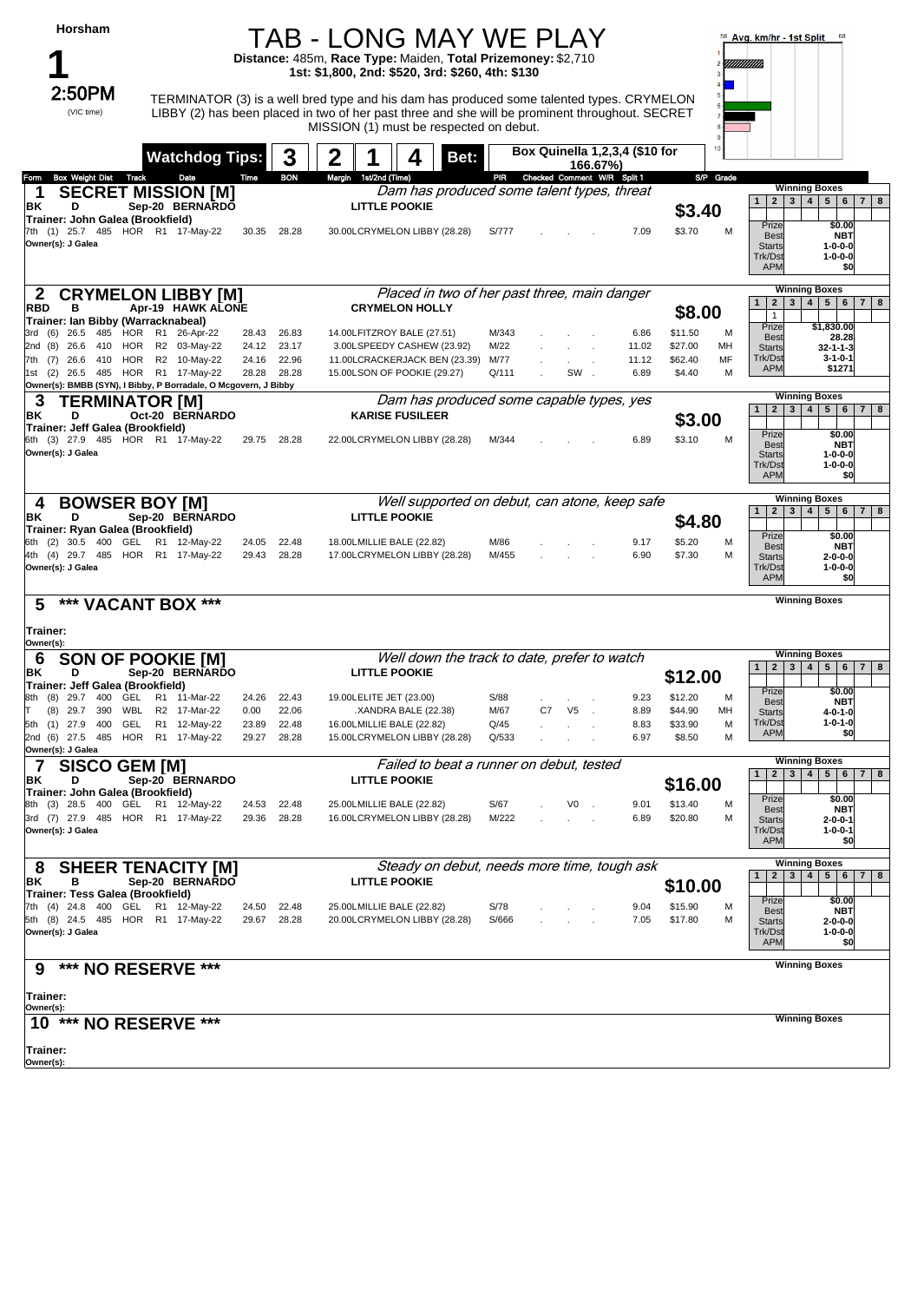| Horsham |
|---------|
|---------|

### CRYMELON KENNELS

**Distance:** 410m, **Race Type:** Maiden, **Total Prizemoney:** \$2,405 **1st: \$1,600, 2nd: \$460, 3rd: \$230, 4th: \$115**

 $3:13PM$  MISS RHUBARB (1) was narrowly beaten in good time here last week and she is drawn to go one better today. BLACKPOOL RYAN (8) was impressive on debut and he will keep the pressure on from the outset. ONLY SAYING (2) is an improving type.



|                                                             |                | <b>Watchdog Tips:</b>         |                |                | 8 | $\mathbf 2$<br>6                                      | Bet:                                             |                                 |       |               | Exacta 1,8/1,2,6,8 (\$10 for 166.67%) | 10 <sub>10</sub> |                                              |                                                       |
|-------------------------------------------------------------|----------------|-------------------------------|----------------|----------------|---|-------------------------------------------------------|--------------------------------------------------|---------------------------------|-------|---------------|---------------------------------------|------------------|----------------------------------------------|-------------------------------------------------------|
| Box Weight Dist Track                                       |                | Date                          | Time           | <b>BON</b>     |   | Margin 1st/2nd (Time)                                 |                                                  | PIR Checked Comment W/R Split 1 |       |               |                                       | S/P Grade        |                                              |                                                       |
| Form<br><b>MISS RHUBARB [M]</b>                             |                |                               |                |                |   |                                                       | Impressive last time, gun draw, looks good       |                                 |       |               |                                       |                  |                                              | <b>Winning Boxes</b>                                  |
| в                                                           |                | Sep-19 FERNANDO BALE          |                |                |   | <b>DANCIN' IN</b>                                     |                                                  |                                 |       |               |                                       |                  | $\mathbf{1}$                                 | 2 3 4 5 6 7 8                                         |
| Trainer: David Torr (Myers Flat)                            |                |                               |                |                |   |                                                       |                                                  |                                 |       |               | \$2.80                                |                  |                                              |                                                       |
| 26.8<br>425<br>BEN<br>$(-)$<br>ST                           |                | 08-Apr-22                     | 24.36          |                |   | 2.00LTrial Cleared                                    | M/22                                             |                                 | 2of4. | 6.72          | \$.                                   | ST               | Prize<br><b>Best</b>                         | \$1,220.00<br><b>NBT</b>                              |
| 4th (7)<br>26.2<br>410<br>HOR                               |                | R2 03-May-22                  | 24.28          | 23.17          |   | 5.50LSPEEDY CASHEW (23.92)                            | M/44                                             |                                 |       | 11.09         | \$3.20                                | MН               | <b>Starts</b>                                | $6 - 0 - 3 - 0$                                       |
| 26.2 410 HOR<br>2nd (6)                                     |                | R2 10-May-22                  | 23.39          | 22.96          |   | 0.10LCRACKERJACK BEN (23.39)                          | M/22                                             |                                 |       | 10.43         | \$16.60                               | MF               | Trk/Dst<br><b>APM</b>                        | 4-0-3-0<br>\$783                                      |
| 2nd (1) 26.4 410 HOR R2 17-May-22<br>Owner(s): D Torr       |                |                               | 23.67          | 23.28          |   | 1.00LMT. ELGIN LASS (23.60)                           | Q/22                                             |                                 |       | 10.81         | \$2.80                                | M                |                                              |                                                       |
| <b>ONLY SAYING [M]</b><br>2                                 |                |                               |                |                |   |                                                       | Improving type, strong in the run home, threat   |                                 |       |               |                                       |                  |                                              | <b>Winning Boxes</b>                                  |
| <b>BKW</b><br>D                                             |                | <b>Oct-20 PREMIER FANTASY</b> |                |                |   | <b>CIRCLE OF DREAMS</b>                               |                                                  |                                 |       |               |                                       |                  | $\mathbf{1}$                                 | 2   3   4   5   6   7   8                             |
| Trainer: Angela Langton (Anakie)                            |                |                               |                |                |   |                                                       |                                                  |                                 |       |               | \$4.60                                |                  |                                              |                                                       |
| 35.0 450 SHP<br>4th (3)                                     |                | R2 02-May-22                  | 26.09          | 25.00          |   | 8.00LLONG POCKET (25.56)                              | M/744                                            |                                 |       | 7.12          | \$19.60                               | MН               | Prize<br><b>Best</b>                         | \$345.00<br><b>NBT</b>                                |
| 3rd (8)<br>35.0<br>385<br>SHP                               |                | R1 09-May-22                  | 22.27          | 21.60          |   | 3.5LHATCHET HARRY (22.04)                             | S/54                                             |                                 |       | 8.45          | \$4.10                                | M                | <b>Starts</b>                                | $3 - 0 - 0 - 1$                                       |
| 4th (2) 34.9 410 HOR R2 17-May-22                           |                |                               | 24.07          | 23.28          |   | 7.00LMT. ELGIN LASS (23.60)                           | Q/43                                             |                                 |       | 10.99         | \$4.60                                | M                | Trk/Dst<br><b>APM</b>                        | $1 - 0 - 0 - 0$<br>\$345                              |
| Owner(s): CHAMPAGNE PTN (SYN), S Smith, A Langton           |                |                               |                |                |   |                                                       |                                                  |                                 |       |               |                                       |                  |                                              |                                                       |
| <b>CLONED [M]</b><br>З                                      |                |                               |                |                |   |                                                       | Find this harder than her racing to date, tested |                                 |       |               |                                       |                  |                                              | <b>Winning Boxes</b>                                  |
| в<br>ΒK                                                     |                | Jan-20 FERNANDO BALE          |                |                |   | <b>NEVER DUPLICATED</b>                               |                                                  |                                 |       |               | \$15.00                               |                  | 1                                            | 2   3   4   5   6<br>7 <br>8                          |
| Trainer: Lewis Green (Parwan)                               |                |                               |                |                |   |                                                       |                                                  |                                 |       |               |                                       |                  | Prize                                        | \$530.00                                              |
| 7th (7) 27.1<br>400 GEL                                     | R <sub>1</sub> | 26-Apr-22                     | 23.54          | 22.53          |   | 13.00LSHORT FUSE (22.69)                              | S/77                                             |                                 |       | 8.82          | \$11.80                               | M                | <b>Best</b>                                  | <b>NBT</b>                                            |
| (8)<br>27.1<br>300<br>HVL<br>2nd<br>400 GEL                 |                | R1 30-Apr-22<br>R1 10-May-22  | 17.59          | 16.99          |   | 3.25LBLUE PROMISE (17.38)<br>1.5LSTORM RAPTOR (23.07) | M/5                                              |                                 |       | 4.13          | \$11.50                               | T3-M             | <b>Starts</b><br>Trk/Dst                     | $5 - 0 - 2 - 0$<br>1-0-0-0                            |
| (2)<br>27.2<br>4th<br>5th (3) 27.0 410 HOR R2 17-May-22     |                |                               | 23.16<br>24.72 | 22.63<br>23.28 |   | 16.00LMT. ELGIN LASS (23.60)                          | Q/22<br>Q/65                                     |                                 |       | 8.50<br>11.39 | \$11.50<br>\$70.90                    | M<br>M           | <b>APM</b>                                   | \$466                                                 |
| Owner(s): Greyhound Junkies (SYN), C Margariti, D Margariti |                |                               |                |                |   |                                                       |                                                  |                                 |       |               |                                       |                  |                                              |                                                       |
| <b>CRYMELON WONDER [M]</b>                                  |                |                               |                |                |   |                                                       | Dam produced the talented Crymelon Comet         |                                 |       |               |                                       |                  |                                              | <b>Winning Boxes</b>                                  |
| ΒK<br>в                                                     |                | May-20 ZAMBORA BROCKIE        |                |                |   | <b>CRYMELON HOLLY</b>                                 |                                                  |                                 |       |               |                                       |                  | $\mathbf{1}$                                 | 2   3   4   5   6   7   8                             |
| Trainer: Ian Bibby (Warracknabeal)                          |                |                               |                |                |   |                                                       |                                                  |                                 |       |               | \$10.00                               |                  | Prize                                        | \$0                                                   |
| 6th (4) 24.9 410 HOR R2 17-May-22                           |                |                               | 25.01 23.28    |                |   | 21.00LMT. ELGIN LASS (23.60)                          | M/56                                             |                                 | V0    | 11.28         | \$57.30                               | м                | <b>Best</b>                                  | <b>NBT</b>                                            |
| Owner(s): CRYMELON KENNELS (SYN), I Bibby, J Bibby          |                |                               |                |                |   |                                                       |                                                  |                                 |       |               |                                       |                  | <b>Starts</b>                                | $1 - 0 - 0 - 0$                                       |
|                                                             |                |                               |                |                |   |                                                       |                                                  |                                 |       |               |                                       |                  | Trk/Dst<br><b>APM</b>                        | $1 - 0 - 0 - 0$<br>\$0                                |
|                                                             |                |                               |                |                |   |                                                       |                                                  |                                 |       |               |                                       |                  |                                              |                                                       |
| *** VACANT BOX ***<br>5                                     |                |                               |                |                |   |                                                       |                                                  |                                 |       |               |                                       |                  |                                              | <b>Winning Boxes</b>                                  |
|                                                             |                |                               |                |                |   |                                                       |                                                  |                                 |       |               |                                       |                  |                                              |                                                       |
|                                                             |                |                               |                |                |   |                                                       |                                                  |                                 |       |               |                                       |                  |                                              |                                                       |
| Trainer:                                                    |                |                               |                |                |   |                                                       |                                                  |                                 |       |               |                                       |                  |                                              |                                                       |
| Owner(s):                                                   |                |                               |                |                |   |                                                       |                                                  |                                 |       |               |                                       |                  |                                              | <b>Winning Boxes</b>                                  |
| <b>MT. ELGIN LASS [M]</b><br>6                              |                |                               |                |                |   |                                                       | Top effort two runs back, must keep safe         |                                 |       |               |                                       |                  | $\mathbf{3}$<br>$\mathbf{1}$<br>$\mathbf{2}$ | $5\phantom{.0}$<br> 6<br>$7 \mid 8$<br>4 <sup>1</sup> |
| в<br>ΒK<br>Trainer: Andrea Gurry (Nhill)                    |                | Apr-20 BARCIA BALE            |                |                |   | <b>TEAR TOWN</b>                                      |                                                  |                                 |       |               | \$7.50                                |                  |                                              | $\mathbf{1}$                                          |
| 26.9<br>410 HOR<br>(8)<br>6th                               |                | R2 26-Apr-22                  | 23.86          | 23.05          |   | 6.50LDURHAM LASS (23.43)                              | S/36                                             |                                 |       | 10.69         | \$16.10                               | м                | Prize<br><b>Best</b>                         | \$230.00<br>23.60                                     |
| 26.7<br>410 HOR<br>(7)<br>3rd                               |                | R1 03-May-22                  | 23.58          | 23.17          |   | 3.00LCRACKERJACK BEN (23.38)                          | M/22                                             |                                 |       | 10.62         | \$8.30                                | MН               | <b>Starts</b>                                | $5 - 1 - 0 - 1$                                       |
| 6th (3)<br>26.6 410<br>HOR                                  |                | R2 10-May-22                  | 23.80          | 22.96          |   | 6.00LCRACKERJACK BEN (23.39)                          | M/33                                             |                                 |       | 10.59         | \$10.40                               | MF               | Trk/Dst                                      | 4-1-0-1<br>\$230                                      |
| 1st (6) 26.5 410 HOR                                        |                | R2 17-May-22                  | 23.60          | 23.28          |   | 1.00LMISS RHUBARB (23.67)                             | M/11                                             |                                 |       | 10.53         | \$11.70                               | M                | <b>APM</b>                                   |                                                       |
| Owner(s): A Gurry                                           |                |                               |                |                |   |                                                       |                                                  |                                 |       |               |                                       |                  |                                              | <b>Winning Boxes</b>                                  |
| <b>AFTER SHOW IMI</b>                                       |                |                               |                |                |   |                                                       | Steadily placed last time, needs to improve      |                                 |       |               |                                       |                  | $\overline{2}$<br>3<br>$\mathbf{1}$          | 4<br>$5\phantom{.0}$<br> 6<br>7   8                   |
| в<br><b>Trainer: Daniel Gibbons (Avalon)</b>                |                | Aug-20 ASTON DEE BEE          |                |                |   | <b>DESTINI GOLD</b>                                   |                                                  |                                 |       |               | \$18.00                               |                  |                                              |                                                       |
| 4th<br>$(6)$ 29.8<br>400<br>GEL                             |                | R1 29-Apr-22                  | 23.31          | 22.41          |   | 6.00LIRELYN BALE (22.91)                              | M/24                                             |                                 |       | 8.70          | \$2.90                                | MН               | Prize<br><b>Best</b>                         | \$345.00<br>NBT                                       |
| 3rd (2) 30.2 410 HOR R1 10-May-22                           |                |                               | 24.25          | 22.96          |   | 4.00LZIPPING NEWMAN (23.97)                           | M/33                                             |                                 |       | 10.94         | \$6.90                                | M                | <b>Starts</b>                                | $3 - 0 - 0 - 1$                                       |
| (7) 30.2 410 HOR R2 17-May-22                               |                |                               | 0.00           | 23.28          |   | .MT. ELGIN LASS (23.60)                               | M/77                                             |                                 | V5    | 12.09         | \$10.40                               | M                | Trk/Dst<br><b>APM</b>                        | $1 - 0 - 0 - 1$                                       |
| Owner(s): G Bartolo                                         |                |                               |                |                |   |                                                       |                                                  |                                 |       |               |                                       |                  |                                              | \$345                                                 |
| 8                                                           |                |                               |                |                |   |                                                       | Smartly placed on debut, early pace, danger      |                                 |       |               |                                       |                  |                                              | <b>Winning Boxes</b>                                  |
| <b>BLACKPOOL RYAN [M]</b><br>BK<br>D                        |                | Oct-20 BERNARDO               |                |                |   | <b>LOCHINVAR ADORE</b>                                |                                                  |                                 |       |               |                                       |                  | $\mathbf{3}$<br>$\mathbf{2}$<br>$\mathbf{1}$ | 4<br>$5 \mid 6$<br>7 <br>8                            |
| Trainer: Renee Kenyon (Lara)                                |                |                               |                |                |   |                                                       |                                                  |                                 |       |               | \$3.40                                |                  |                                              |                                                       |
| 2nd (3) 32.4 450 BAL R1 25-Apr-22                           |                |                               | 25.75          | 25.41          |   | 1.5LOX THE MAN (25.66)                                | M/122                                            |                                 |       | 6.74          | \$1.30                                | M                | Prize<br><b>Best</b>                         | \$460.00<br><b>NBT</b>                                |
| 5th (6) 32.0 410 HOR R1 10-May-22                           |                |                               | 24.42          | 22.96          |   | 6.50LZIPPING NEWMAN (23.97)                           | M/44                                             |                                 |       | 11.05         | \$3.30                                | M                | <b>Starts</b>                                | 3-0-1-1                                               |
| 3rd (8) 32.0 410 HOR R2 17-May-22                           |                |                               | 23.95          | 23.28          |   | 5.50LMT. ELGIN LASS (23.60)                           | M/34                                             |                                 |       | 10.95         | \$2.50                                | М                | Trk/Dst<br><b>APM</b>                        | $2 - 0 - 0 - 1$<br>\$460                              |
| Owner(s): A Kenyon                                          |                |                               |                |                |   |                                                       |                                                  |                                 |       |               |                                       |                  |                                              |                                                       |
| *** NO RESERVE ***                                          |                |                               |                |                |   |                                                       |                                                  |                                 |       |               |                                       |                  |                                              | <b>Winning Boxes</b>                                  |
|                                                             |                |                               |                |                |   |                                                       |                                                  |                                 |       |               |                                       |                  |                                              |                                                       |
| Trainer:                                                    |                |                               |                |                |   |                                                       |                                                  |                                 |       |               |                                       |                  |                                              |                                                       |
| Owner(s):                                                   |                |                               |                |                |   |                                                       |                                                  |                                 |       |               |                                       |                  |                                              | <b>Winning Boxes</b>                                  |
| 10 *** NO RESERVE ***                                       |                |                               |                |                |   |                                                       |                                                  |                                 |       |               |                                       |                  |                                              |                                                       |
| Trainer:                                                    |                |                               |                |                |   |                                                       |                                                  |                                 |       |               |                                       |                  |                                              |                                                       |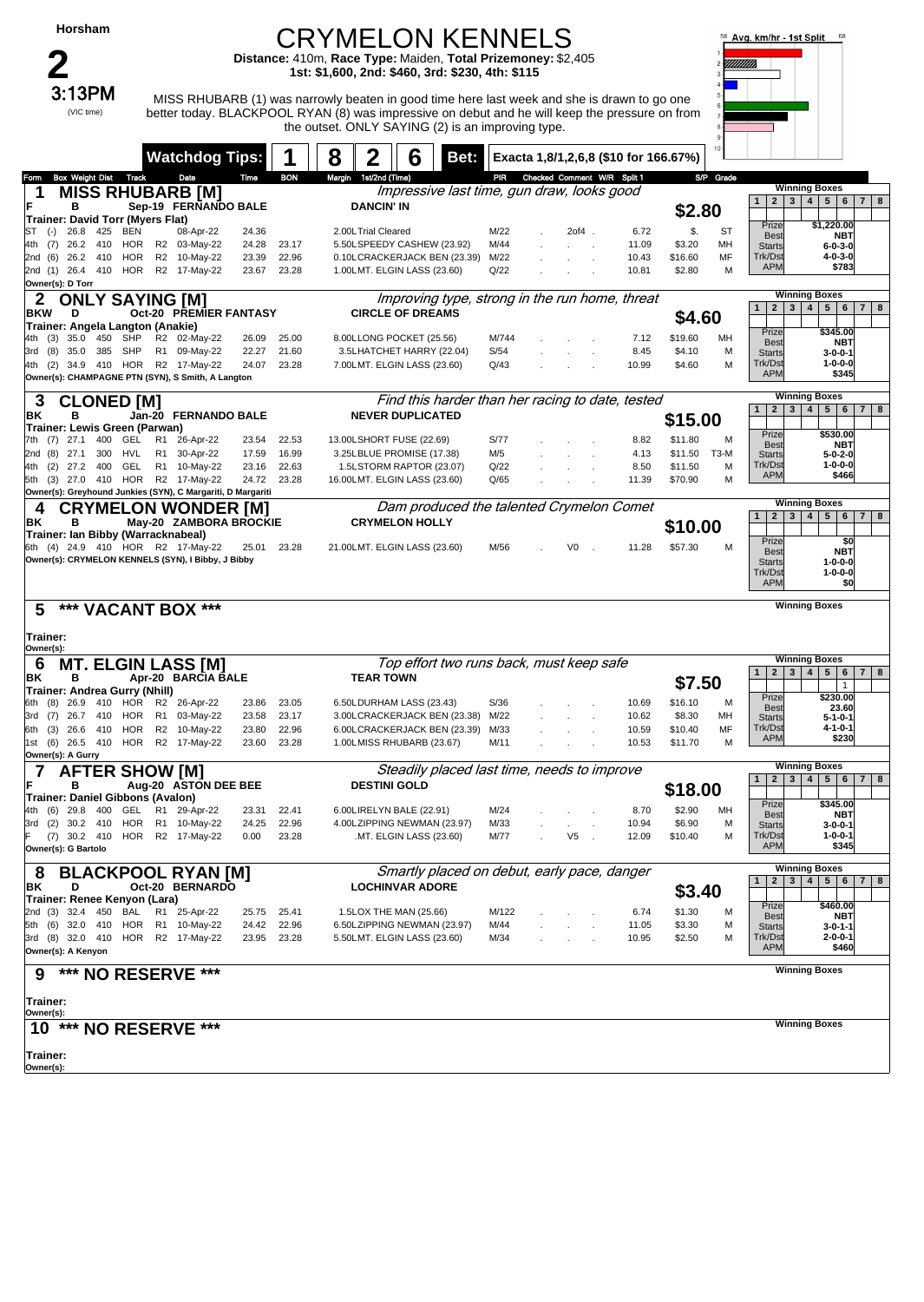### HORSHAM DOORS & GLASS

**Distance:** 410m, **Race Type:** Maiden, **Total Prizemoney:** \$2,405 **1st: \$1,600, 2nd: \$460, 3rd: \$230, 4th: \$115**



 $3:37\textsf{PM}$  ROCKSTAR AUSTIN (8) was smartly placed at Warrnambool last time and he should be able to cross and lead throughout today. CRYMELON IVY (4) has had a few chances but she has plenty of talent. LIGHTS STRIKE (2) must be respected.



| 8<br><b>Watchdog Tips:</b>                                                                                                      | 3<br>Bet:<br>4                                           | Exacta 8/2,3,4 (\$10 for 333.33%)             |                | $10 -$                       |                                                                                                 |
|---------------------------------------------------------------------------------------------------------------------------------|----------------------------------------------------------|-----------------------------------------------|----------------|------------------------------|-------------------------------------------------------------------------------------------------|
| <b>BON</b><br><b>Box Weight Dist Track</b><br>Date<br>Time<br>Form                                                              | Margin 1st/2nd (Time)                                    | PIR Checked Comment W/R Split 1               |                | S/P Grade                    |                                                                                                 |
| <b>SALLY SUGAR [M]</b>                                                                                                          |                                                          | Resuming, prefer out wide, next time          |                |                              | <b>Winning Boxes</b>                                                                            |
| Apr-20 MEPUNGA BLAZER<br>BK<br>В                                                                                                | <b>MALLARD</b>                                           |                                               |                | \$12.00                      | 2 3 4 5 6 7 8<br>$\mathbf{1}$                                                                   |
| Trainer: Victor Millington (Great Western)                                                                                      |                                                          |                                               |                |                              | Prize<br>\$0.00                                                                                 |
| (5) 29.5 410 HOR R1 29-Mar-22<br>0.00<br>23.08<br>3rd (1) 29.2 410 HOR R3 17-May-22<br>24.23<br>23.28                           | .MASTER LOGAN (23.57)<br>2.50LCRYMELON IVY (24.07)       | M/66<br>SW W<br>C4<br>Q/45                    | 11.60<br>10.82 | \$13.90<br>M<br>\$40.40<br>м | <b>NBT</b><br><b>Best</b><br><b>Starts</b><br>$2 - 0 - 0 - 1$                                   |
| Owner(s): V Millington                                                                                                          |                                                          |                                               |                |                              | Trk/Dst<br>$1 - 0 - 0 - 1$                                                                      |
|                                                                                                                                 |                                                          |                                               |                |                              | <b>APM</b><br>\$O                                                                               |
| <b>LIGHTS STRIKE [M]</b>                                                                                                        |                                                          | Placed in two of three here, can threaten     |                |                              | <b>Winning Boxes</b>                                                                            |
| D<br>Feb-20 BEAST UNLEASHED                                                                                                     | <b>STARS AND LIGHTS</b>                                  |                                               |                |                              | $2 \mid 3 \mid$<br>4 <sup>1</sup><br>5 <sup>1</sup><br>$6 \mid 7 \mid 8$<br>$\mathbf{1}$        |
| <b>Trainer: Gregory Berry (Toolleen)</b>                                                                                        |                                                          |                                               |                | \$5.00                       | Prize<br>\$3,320.00                                                                             |
| 35.6<br>500<br>BEN<br>R9 13-Apr-22<br>28.77<br>27.96<br>8th (8)                                                                 | 7.50LCONFER (28.27)                                      | M/456                                         | 6.75           | \$20.60<br><b>RW</b>         | <b>Best</b><br><b>NBT</b>                                                                       |
| R2 23-Apr-22<br>23.08<br>3rd (2)<br>35.1<br>410<br>HOR<br>23.70<br>35.1<br>450<br><b>SHP</b><br>R1 28-Apr-22<br>25.50           | 4.75LHOT ROD CHARLIE (23.38)                             | M/55                                          | 10.86          | \$8.60<br>М<br>\$5.40        | <b>Starts</b><br>18-0-6-4<br>Trk/Dst<br>$4 - 0 - 1 - 1$                                         |
| 3rd (1)<br>25.72<br>4th (2) 34.7 410 HOR R3 17-May-22<br>24.25<br>23.28                                                         | 3.25LALI STARR (25.50)<br>2.75LCRYMELON IVY (24.07)      | M/333<br>M/66                                 | 6.93<br>10.94  | М<br>\$6.90<br>м             | <b>APM</b><br>\$2280                                                                            |
| Owner(s): G Berry                                                                                                               |                                                          |                                               |                |                              |                                                                                                 |
| 3<br><b>WILD BEAN [M]</b>                                                                                                       |                                                          | Dam produced the speedy Allie Novak           |                |                              | <b>Winning Boxes</b><br>3 <sup>1</sup><br>4 <br>$5 \mid 6 \mid 7 \mid 8$<br>1<br>2 <sup>1</sup> |
| Mar-20 SH AVATAR<br><b>RBD</b><br>в                                                                                             | <b>SHADES OF LIPPY</b>                                   |                                               |                | \$4.00                       |                                                                                                 |
| Trainer: Garry George (Beulah)<br>2nd (3) 28.8 410 HOR R3 17-May-22<br>24.23 23.28                                              | 2.25LCRYMELON IVY (24.07)                                | Q/77                                          | 11.03          | \$3.30<br>м                  | Prize<br>\$0                                                                                    |
| Owner(s): Espresso Racing (SYN), A Cuschieri, K Pitt                                                                            |                                                          |                                               |                |                              | <b>NBT</b><br><b>Best</b><br>$1 - 0 - 1 - 0$<br><b>Starts</b>                                   |
|                                                                                                                                 |                                                          |                                               |                |                              | Trk/Dst<br>$1 - 0 - 1 - 0$                                                                      |
|                                                                                                                                 |                                                          |                                               |                |                              | <b>APM</b><br>\$0                                                                               |
| <b>CRYMELON IVY [M]</b><br>4                                                                                                    |                                                          | Had a few chances but has talent, danger      |                |                              | <b>Winning Boxes</b>                                                                            |
| Apr-19 HAWK ALONE<br>в<br>BD                                                                                                    | <b>CRYMELON HOLLY</b>                                    |                                               |                | \$4.00                       | $2^{\circ}$<br>$4 \mid 5 \mid$<br>1<br>3 <sup>1</sup><br>$6 \mid 7 \mid 8$<br>$\mathbf{1}$      |
| Trainer: Ian Bibby (Warracknabeal)                                                                                              |                                                          |                                               |                | м                            | Prize<br>\$6,215.00                                                                             |
| 2nd (3) 27.0<br>410 HOR<br>R2 26-Apr-22<br>23.54<br>23.05<br>R1 03-May-22<br>23.17<br>(2)<br>27.0<br>410<br>HOR<br>23.72<br>4th | 1.75LDURHAM LASS (23.43)<br>5.00LCRACKERJACK BEN (23.38) | M/62<br>Q/44                                  | 10.81<br>10.83 | \$9.50<br>\$6.20<br>MН       | <b>Best</b><br>24.07<br>$34 - 1 - 8 - 8$<br><b>Starts</b>                                       |
| 5th (2) 26.9 410 HOR<br>R2 10-May-22<br>22.96<br>23.77                                                                          | 5.50LCRACKERJACK BEN (23.39)                             | Q/55                                          | 10.82          | \$16.20<br>MF                | Trk/Dst<br>$16 - 1 - 3 - 3$                                                                     |
| 1st (4) 26.8 410 HOR<br>R3 17-May-22<br>23.28<br>24.07                                                                          | 2.25LWILD BEAN (24.23)                                   | M/54                                          | 10.91          | \$7.70<br>м                  | <b>APM</b><br>\$3587                                                                            |
| Owner(s): BMBB (SYN), I Bibby, P Borradale, O Mcgovern, J Bibby<br>***<br><b>VACANT BOX ***</b>                                 |                                                          |                                               |                |                              | <b>Winning Boxes</b>                                                                            |
|                                                                                                                                 |                                                          |                                               |                |                              |                                                                                                 |
| 5                                                                                                                               |                                                          |                                               |                |                              |                                                                                                 |
| Trainer:                                                                                                                        |                                                          |                                               |                |                              |                                                                                                 |
| Owner(s):                                                                                                                       |                                                          |                                               |                |                              | <b>Winning Boxes</b>                                                                            |
| <b>DANISH LACE [M]</b><br>6                                                                                                     |                                                          | Dam was a star speedster, watch betting moves |                |                              | $2 \mid 3 \mid$<br>4   5   6   7   8<br>$\mathbf{1}$                                            |
| <b>Oct-20 PREMIER FANTASY</b><br><b>BKW</b><br>в<br>Trainer: Heather Baxter (Murtoa)                                            | <b>CIRCLE OF DREAMS</b>                                  |                                               |                | \$7.50                       |                                                                                                 |
| 7th (6) 27.8 410 HOR R3 17-May-22<br>24.36 23.28                                                                                | 4.25LCRYMELON IVY (24.07)                                | S/11                                          | 10.59          | \$8.70<br>м                  | Prize<br>\$0<br><b>NBT</b><br><b>Best</b>                                                       |
| Owner(s): CHAMPAGNE PTN (SYN), S Smith, A Langton                                                                               |                                                          |                                               |                |                              | $1 - 0 - 0 - 0$<br><b>Starts</b>                                                                |
|                                                                                                                                 |                                                          |                                               |                |                              | $1 - 0 - 0 - 0$<br>Trk/Dst<br><b>APM</b><br>\$0                                                 |
|                                                                                                                                 |                                                          |                                               |                |                              | <b>Winning Boxes</b>                                                                            |
| <b>CRYMELON SPIRIT [M]</b><br>7<br>в                                                                                            |                                                          | Half sister to the four, watch betting moves  |                |                              | 2 <br>$3   4   5   6$<br>$\mathbf{1}$<br>$7 \mid 8$                                             |
| May-20 ZAMBORA BROCKIE<br>BD<br>Trainer: Ian Bibby (Warracknabeal)                                                              | <b>CRYMELON HOLLY</b>                                    |                                               |                | \$9.00                       |                                                                                                 |
| 6th (7) 25.2 410 HOR R3 17-May-22<br>24.34<br>23.28                                                                             | 4.00LCRYMELON IVY (24.07)                                | M/22                                          | 10.73          | \$49.40<br>M                 | Prize<br>\$0.00<br><b>Best</b><br><b>NBT</b>                                                    |
| Owner(s): CRYMELON KENNELS (SYN), I Bibby, J Bibby                                                                              |                                                          |                                               |                |                              | <b>Starts</b><br>$1 - 0 - 0 - 0$                                                                |
|                                                                                                                                 |                                                          |                                               |                |                              | Trk/Dst<br>$1 - 0 - 0 - 0$<br>APM<br>\$0                                                        |
|                                                                                                                                 |                                                          |                                               |                |                              | <b>Winning Boxes</b>                                                                            |
| <b>ROCKSTAR AUSTIN (NSW)[M]</b><br>8                                                                                            |                                                          | Impressive at Warrnambool, likely leader, yes |                |                              | $2 \mid 3 \mid$<br>4 <sup>1</sup><br>$5 \mid 6$<br>7   8<br>$\mathbf{1}$                        |
| May-19 SH AVATAR<br>ΒK<br>D<br>Trainer: Clifford Smith (Wonwondah)                                                              | <b>ROCKSTAR STRATUS</b>                                  |                                               |                | \$4.00                       |                                                                                                 |
| 32.1 520 DTO<br>R2 09-Sep-21<br>5th (6)<br>30.87<br>29.74                                                                       | 10.00LMY MATE KATE (30.17)                               | 155<br>155                                    | ิฐิ<br>5.50    | \$8.50<br>м                  | Prize<br>\$2,160.00<br><b>Best</b><br>NBT                                                       |
| $(1)$ 31.1<br>R1 20-Feb-22<br>0.00<br>19.04<br>350<br>HVL                                                                       | .IRINKA GLADYS (19.36)                                   | M/7<br>$V14$ .                                | 7.31           | \$8.10<br>MН                 | <b>Starts</b><br>15-0-3-5                                                                       |
| 2nd (7) 31.5 390<br>WBL<br>R1 09-May-22<br>22.38<br>21.67<br>5th (8) 32.0 410 HOR<br>R3 17-May-22<br>24.32<br>23.28             | 3.00LORSON LEIGH (22.17)<br>3.75LCRYMELON IVY (24.07)    | Q/22<br>S/33<br>SW.                           | 8.67<br>10.73  | \$7.10<br>м<br>\$2.20<br>м   | Trk/Dst<br>$1 - 0 - 0 - 0$<br><b>APM</b><br>\$775                                               |
| Owner(s): Classified Racing (SYN), D Jolley, A Cullen                                                                           |                                                          |                                               |                |                              |                                                                                                 |
| *** NO RESERVE ***<br>9                                                                                                         |                                                          |                                               |                |                              | <b>Winning Boxes</b>                                                                            |
|                                                                                                                                 |                                                          |                                               |                |                              |                                                                                                 |
| Trainer:<br>Owner(s):                                                                                                           |                                                          |                                               |                |                              |                                                                                                 |
| 10 *** NO RESERVE ***                                                                                                           |                                                          |                                               |                |                              | <b>Winning Boxes</b>                                                                            |
| Trainer:                                                                                                                        |                                                          |                                               |                |                              |                                                                                                 |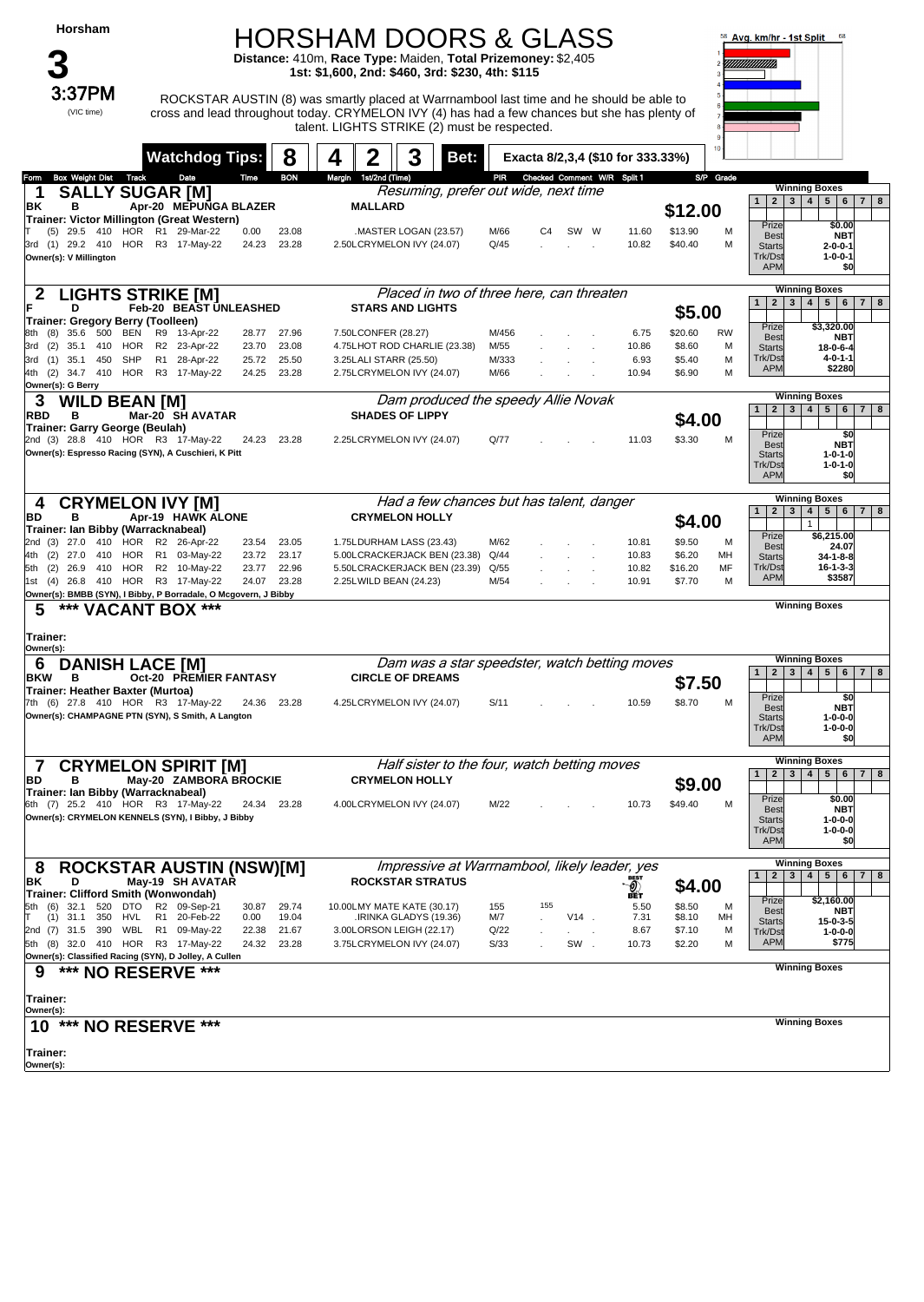#### **Horsham** CHS GROUP 58 Avg. km/hr - 1st Split **Distance:** 410m, **Race Type:** Mixed 6/7, **Total Prizemoney:** \$2,780 **4**<br>3:52PM **1st: \$1,850, 2nd: \$530, 3rd: \$265, 4th: \$135** ┑ THYBULLE BALE (4) has been placed in both runs here and she has the speed to cross and lead (VIC time)throughout. CRYMELON NEPTUNE (7) is showing promise and he will keep the pressure on from the outset. FLYING FRANK (1) has claims **Watchdog Tips: 4 7 1 3 Bet: Trifecta 4/1,3,7/1,3,6,7,8 (\$10 - 83.33%)** Form Box Weight Dist Track Date Time BON Margin 1st/2nd (Time) PIR Checked Comment W/R Split 1 S/P Grade **Winning Boxes 1 FLYING FRANK [7]** *Prefer out wide but has the talent, threat BE* **Prefer Struck KISSES Jan-19 <sup>1</sup> <sup>2</sup> <sup>3</sup> <sup>4</sup> <sup>5</sup> <sup>6</sup> <sup>7</sup> <sup>8</sup> BE <sup>D</sup> BARCIA BALE QUICK KISSES \$7.50 Trainer: Melissa Fullerton (Red Cliffs)** 1 Priz **\$5,740.00** 5th (5) 34.3 485 HOR R5 19-Apr-22 27.83 26.99 7.00LWINRY BALE (27.35) S/655 . . . 6.69 \$11.00 X67 **Be NBT** 3rd (6) 34.3 545 BAL R2 27-Apr-22 31.83 30.75 7.00LSALLY.INTENTION (31.34) M/5444 . . . . 7.12 \$3.00 RW<br>5th (2) 34.3 485 HOR R10.03-May-22 28.10 26.95 7.50LSUGAR.SHANE (27.59) M/355 . . . . 6.80 \$9.10 RW Start **22-1-5-5** ات<br>Trk/D 5th (2) 34.3 485 HOR R10 03-May-22 28.10 26.95 7.50LSUGAR SHANE (27.59) M/355 . . . . 6.80 \$9.10<br>2nd (1) 34.3 410 HOR R4 17-May-22 23.61 23.28 1.25LTHYBULLE BALE (23.53) M/33 . . . . . . . 10.76 \$9.10 **7-0-4-1 \$2739 AP** .<br>2014 11 21.3 4.3 4.10 HOR R4 1.7-May-22 2.3.61 2.3.28 1.25LTHYBULLE BALE (23.53) M/33 . . . . . . . . . . . . 10.76 \$9.10 X67 **Owner(s): FULLO (SYN), B Fullerton, M Fullerton Winning Box 2 JEAN CRISP [6]** *Rises in class, needs it easier, risky*<br>
BD B Feb-20 ZINZAN BROOKE SHOTGUN DOLL **FEB-20 12.00 12.3 4 5 6 7**<br> **Feb-20 ZINZAN BROOKE** SHOTGUN DOLL SHOTGUN DOLL STORE 12.00 1 1 2 3 4 5 6 7 **BD B Feb-20 ZINZAN BROOKE SHOTGUN DOLL**<br> **Trainer: Garry Marshman (Heathmere)** 23.35 23.25 1.5LRECAPTURE TIME (23.25) 2009 RM<br>
2nd (8) 30.7 400 MTG R2 10-Apr-22 23.43 22.94 5.50LEARN THE BLUR (23.05) 10.07 \$10.00 RM 1 | | | | | 1 **\$4,205.00** Priz 2nd (8) 30.7 400 MTG R6 31-Mar-22 23.35 23.25 1.5LRECAPTURE TIME (23.25) 10.97 \$10.00 RW Be **23.68** 4th (7) 30.8 400 MTG R2 10-Apr-22 23.43 22.94 5.50LEARN THE BLUR (23.05) 11.15 \$8.50<br>3rd (4) 30.3 400 MTG R4 14-Apr-22 23.54 22.99 5.50LSUPER COBRA (23.17) 11.28 \$4.00 **17-2-2-4** Start 3rd (4) 30.3 400 MTG R4 14-Apr-22 23.54 22.99 5.50LSUPER COBRA (23.17) 11.28 \$4.00 RW  $Trk/Ds$ **5-1-0-1** 8.00LTHYBULLE BALE (23.53) API<sup></sup> **\$2592 Owner(s): V Jaensch 3 MY NAME'S KAREN [7]** Placed in two of her past three, keep safe<br>B<br>B<br>Reast UNITABLED QUEEN OPHELLA **Winning Boxes Feb-20 <sup>1</sup> <sup>2</sup> <sup>3</sup> <sup>4</sup> <sup>5</sup> <sup>6</sup> <sup>7</sup> <sup>8</sup> <sup>F</sup> <sup>B</sup> BEAST UNLEASHED QUEEN OPHELIA \$8.00 Trainer: Jennifer Torr (Myers Flat)**  $\overline{1}$ **\$3,260.00** 25.0 410 HOR R3 23-Apr-22 23.25 23.08 2.50LASTON KHAN (23.08) M/22 . . . . 10.43<br>24.9 410 HOR R3 03-May-22 23.60 23.17 1.5LBUNDING BOY (23.50) M/22 . . . . 10.55 Prize **Be NBT** 2nd (5) 24.9 410 HOR R3 03-May-22 23.60 23.17 1.5LBUNDING BOY (23.50) M/22 . . . 10.55 \$2.30 7  $S<sub>tar</sub>$ **14-1-3-1** .<br>5th (3) 24.9 410 HOR R9 10-May-22 23.86 22.96 11.00LDR. FALKOR (23.13) M/55 . . . . 10.83 \$4.40 RW<br>4th (3) 24.9 410 HOR R4 17-May-22 24.03 23.28 7.501 THYRIIII FBAI F (23.53) S/75 . . . . . . 10.97 \$5.90 X67 Trk/Ds **7-0-2-0** APM **\$2567** 4th (3) 24.9 410 HOR R4 17-May-22 24.03 23.28 7.50LTHYBULLE BALE (23.53) S/75 . . . 10.97 \$5.90 X67 **Owner(s): A Ferguson Winning Boxes 4 THYBULLE BALE (NSW)[6]** *Well graded, can cross and lead, yes DRBD* B *Jun-20* FERAL FRANKY **JUN-20 FERAL FRANKY** HOUSTON BALE **1999 HOUSTON BALE 1999 HOUSTON BALE DRBD B FERAL FRANKY HOUSTON BALE 1000 CONTRANT <b>FRANKY HOUSTON BALE <sup>nst</sup>**<br>Trainer: Rebecca Gibbons (Avalon) **B EXAL FRANKY HOUSTON BALE <sup>199</sup> EXAL EXAL PRANKY B EXAL PRANKY B EXAL PRANKY B** 1 1 1 **\$9,135.00** Prize 3rd (3) 27.1 440 SLE R10 24-Apr-22 25.27 24.57 4.75LSOLICITOR(24.94) M/522 5.37 \$3.10 X67<br>1st (7) 27.7 400 GEL R9 29-Apr-22 22.68 22.41 2.25LOCEAN.LEGEND(22.83) M/21 8.44 \$1.70 7 Be **23.53** 1st (1909) 27.7 400 GEL R9 29-Apr-22 22.68 22.41 2.25LOCEAN LEGEND (22.83) M/21 . . . . 8.44 \$1.70 7<br>27.3 410 HOR R4 10-May-22 23.69 22.96 4.75LSEEBOHM BALE (23.37) M/23 . . . . 10.56 \$5.40 X67 Start **17-3-7-4** 3rd (4) 27.3 410 HOR R4 10-May-22 23.69 22.96 4.75LSEEBOHM BALE (23.37) M/23 . . . . 10.56<br>1st (4) 27.5 410 HOR R4 17-May-22 23.53 23.28 1.25LFLYING FRANK (23.61) M/11 . . . . . 10.37 Trk/D **3-1-1-1** 1st (4) 27.5 410 HOR R4 17-May-22 23.53 23.28 1.25LFLYING FRANK (23.61) M/11 . . . 10.37 \$1.60 X67 **AP \$7263 Owner(s): B Wheeler 5 \*\*\* VACANT BOX \*\*\* Winning Boxes Trainer: Owner(s): Winning Boxes 6 MIRACLE BELLE [7]** Does not win enough races, place preferred<br>BE B Jan-19 BARCIA BALE QUICK KISSES **Jan-19 <sup>1</sup> <sup>2</sup> <sup>3</sup> <sup>4</sup> <sup>5</sup> <sup>6</sup> <sup>7</sup> <sup>8</sup> BE <sup>B</sup> BARCIA BALE QUICK KISSES \$10.00 Trainer: Melissa Fullerton (Red Cliffs)**  $\overline{1}$ Prize Best **\$7,420.00 23.59** 2nd (4) 30.2 410 HOR R2 29-Mar-22 23.43 23.08 3.5LHE'S FOR US (23.21) Q/11 . . 10.30 \$5.10<br>8th (4) 30.1 500 BEN R3 01-Apr-22 28.93 28.13 9.50LPRESIDENT (28.29) M/688 C5 . 6.95 \$26.20 .<br>8th (4) 30.1 500 BEN R3 01-Apr-22 28.93 28.13 9.50LPRESIDENT(28.29) M/688 C5 . . . 6.95 \$26.20 X67<br>3rd (4) 30.3 410 HOR R3 12-Apr-22 23.44 22.99 6.50LSLINGSHOT RUSTY(22.99) M/33 . V14 . 10.44 \$17.20 7 Start **33-1-9-4** ات<br>Trk/D 3rd (4) 30.3 410 HOR R3 12-Apr-22 23.44 22.99 6.50LSLINGSHOT RUSTY (22.99) M/33 V14 . 10.44 \$17.20<br>3rd (6) 30.6 410 HOR R4 17-May-22 23.79 23.28 3.75LTHYBULLE BALE (23.53) S/22 10.55 \$16.30 X6 **21-1-5-3**  $\Delta$ P **\$2931** 3rd (6) 30.6 410 HOR R4 17-May-22 23.79 23.28 3.75LTHYBULLE BALE (23.53) S/22 . . . 10.55 \$16.30 X67 **Owner(s): FULLO (SYN), B Fullerton, M Fullerton Winning Boxe 7 CRYMELON NEPTUNE [7]** *Improving type, good muster, main danger IBD* **IM** *May-20* ZAMBORA BROCKIE **CRYMELON HOLLY May-20 ZAMBORA BROCKIE CRYMELON HOLLY** *CONTROVERSIVE CALCULATION* **CALCULATION BD <sup>D</sup> ZAMBORA BROCKIE CRYMELON HOLLY \$4.00 Trainer: Ian Bibby (Warracknabeal)**  $\overline{1}$ **\$1,865.00 Priz** 5th (5) 30.7 485 HOR R1 05-Apr-22 28.34 27.00 13.00LDOWNTON IVY (27.49) M/365 C2 . . 6.72 \$7.60 M Be **23.76** 1st (5) 30.4 410 HOR R2 12-Apr-22 23.76 22.99 0.50LBROOMBRAE BLAZE (23.79) S/42 . . . 10.69 \$3.40 M Start **4-1-0-1** 3rd (1) 29.6 410 HOR R3 26-Apr-22 23.43 23.05 3.00LDIOPTASE (23.23) Q/33 . . . 10.58 \$3.70 X67 Trk/Dst **3-1-0-1 AP \$1545** 7th (7) 29.6 410 HOR R4 17-May-22 24.20 23.28 10.00LTHYBULLE BALE (23.53) S/47 . . . 10.77 \$8.30 X67 **Owner(s): CRYMELON KENNELS (SYN), I Bibby, J Bibby Winning Boxes 8 KEMPTON BALE (NSW)[6]** Solidly placed two runs back, place again BK B **DEC-19 MACIC SPRITE**<br>Dec-19 MAGIC SPRITE DYNA WESLYN **1999 SOCK, PRICE DYNA WESLYN BK <sup>D</sup> MAGIC SPRITE DYNA WESLYN \$6.00 Trainer: Andrea Gurry (Nhill)** 1 | | | | 1 Prize Best **\$4,750.00 ASTON RAFAEL (22.65) NBT 29-2-2-7** 3rd (4) 30.5 410 HOR R9 03-May-22 23.75 23.17 8.50LMEPUNGA BOUNCE (23.17) M/33 . . . 10.82 \$12.40 X67 Star 8th (6) 30.2 410 HOR R4 10-May-22 24.25 22.96 13.00LSEEBOHM BALE (23.37) M/88 . . . 11.30 \$47.40 X67 Trk/D **6-0-0-2** API **\$2415** 6th (8) 30.0 410 HOR R4 17-May-22 24.13 23.28 8.50LTHYBULLE BALE (23.53) S/66 . . . 10.88 \$17.20 X67 **Owner(s): A Gurry Winning Boxes 9 \*\*\* NO RESERVE \*\*\* Trainer: Owner(s): Winning Boxes 10 \*\*\* NO RESERVE \*\*\* Trainer: Owner(s):**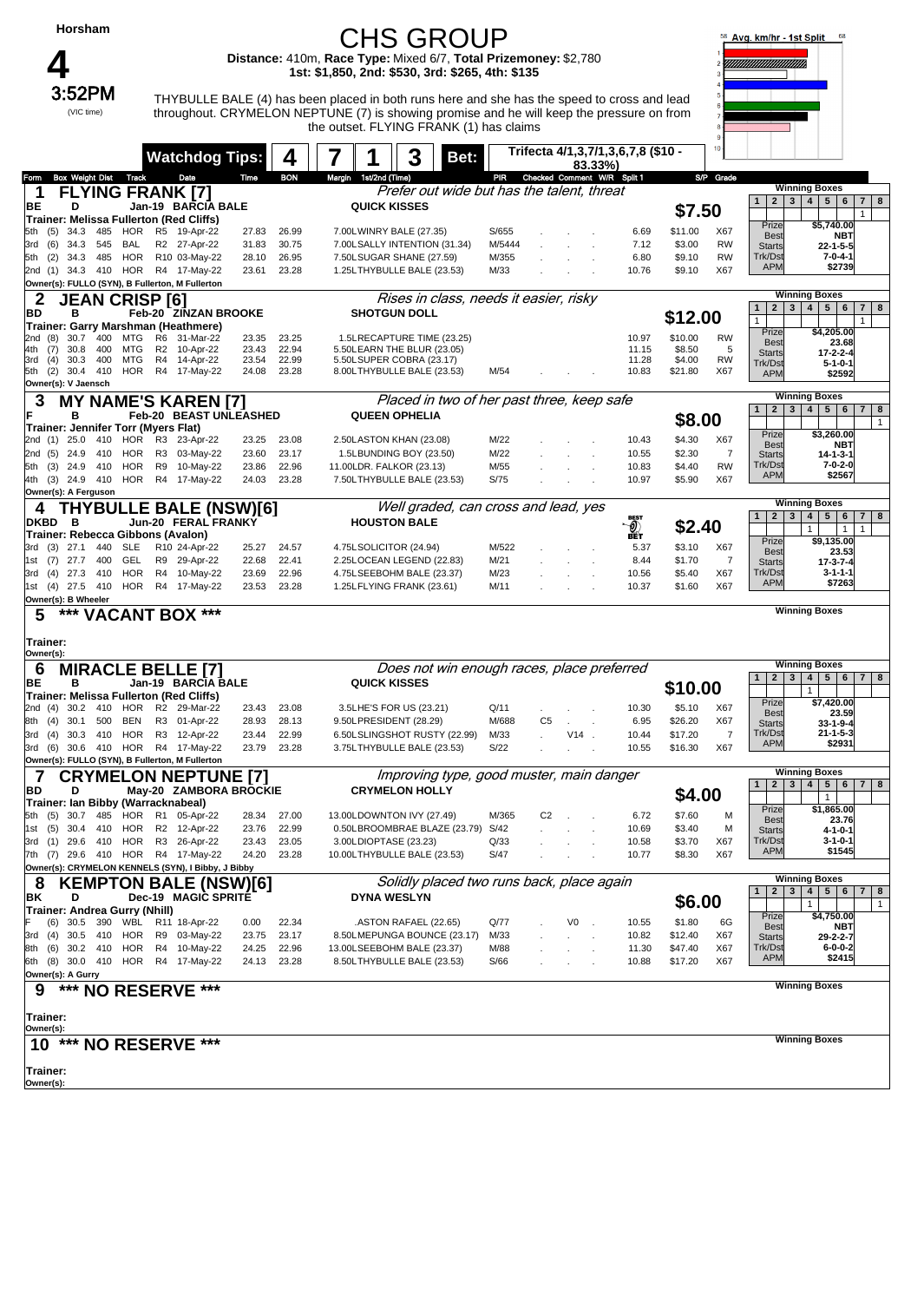## WEBBCON MARINE

**Distance:** 410m, **Race Type:** Grade 5, **Total Prizemoney:** \$2,780 **1st: \$1,850, 2nd: \$530, 3rd: \$265, 4th: \$135**



 $4:19PM$  ABBY'S ILLUSION (2) has a great record here and she will find this easier than her most recent racing. DOWNSTREAM (3) has a serious motor and he should get a nice run through mid race. PARLO BALE (5) must be respected.



|                |                                                        |                 |                   |                           | <b>Watchdog Tips:</b>                                             |                |                | 3<br>5                | 6                                                             | Bet: |                |    | Exacta 2,3,5/2,3,5,6 (\$10 for 111.11%) |                    |              |                                                         |                                                                                |
|----------------|--------------------------------------------------------|-----------------|-------------------|---------------------------|-------------------------------------------------------------------|----------------|----------------|-----------------------|---------------------------------------------------------------|------|----------------|----|-----------------------------------------|--------------------|--------------|---------------------------------------------------------|--------------------------------------------------------------------------------|
| Form           | <b>Box Weight Dist Track</b>                           |                 |                   |                           | Date                                                              | Time           | <b>BON</b>     | Margin 1st/2nd (Time) |                                                               |      |                |    | PIR Checked Comment W/R Split 1         |                    | S/P Grade    |                                                         |                                                                                |
| -1             |                                                        |                 |                   | <b>RAZZLE DAZZLE [5]</b>  |                                                                   |                |                |                       | Needs to lead, first look here, needs the run                 |      |                |    |                                         |                    |              | 2 <sub>1</sub><br>1                                     | <b>Winning Boxes</b><br>4   5   6  <br>3 <sup>1</sup><br>$7 \mid 8$            |
| ΒK             | в                                                      |                 |                   |                           | Feb-20 BRANDEEN                                                   |                |                | <b>IN ORBIT</b>       |                                                               |      |                |    |                                         | \$4.00             |              | 3                                                       |                                                                                |
|                | Trainer: Nicole Lund (Longwarry)<br>28.6<br>(8)        |                 | 400 WGL           |                           | R11 14-Apr-22                                                     | 23.28          | 22.62          |                       | 6.00LGOOD BOY COLOMBO                                         |      | S/42           |    | 8.49                                    |                    | \$3.80 T3-RW | Prize                                                   | \$4,795.00                                                                     |
| 1st            | (2)<br>27.9                                            | 350             | TRA               |                           | R10 02-May-22                                                     | 19.85          | 19.85          |                       | 1.75LSODA RUBY (19.97)                                        |      | M/22           |    | 6.72                                    |                    | \$4.90 T3-RW | <b>Best</b><br><b>Starts</b>                            | NBT<br>$8 - 3 - 1 - 1$                                                         |
| 1st            | (2)<br>27.8                                            | 395             | TRA               |                           | R10 09-May-22                                                     | 22.11          | 22.11          |                       | 2.75LDR. FRAYA (22.29)                                        |      | M/321          |    | 3.80                                    | \$2.60             | 6G           | Trk/Dst                                                 | $1 - 0 - 1 - 0$                                                                |
|                | 2nd (1) 27.6 410 HOR                                   |                 |                   |                           | R5 17-May-22                                                      | 23.57          | 23.28          |                       | 2.25LDOWNSTREAM (23.43)                                       |      | Q/11           |    | 10.47                                   | \$4.60             | 5            | <b>APM</b>                                              | \$4049                                                                         |
|                | Owner(s): C Brown                                      |                 |                   |                           |                                                                   |                |                |                       |                                                               |      |                |    |                                         |                    |              |                                                         | <b>Winning Boxes</b>                                                           |
|                |                                                        |                 |                   |                           | <b>ABBY'S ILLUSION [5]</b>                                        |                |                |                       | Drops in class, loves racing here, go close                   |      |                |    |                                         |                    |              | 2 <sub>1</sub><br>1                                     | 3 <br>4<br>5 <sup>5</sup><br>6<br>$7 \mid 8$                                   |
| ΒK             | в                                                      |                 |                   |                           | Feb-19 PREMIER BOLONEY<br>Trainer: Rodney Millington (Red Cliffs) |                |                |                       | <b>SUGAR LIPS</b>                                             |      |                |    |                                         | \$3.60             |              | $\mathbf{1}$                                            | $2 \mid 3$<br>$\mathbf{1}$                                                     |
|                | (6)<br>30.0                                            | 410             | HOR               |                           | R4 23-Apr-22                                                      | 23.39          | 23.08          |                       | 3.5LDYNAMITE MISS (23.16)                                     |      | M/33           |    | 10.40                                   | \$41.10            | <b>FFA</b>   | Prize                                                   | \$17,990.00                                                                    |
| 7th            | (6)<br>30.4                                            | 410             | HOR               |                           | R6 03-May-22                                                      | 23.84          | 23.17          |                       | 9.00LWEST SONG (23.23)                                        |      | M/36           |    | 10.73                                   | \$9.10             | <b>FFA</b>   | <b>Best</b><br><b>Starts</b>                            | 23.24<br>$51 - 7 - 5 - 11$                                                     |
| 4th            | (6)                                                    | 30.3 410        | HOR               |                           | R10 10-May-22                                                     | 23.63          | 22.96          |                       | 10.00LSTRUCK GOLD (22.96)                                     |      | M/23           |    | 10.64                                   | \$55.50            | <b>FFA</b>   | Trk/Dst                                                 | $35 - 6 - 3 - 9$                                                               |
| 5th            | (2)                                                    | 30.0 410        |                   | HOR R5 17-May-22          |                                                                   | 23.92          | 23.28          |                       | 7.50LDOWNSTREAM (23.43)                                       |      | Q/33           |    | 10.65                                   | \$6.30             | 5            | <b>APM</b>                                              | \$4316                                                                         |
|                | Owner(s): K Prowse                                     |                 |                   |                           |                                                                   |                |                |                       | No luck of late, has the motor, main danger                   |      |                |    |                                         |                    |              |                                                         | <b>Winning Boxes</b>                                                           |
| 3<br>BD        | D                                                      |                 |                   | <b>DOWNSTREAM [5]</b>     | Mar-20 FERNANDO BALE                                              |                |                |                       | <b>CHAMPAGNE LUXE</b>                                         |      |                |    |                                         |                    |              | 2 <sup>2</sup>                                          | 4<br>$5 \mid 6$<br>$7 \mid 8$<br>3 <sup>1</sup>                                |
|                | Trainer: Jessica Sharp (Avalon)                        |                 |                   |                           |                                                                   |                |                |                       |                                                               |      |                |    |                                         | \$4.80             |              | $\overline{2}$                                          | $\mathbf{1}$<br>1<br>$\overline{1}$<br>$\mathbf{1}$<br>$\mathbf{1}$            |
| 6th            | 30.5<br>(1)                                            | 390             | WBL               | R11 28-Apr-22             |                                                                   | 23.13          | 21.99          |                       | 16.00LCHARLOTT'S BLAZE (22.03)                                |      | M/76           |    | 8.80                                    | \$7.70             | <b>RWF</b>   | Prize<br><b>Best</b>                                    | \$15,420.00<br>23.43                                                           |
| 4th            | (2)                                                    | 30.6 390        | WBL               |                           | R11 04-May-22                                                     | 22.44          | 21.79          |                       | 9.50LPANAMA CANAL (21.79)                                     |      | M/44           |    | 8.82                                    | \$34.70            | 5H           | <b>Starts</b>                                           | 24-7-2-1                                                                       |
| 5th            | (6)<br>30.6                                            | 390             | <b>BAL</b>        |                           | R11 11-May-22                                                     | 22.62          | 21.97          |                       | 9.00LTOOLONG TIGER (22.02)                                    |      | S/77           |    | 8.84                                    | \$3.40             | 5            | Trk/Dst<br><b>APM</b>                                   | $2 - 1 - 0 - 0$<br>\$10894                                                     |
| 1st            | (3)<br>Owner(s): D Chapman                             | 30.9 410        |                   | HOR R5 17-May-22          |                                                                   | 23.43          | 23.28          |                       | 2.25LRAZZLE DAZZLE (23.57)                                    |      | M/22           |    | 10.65                                   | \$5.80             | 5            |                                                         |                                                                                |
| 4              |                                                        |                 | <b>LAXMAN</b> [5] |                           |                                                                   |                |                |                       | Every chance last time, needs to lead, tested                 |      |                |    |                                         |                    |              |                                                         | <b>Winning Boxes</b>                                                           |
|                | D                                                      |                 |                   |                           | Apr-18 SPUD REGIS                                                 |                |                |                       | <b>MY ZEPHYR</b>                                              |      |                |    |                                         |                    |              | 1<br>$2^{\circ}$                                        | 5 <sup>5</sup><br>3 <sup>1</sup><br>4<br>6<br>$7 \mid 8$                       |
|                |                                                        |                 |                   |                           | <b>Trainer: Jennifer Fullerton (Red Cliffs)</b>                   |                |                |                       |                                                               |      |                |    |                                         | \$16.00            |              | $\mathbf{1}$<br>Prize                                   | $\mathbf{3}$<br>1<br>\$7,005.00                                                |
| 5th            | 29.9<br>(4)                                            | 410             | HOR               | R10 19-Apr-22             |                                                                   | 23.62          | 23.08          |                       | 6.50LSOLEUS (23.19)                                           |      | Q/22           |    | 10.37                                   | \$57.10            | 5            | <b>Best</b>                                             | NBT                                                                            |
| 4th            | (2)<br>29.8                                            | 390             | BAL               |                           | R9 27-Apr-22                                                      | 22.70          | 21.97          |                       | 7.50LPADRINO ROCKS (22.19)                                    |      | M/24           |    | 8.55                                    | \$19.60            | 5            | <b>Starts</b>                                           | 36-5-5-0<br>$9 - 0 - 1 - 0$                                                    |
| 2nd<br>8th     | (8)<br>$(4)$ 30.2 410                                  | 30.0 390        | WBL<br><b>HOR</b> |                           | R11 09-May-22<br>R5 17-May-22                                     | 22.55<br>24.15 | 21.67<br>23.28 |                       | 2.00LDUSTY COUNTRY (22.42)<br>11.00LDOWNSTREAM (23.43)        |      | Q/11<br>Q/86   | SW | 8.62<br>10.91                           | \$4.10<br>\$44.40  | 5<br>5       | Trk/Dst<br><b>APM</b>                                   | \$2290                                                                         |
|                | Owner(s): J Fullerton                                  |                 |                   |                           |                                                                   |                |                |                       |                                                               |      |                |    |                                         |                    |              |                                                         |                                                                                |
| 5              |                                                        |                 |                   |                           | <b>PARLO BALE (NSW)[5]</b>                                        |                |                |                       | Better than his past two, threat with luck                    |      |                |    |                                         |                    |              |                                                         | <b>Winning Boxes</b>                                                           |
| BD             | D                                                      |                 |                   |                           | Dec-18 TURANZA BALE                                               |                |                |                       | <b>HELGA BALE</b>                                             |      |                |    |                                         | \$9.00             |              | 1<br>$\overline{2}$<br>3 <sup>1</sup><br>$\overline{2}$ | 5 <sup>1</sup><br>3<br>4 <br>6<br>$7 \mid 8$<br>$\mathbf{1}$<br>$\overline{1}$ |
|                | Trainer: Andrea Gurry (Nhill)                          |                 |                   |                           |                                                                   |                |                |                       |                                                               |      |                |    |                                         |                    |              | Prize                                                   | 2 <br>$\overline{2}$<br>1<br>\$28,330.00                                       |
| 2nd (8)<br>4th | 30.6                                                   | 390<br>30.2 410 | BAL<br><b>HOR</b> |                           | R10 22-Apr-22<br>R12 26-Apr-22                                    | 22.29<br>23.62 | 22.18<br>23.05 |                       | 1.75LTYNSLEE BALE (22.18)<br>2.50LLEKTRA SAMMY (23.46)        |      | M/32<br>M/58   |    | 8.54<br>10.72                           | \$31.20<br>\$10.20 | X45<br>5     | <b>Best</b>                                             | 23.23                                                                          |
| 6th            | (5)<br>(8)<br>29.8                                     | 390             | WBL               | R9                        | 09-May-22                                                         | 22.41          | 21.67          |                       | 5.50LLEKTRA GAL (22.06)                                       |      | M/67           |    | 8.69                                    | \$18.50            | X45          | <b>Starts</b><br>Trk/Dst                                | 78-12-13-15<br>$31 - 3 - 3 - 7$                                                |
| 7th            | (5)                                                    |                 |                   | 29.8 410 HOR R5 17-May-22 |                                                                   | 24.14          | 23.28          |                       | 11.00LDOWNSTREAM (23.43)                                      |      | M/77           |    | 10.89                                   | \$3.30             | 5            | <b>APM</b>                                              | \$4958                                                                         |
|                | Owner(s): A Gurry                                      |                 |                   |                           |                                                                   |                |                |                       |                                                               |      |                |    |                                         |                    |              |                                                         |                                                                                |
| 6              |                                                        |                 |                   |                           | <b>ROCKSTAR OHLMUS (NSW)[5]</b>                                   |                |                |                       | Has the speed to cross early on, keep safe                    |      |                |    |                                         |                    |              | $\mathbf{2}$<br>1                                       | <b>Winning Boxes</b><br>5 <sup>5</sup><br>3<br>4<br>6<br>$7 \mid 8$            |
| ΒK             | D                                                      |                 |                   |                           | Jan-19 APHORISM                                                   |                |                |                       | <b>LOVE AFFAIR</b>                                            |      |                |    |                                         | \$7.50             |              | 2 <sup>1</sup><br>$\overline{2}$                        | $\mathbf{1}$<br>$\mathbf{1}$                                                   |
|                | <b>Trainer: David Torr (Myers Flat)</b><br>(7)<br>30.4 | 410             | HOR               |                           | R10 23-Apr-22                                                     | 23.91          | 23.08          |                       | 6.50LQUINNISH (23.47)                                         |      | M/66           |    | 10.81                                   | \$5.80             | 5            | Prize                                                   | \$18,625.00                                                                    |
| 2nd (1)        | 30.3                                                   | 410             | HOR               | R <sub>5</sub>            | 03-May-22                                                         | 23.58          | 23.17          |                       | 0.50LNITRO ANTWON (23.54)                                     |      | Q/11           |    | 10.46                                   | \$3.00             | 5            | <b>Best</b><br><b>Starts</b>                            | 23.37<br>60-7-13-10                                                            |
| 6th            | 30.0<br>(6)                                            | 410             | HOR               | R <sub>6</sub>            | 10-May-22                                                         | 23.65          | 22.96          |                       | 2.75LCRACKERJACK LACH (23.47) M/65                            |      |                |    | 10.65                                   | \$16.20            | 5            | Trk/Dst                                                 | 29-1-10-5                                                                      |
| 3rd            | (6)                                                    |                 |                   | 30.2 410 HOR R5 17-May-22 |                                                                   | 23.80          | 23.28          |                       | 5.50LDOWNSTREAM (23.43)                                       |      | M/45           |    | 10.76                                   | \$9.10             | 5            | <b>APM</b>                                              | \$4479                                                                         |
|                | Owner(s): D Torr                                       |                 |                   |                           |                                                                   |                |                |                       |                                                               |      | ***            |    |                                         |                    |              |                                                         | <b>Winning Boxes</b>                                                           |
| 7              | D                                                      |                 |                   |                           | <b>ATOMIC CABANG [5]</b><br>Feb-20 BEAST UNLEASHED                |                |                |                       | *** SCRATCHED<br><b>STARS AND LIGHTS</b>                      |      |                |    |                                         |                    |              |                                                         | 123456778                                                                      |
| ВE             | Trainer: Gregory Berry (Toolleen)                      |                 |                   |                           |                                                                   |                |                |                       |                                                               |      |                |    |                                         |                    | \$8.00       |                                                         | $\overline{2}$<br>$\overline{2}$                                               |
|                | 7th (1) 35.3 410 HOR                                   |                 |                   | R9                        | 12-Apr-22                                                         | 23.50          | 22.99          |                       | 6.00LHILL TOP JONNIE (23.10)                                  |      | M/64           |    | 10.71                                   | \$13.90            | <b>RWH</b>   | Prize<br><b>Best</b>                                    | \$10,730.00<br>23.15                                                           |
| 4th            | (7)                                                    | 35.3 410        |                   | HOR R7 23-Apr-22          |                                                                   | 23.68          | 23.08          |                       | 4.00LSNEAKY KISS (23.42)                                      |      | M/77           |    | 10.79                                   | \$3.70             | 5            | <b>Starts</b>                                           | $25 - 4 - 4 - 4$                                                               |
| 1st (3)        | 35.3                                                   | 450             | SHP               | R8                        | 28-Apr-22                                                         | 25.61          | 25.50          |                       | 1.5LBRADY'S SHOUT (25.71)                                     |      | M/521          |    | 6.80                                    | \$7.10             | 5            | Trk/Dst<br><b>APM</b>                                   | $5 - 2 - 1 - 0$<br>\$5071                                                      |
|                | 5th (2) 35.5 460 GEL<br>Owner(s): G Berry              |                 |                   |                           | R6 02-May-22                                                      | 26.26          | 25.57          |                       | 5.50LERNIE PRANG (25.91)                                      |      | M/334          |    | 6.83                                    | \$5.50             | 5            |                                                         |                                                                                |
| 8              |                                                        |                 |                   | <b>SCATTERBOX [5]</b>     |                                                                   |                |                |                       | Well down on best form, will need it easier                   |      |                |    |                                         |                    |              |                                                         | <b>Winning Boxes</b>                                                           |
| F              | D                                                      |                 |                   |                           | Mar-18 FERNANDO BALE                                              |                |                |                       | <b>LITTLE POOKIE</b>                                          |      |                |    |                                         | \$15.00            |              | $2^{\circ}$<br>1                                        | 3 <sup>1</sup><br>5 <br>4<br>6<br>$7 \mid 8$                                   |
|                | Trainer: Jeff Galea (Brookfield)                       |                 |                   |                           |                                                                   |                |                |                       |                                                               |      |                |    |                                         |                    |              | 2 <sup>1</sup><br>$\overline{2}$<br>Prize               | 2 <sup>1</sup><br>$\mathbf{1}$<br>$1 \mid 3$<br>$\overline{2}$<br>\$79,325.00  |
|                | (6)                                                    |                 | 29.7 525 MEA      |                           | R11 23-Apr-22                                                     | 30.61          | 30.02          |                       | 4.00LMOTH ROCKS (30.34)                                       |      | M/1112         |    | 5.07                                    | \$33.60            | 5            | <b>Best</b>                                             | NBT                                                                            |
| 8th<br>4th     | (4)<br>$(6)$ 29.8 400                                  | 29.8 515        | SAN<br>GEL        |                           | R10 28-Apr-22<br>R11 12-May-22                                    | 30.48<br>23.16 | 29.42<br>22.48 |                       | 13.00LVANCE BALE (29.58)<br>6.50LMOO STAR (22.74)             |      | M/3678<br>M/54 |    | 5.12<br>8.91                            | \$50.10<br>\$18.40 | 5<br>5       | <b>Starts</b><br>Trk/Dst                                | 120-13-19-14<br>$3 - 0 - 0 - 2$                                                |
| 6th            | (8) 29.1 410 HOR                                       |                 |                   |                           | R5 17-May-22                                                      | 24.10          | 23.28          |                       | 10.00LDOWNSTREAM (23.43)                                      |      | S/68           |    | 10.77                                   | \$5.40             | 5            | <b>APM</b>                                              | \$4849                                                                         |
|                | Owner(s): J Galea                                      |                 |                   |                           |                                                                   |                |                |                       |                                                               |      |                |    |                                         |                    |              |                                                         |                                                                                |
| 9              |                                                        |                 |                   |                           | .ARA DIAMOND [5](7)                                               |                |                |                       | One paced and will get run off her feet                       |      |                |    |                                         |                    |              |                                                         | <b>Winning Boxes</b>                                                           |
| ΒK             | в                                                      |                 |                   |                           | Feb-18 COSMIC RUMBLE                                              |                |                |                       | <b>VELO GALORE</b>                                            |      |                |    |                                         | \$26.00            |              | $\mathbf{1}$<br>$2^{\circ}$<br>$\overline{4}$           | 3 <sup>1</sup><br>$5 \mid 6$<br>4 <br>$7 \mid 8$<br>$\mathbf{1}$               |
|                | Trainer: Melissa Fullerton (Red Cliffs)                |                 |                   |                           |                                                                   |                |                |                       |                                                               |      |                |    |                                         |                    |              | Prize                                                   | \$8,310.00                                                                     |
| 5th            | (7)                                                    |                 |                   | 27.4 485 HOR R5 23-Apr-22 |                                                                   | 28.11<br>24.05 | 27.22<br>23.17 |                       | 11.00LWHERE'S LESLEY (27.39)<br>12.00LSLINGSHOT BRUNO (23.26) |      | M/455<br>M/77  |    | 6.81<br>11.02                           | \$43.50<br>\$22.70 | 5NP<br>5NP   | <b>Best</b><br><b>Starts</b>                            | 23.76<br>59-5-2-8                                                              |
|                |                                                        |                 |                   |                           | R6 09-May-22                                                      | 26.01          | 25.03          |                       | 6.00LFLAMBOYANT LAD (25.59)                                   |      | M/665          |    | 6.81                                    | \$85.30            | 5            | Trk/Dst                                                 | $28 - 2 - 2 - 3$                                                               |
| 6th<br>5th     | (3) 27.7 410 HOR R12 03-May-22<br>(4) 27.6 450 WBL     |                 |                   |                           |                                                                   |                |                |                       |                                                               |      |                |    | 10.76                                   | \$91.70            | 5            | <b>APM</b>                                              | \$871                                                                          |
|                | 4th (7) 27.3 410 HOR R5 17-May-22                      |                 |                   |                           |                                                                   | 23.82          | 23.28          |                       | 6.00LDOWNSTREAM (23.43)                                       |      | S/54           |    |                                         |                    |              |                                                         |                                                                                |
|                | Owner(s): FULLO (SYN), B Fullerton, M Fullerton        |                 |                   |                           |                                                                   |                |                |                       |                                                               |      |                |    |                                         |                    |              |                                                         |                                                                                |
| 10             |                                                        |                 |                   | *** NO RESERVE            | ***                                                               |                |                |                       |                                                               |      |                |    |                                         |                    |              |                                                         | <b>Winning Boxes</b>                                                           |
| Trainer:       |                                                        |                 |                   |                           |                                                                   |                |                |                       |                                                               |      |                |    |                                         |                    |              |                                                         |                                                                                |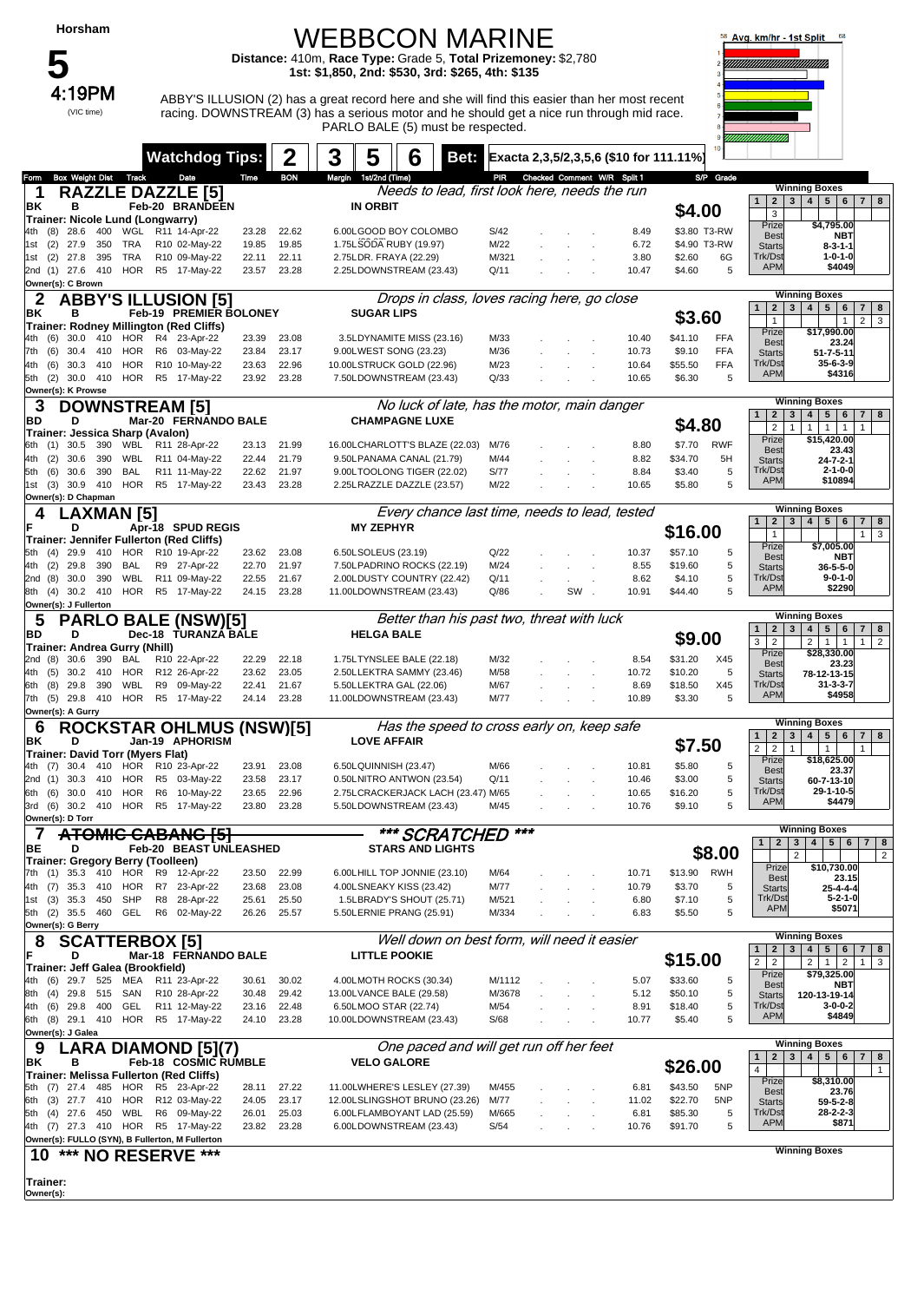|                                             |            | Horsham                  |            |                                         |                |                                                                                      |                         |                         | GREYHOUND ADOPTION PROGRAM<br>Distance: 410m, Race Type: Grade 5, Total Prizemoney: \$2,780                                                              |                 |                      |                |                                          |                              |                          | 58 Avg. km/hr - 1st Split                              |                                                                                                               |
|---------------------------------------------|------------|--------------------------|------------|-----------------------------------------|----------------|--------------------------------------------------------------------------------------|-------------------------|-------------------------|----------------------------------------------------------------------------------------------------------------------------------------------------------|-----------------|----------------------|----------------|------------------------------------------|------------------------------|--------------------------|--------------------------------------------------------|---------------------------------------------------------------------------------------------------------------|
|                                             |            | 4:40PM                   |            |                                         |                |                                                                                      |                         |                         | 1st: \$1,850, 2nd: \$530, 3rd: \$265, 4th: \$135<br>SAGRANTINO (1) has dynamic pace once balanced and he should be able to boot away through the         |                 |                      |                |                                          |                              |                          |                                                        |                                                                                                               |
|                                             |            | (VIC time)               |            |                                         |                |                                                                                      |                         |                         | bend. LEKTRA SAMMY (2) has turned in some great performances in recent months and he will get<br>the gun run throughout. WESTERN BLAZER (5) is all class |                 |                      |                |                                          |                              |                          |                                                        |                                                                                                               |
|                                             |            |                          |            |                                         |                | <b>Watchdog Tips:</b>                                                                |                         |                         | 2<br>5<br>Bet:                                                                                                                                           |                 |                      | 41.67%)        | Trifecta 1,2/1,2,5,7/1,2,3,5,6,7 (\$10 - |                              |                          |                                                        |                                                                                                               |
| Form<br>1                                   |            | <b>Box Weight Dist</b>   |            | <b>Track</b><br><b>SAGRANTINO [5]</b>   |                | Date                                                                                 | Time                    | <b>BON</b>              | Margin 1st/2nd (Time)<br>Explodes soon after box rise, hard to hold out                                                                                  | PR              |                      |                | Checked Comment W/R Split 1              |                              | S/P Grade                |                                                        | <b>Winning Boxes</b>                                                                                          |
| RF                                          |            | D                        |            | Trainer: Gary Peach (Cape Clear)        |                | Dec-19 ASTON DEE BEE                                                                 |                         |                         | <b>WEEPING LASS</b>                                                                                                                                      |                 |                      |                |                                          | \$2.20                       |                          | $2 \mid 3$<br>$\mathbf{1}$<br>$\overline{2}$           | $5\overline{ }$<br>$\overline{7}$<br>4 <sup>1</sup><br>6<br>8<br>$\mathbf{1}$<br>$\mathbf{1}$<br>$\mathbf{1}$ |
| 2nd (1)<br>2nd (3)                          |            | 36.2<br>35.9             | 400<br>390 | GEL<br>WBL                              |                | R12 15-Apr-22<br>R10 04-May-22                                                       | 22.47<br>22.21          | 22.44<br>21.79          | 0.50LASTON PROFIT (22.44)<br>2.00LBANG (22.08)                                                                                                           | Q/22<br>M/32    |                      |                | 8.33<br>8.71                             | \$4.10<br>\$9.40             | X45<br>5H                | Prize<br><b>Best</b>                                   | \$8,540.00<br>23.28                                                                                           |
| 7th (2)                                     |            | 35.9                     | 390        | WBL<br>HOR                              |                | R4 09-May-22<br>R6 17-May-22                                                         | 22.63                   | 21.67                   | 14.00LPANAMA CANAL (21.67)                                                                                                                               | M/77<br>Q/11    |                      |                | 8.93                                     | \$24.80                      | 5F<br>5                  | <b>Starts</b><br>Trk/Dst<br><b>APM</b>                 | $14 - 6 - 2 - 3$<br>$1 - 1 - 0 - 0$<br>\$5862                                                                 |
| 1st (1)<br>Owner(s): G Peach                |            | 35.9 410                 |            |                                         |                |                                                                                      | 23.28                   | 23.28                   | 2.00LROCKY HORROR (23.42)                                                                                                                                |                 |                      |                | 10.29                                    | \$2.40                       |                          |                                                        | <b>Winning Boxes</b>                                                                                          |
| 2<br>ΒK                                     |            | D                        |            |                                         |                | <b>EKTRA SAMMY [5]</b><br>Jan-20 ZAMBORA BROCKIE                                     |                         |                         | Strong type, gets the gun run, main danger<br><b>LEKTRA VIKI</b>                                                                                         |                 |                      |                | Y                                        | \$10.00                      |                          | $\mathbf{1}$<br>$\mathbf{2}$<br>1<br>$\mathbf{1}$      | $\vert$ 4<br>5 <sub>5</sub><br>$\mathbf{3}$<br>6<br>$\overline{7}$<br>8<br>$\mathbf{1}$                       |
| 3rd                                         | (2)        | 31.7                     | 400        | MTG                                     |                | Trainer: Douglas Hammerstein (Ararat)<br>R6 28-Apr-22                                | 23.35                   | 23.04                   | 3.5LLEKTRA NICK (23.10)                                                                                                                                  |                 |                      |                | 11.09                                    | \$3.50                       | <b>RW</b>                | Prize<br><b>Best</b>                                   | \$8,346.43<br>23.46                                                                                           |
| 6th<br>7th                                  | (8)<br>(7) | 31.5<br>31.5 410         | 410        | HOR<br><b>HOR</b>                       |                | R6 03-May-22<br>R10 10-May-22                                                        | 23.83<br>23.87          | 23.17<br>22.96          | 9.00LWEST SONG (23.23)<br>14.00LSTRUCK GOLD (22.96)                                                                                                      | S/65<br>S/76    |                      |                | 10.90<br>11.10                           | \$4.70<br>\$86.60            | <b>FFA</b><br><b>FFA</b> | <b>Starts</b><br>Trk/Dst                               | 29-4-7-5<br>$9 - 1 - 2 - 1$                                                                                   |
| 5th (2) 31.0 410<br>Owner(s): D Hammerstein |            |                          |            | HOR                                     |                | R6 17-May-22                                                                         | 23.97                   | 23.28                   | 10.00LSAGRANTINO (23.28)                                                                                                                                 | M/55            |                      |                | 11.08                                    | \$18.70                      | 5                        | <b>APM</b>                                             | \$6351<br>ENG TRA 2022-05-20                                                                                  |
| 3<br><b>RBD</b>                             |            | D                        |            |                                         |                | <b>CRYMELON COMET [5]</b><br>Apr-19 HAWK ALONE                                       |                         |                         | Placed in five of eight here, place hope again<br><b>CRYMELON HOLLY</b>                                                                                  |                 |                      |                |                                          |                              |                          | $\overline{2}$<br>3                                    | <b>Winning Boxes</b><br>5 <sub>5</sub><br>$\overline{\mathbf{4}}$<br>6<br>$\overline{7}$<br>8                 |
| 5th (4)                                     |            | 32.3                     | 595        | SAP                                     | R7             | Trainer: Ian Bibby (Warracknabeal)<br>24-Apr-22                                      | 34.74                   | 34.27                   | 7.00LAMNESTY (34.27)                                                                                                                                     | M/7665          |                      |                | 9.56                                     | \$12.00<br>\$64.60           | <b>RWF</b>               | $\mathbf{1}$<br>Prize                                  | 3<br>1<br>\$18,025.00                                                                                         |
| 2nd (3)<br>2nd (8)                          |            | 32.1<br>32.1             | 410<br>485 | HOR<br><b>HOR</b>                       | R <sub>8</sub> | R7 03-May-22<br>10-May-22                                                            | 23.58<br>27.63          | 23.17<br>27.10          | 2.00LDOONSIDE SHADOW (23.45) M/77<br>8.00LFEARLESS RORY (27.10)                                                                                          | M/776           |                      |                | 10.87<br>6.92                            | \$8.40<br>\$21.90            | 5<br>RW                  | Best<br><b>Starts</b><br>Trk/Dst                       | <b>NBT</b><br>44-5-8-10<br>$9 - 0 - 2 - 4$                                                                    |
| 3rd (3)                                     |            |                          |            |                                         |                | 32.2 410 HOR R6 17-May-22                                                            | 23.60                   | 23.28                   | 4.75LSAGRANTINO (23.28)                                                                                                                                  | Q/43            |                      |                | 11.04                                    | \$10.20                      | 5                        | <b>APM</b>                                             | \$6625                                                                                                        |
| 4                                           |            | BL                       |            | <b>ACKPOO</b>                           |                | Owner(s): BMBB (SYN), I Bibby, P Borradale, O Mcgovern, J Bibby<br>L REX [5]         |                         |                         | Front runner, too much pace in this event                                                                                                                |                 |                      |                |                                          |                              |                          | 3<br>$\mathbf{2}$<br>$\mathbf{1}$                      | <b>Winning Boxes</b><br>$\overline{\mathbf{4}}$<br>5 <sub>5</sub><br>6<br> 7 <br>8                            |
| ΒK                                          |            | D                        |            | Trainer: Alexis Kenyon (Lara)           | Mar-20         | <b>MEPUNGA BLAZER</b>                                                                |                         |                         | <b>UNMID BALE</b>                                                                                                                                        |                 |                      |                |                                          | \$16.00                      |                          | $\mathbf{1}$<br>Prize                                  | $\overline{2}$<br>$\mathbf{1}$<br>1<br>\$10,080.00                                                            |
| 7th<br>5th                                  | (2)<br>(7) | 34.9<br>35.2             | 450<br>400 | <b>BAL</b><br>GEL                       |                | R8 22-Apr-22<br>R11 29-Apr-22                                                        | 26.25<br>22.75          | 25.24<br>22.41          | 15.00LMANILA DUSK (25.26)<br>4.25LSINFUL ANGEL (22.46)                                                                                                   | S/887<br>S/66   |                      |                | 6.76<br>8.69                             | \$15.90<br>\$33.40           | X45<br>5                 | <b>Best</b><br><b>Starts</b>                           | NBT<br>27-5-3-2                                                                                               |
| 4th (7)<br>6th (4) 35.4 410                 |            | 35.1 410                 |            | <b>HOR</b><br>HOR                       |                | R6 10-May-22<br>R6 17-May-22                                                         | 23.59<br>24.04          | 22.96<br>23.28          | 2.00LCRACKERJACK LACH (23.47) M/23<br>11.00LSAGRANTINO (23.28)                                                                                           | M/36            |                      |                | 10.49<br>10.92                           | \$16.20<br>\$41.30           | 5<br>5                   | Trk/Dst<br><b>APM</b>                                  | $3 - 0 - 0 - 0$<br>\$5139                                                                                     |
| Owner(s): R Kenyon                          |            |                          |            |                                         |                |                                                                                      |                         |                         |                                                                                                                                                          |                 |                      |                |                                          |                              |                          |                                                        | <b>Winning Boxes</b>                                                                                          |
|                                             |            |                          |            |                                         |                |                                                                                      |                         |                         |                                                                                                                                                          |                 |                      |                |                                          |                              |                          |                                                        |                                                                                                               |
| 5<br>ΒK                                     |            | D                        |            |                                         |                | <b>WESTERN BLAZER (WA)[5]</b><br>Jan-20 MEPUNGA BLAZER                               |                         |                         | Resuming, class act when fit, can threaten<br><b>TIMES SQUARE</b>                                                                                        |                 |                      |                |                                          | \$3.40                       |                          | $\mathbf{2}$<br>3<br>$\mathbf{1}$<br>1<br>$\mathbf{1}$ | 4<br>$5 \mid 6$<br>$\vert$ 7<br>8<br>$\mathbf{1}$<br>$\mathbf{1}$<br>$\mathbf{1}$                             |
| 2nd (2)                                     |            | 34.8                     | 460        | Trainer: Angela Langton (Anakie)<br>GEL | R8             | 11-Feb-22                                                                            | 26.55                   | 25.67                   | 13.00LRUNAWAY MISS (25.67)                                                                                                                               | M/652           | C <sub>9</sub>       |                | 6.85                                     | \$2.00                       | RWH                      | Prize<br>Best                                          | \$25,825.00<br>NBT                                                                                            |
| 3rd (3)<br>7th (1)                          |            | 35.2<br>35.3             | 460<br>450 | GEL<br>WBL                              | R6             | R8 18-Feb-22<br>24-Feb-22                                                            | 26.02<br>26.14          | 25.69<br>25.41          | 3.5LRUNAWAY MISS (25.78)<br>7.50LASTRO BOY (25.62)                                                                                                       | Q/322<br>M/556  | C8<br>C <sub>5</sub> | V <sub>0</sub> | 6.61<br>6.72                             | \$6.30<br>\$1.70             | <b>RWF</b><br>5H         | <b>Starts</b><br>Trk/Dst                               | 29-5-6-5<br>$1 - 0 - 0 - 0$                                                                                   |
| 4th (5)                                     |            | 35.5 410                 |            | <b>HOR</b>                              |                | R6 17-May-22<br>Owner(s): CHAMPAGNE PTN (SYN), S Smith, A Langton                    | 23.84                   | 23.28                   | 8.50LSAGRANTINO (23.28)                                                                                                                                  | M/64            |                      |                | 11.10                                    | \$5.30                       | 5                        | <b>APM</b>                                             | \$9209                                                                                                        |
| 6<br>DKBD                                   |            | D                        |            |                                         |                | SEEBOHM BALE (NSW)[5]<br>Jun-20 FERAL FRANKY                                         |                         |                         | Showing promise but the draw is a worry, place<br><b>HOUSTON BALE</b>                                                                                    |                 |                      |                |                                          |                              |                          | $\overline{2}$                                         | <b>Winning Boxes</b><br>$\mathbf{3}$<br>4<br>5 <sub>1</sub><br>6<br>$\vert$ 7<br>8                            |
| 3rd (4)                                     |            | 34.7 450                 |            | BAL                                     |                | Trainer: Rebecca Gibbons (Avalon)<br>R8 25-Apr-22                                    | 25.53                   | 25.41                   | 1.75LTOM KEEPING (25.41)                                                                                                                                 | M/533           |                      |                | 6.91                                     | \$9.00<br>\$9.20             | 6G                       | 1<br>Prize                                             | $\mathbf{1}$<br>1<br>\$6,145.00                                                                               |
| 3rd (5)<br>1st (5)                          |            | 35.1 460<br>34.6 410     |            | GEL<br>HOR                              |                | R5 02-May-22<br>R4 10-May-22                                                         | 25.96<br>23.37          | 25.57<br>22.96          | 6.00LSTREET OF DREAMS (25.57) M/533                                                                                                                      | M/32            |                      |                | 6.79<br>10.56                            | \$8.90<br>\$9.60             | X67<br>X67               | <b>Best</b><br><b>Starts</b><br>Trk/Dst                | 23.37<br>13-3-2-3<br>$2 - 1 - 0 - 0$                                                                          |
| 7th (6) 34.0 410<br>Owner(s): B Wheeler     |            |                          |            |                                         |                | HOR R6 17-May-22                                                                     | 24.43                   | 23.28                   | 2.25LBLACKPOOL DILL (23.52)<br>17.00LSAGRANTINO (23.28)                                                                                                  | S/88            |                      |                | 11.29                                    | \$7.20                       | 5                        | <b>APM</b>                                             | \$5109                                                                                                        |
| 7                                           |            |                          |            |                                         |                | <b>ROCKY HORROR [5]</b>                                                              |                         |                         | Runner up in his only try here, keep safe                                                                                                                |                 |                      |                |                                          |                              |                          | $\mathbf{2}$<br>$\mathbf{1}$                           | <b>Winning Boxes</b><br>3<br>4<br>5   6   7<br>8                                                              |
| ΒK                                          |            | D                        |            | Trainer: Andrew Xerri (Merrimu)         |                | Jan-20 FERNANDO BALE                                                                 |                         |                         | PIETRA ALLEN                                                                                                                                             |                 |                      |                |                                          | \$8.00                       |                          | $\overline{2}$<br>Prize                                | $\mathbf{1}$<br>3 <sup>1</sup><br>$\mathbf{1}$<br>\$18,960.00                                                 |
| 1st (4)<br>6th (4)                          |            | 33.2 450<br>33.1 515     |            | BAL<br>SAN                              |                | R6 27-Apr-22<br>R9 05-May-22                                                         | 25.30<br>30.02          | 25.30<br>29.24          | 1.00LCANYA DIG IT (25.36)<br>9.00LSHIMA PEARL (29.41)                                                                                                    | M/111<br>M/2334 |                      |                | 6.43<br>5.10                             | \$6.60<br>\$20.00            | X45<br>5                 | Best<br><b>Starts</b>                                  | NBT<br>32-7-7-7                                                                                               |
| 1st (4) 32.9 400                            |            |                          |            | GEL                                     |                | R6 12-May-22<br>2nd (7) 32.7 410 HOR R6 17-May-22                                    | 22.72<br>23.42          | 22.48<br>23.28          | 1.00LWHITE FLOWER (22.78)<br>2.00LSAGRANTINO (23.28)                                                                                                     | M/11<br>M/22    |                      | SW             | 8.39<br>10.43                            | \$2.70<br>\$3.90             | X45<br>5                 | Trk/Dst<br><b>APM</b>                                  | $2 - 0 - 2 - 0$<br>\$11277                                                                                    |
| Owner(s): A Xerri                           |            |                          |            |                                         |                |                                                                                      |                         |                         |                                                                                                                                                          |                 |                      |                |                                          |                              |                          |                                                        | <b>Winning Boxes</b>                                                                                          |
| 8<br>BD                                     |            | в                        |            |                                         |                | <b>CAWBOURNE PIN (NSW)[5]</b><br>Jul-19 RITZA LENNY                                  |                         |                         | Likely to be wide the journey, look to others<br><b>CAWBOURNE CLOVER</b>                                                                                 |                 |                      |                |                                          | \$21.00                      |                          | $\mathbf{2}$<br>3                                      | 4<br>$5 \mid 6$<br>$\overline{7}$<br>8<br>2 <br>1<br>$\overline{1}$<br>1                                      |
| 2nd (5) 24.7<br>1st                         | (6)        |                          | 400        | Trainer: Lewis Green (Parwan)<br>MTG    |                | R10 20-Jan-22                                                                        | 23.87                   | 23.18                   | 2.75LFLYING FUELS (23.67)                                                                                                                                | $\Omega$        | VINJ(28)             |                | 11.07                                    | \$4.20                       | RW<br>RW                 | Prize<br>Best                                          | \$4,700.00<br>NBT                                                                                             |
| 2nd (2)<br>8th (8)                          |            | 24.7<br>24.6<br>24.8 410 | 400<br>400 | MTG<br>MTG<br>HOR                       |                | R5 21-Apr-22<br>R12 28-Apr-22<br>R6 17-May-22                                        | 23.83<br>23.58<br>24.73 | 23.27<br>23.04<br>23.28 | 0.50LGIZMO OSTI (23.86)<br>2.25LLEWIS OSTI (23.41)<br>21.00LSAGRANTINO (23.28)                                                                           | 0<br>S/77       | VINJ(7)              | V7             | 11.14<br>11.13<br>11.24                  | \$11.00<br>\$4.60<br>\$65.40 | RW<br>5                  | <b>Starts</b><br>Trk/Dst<br><b>APM</b>                 | 31-5-6-5<br>$1 - 0 - 0 - 0$<br>\$1684                                                                         |
| Owner(s): J Green                           |            |                          |            |                                         |                |                                                                                      |                         |                         |                                                                                                                                                          | ***             |                      |                |                                          |                              |                          |                                                        | <b>Winning Boxes</b>                                                                                          |
| 9<br>ΒK                                     |            | в                        |            |                                         |                | <del>LARA DIAMOND [5]Res.</del><br><b>Feb-18 COSMIC RUMBLE</b>                       |                         |                         | *** SCRATCHED<br><b>VELO GALORE</b>                                                                                                                      |                 |                      |                |                                          |                              | \$26.00                  | $\mathbf{1}$<br>$\mathbf{2}$<br>$\overline{4}$         | 4 <br>5 <sub>1</sub><br>3 <br>6 <sup>1</sup><br>7 <sup>1</sup><br>8<br>$\overline{1}$                         |
| 5th (7) 27.4                                |            |                          | 485        |                                         |                | Trainer: Melissa Fullerton (Red Cliffs)<br>HOR R5 23-Apr-22                          | 28.11                   | 27.22                   | 11.00LWHERE'S LESLEY (27.39)                                                                                                                             | M/455           |                      |                | 6.81                                     | \$43.50                      | 5NP                      | Prize<br><b>Best</b>                                   | \$8,310.00<br>23.76                                                                                           |
| 6th (3)<br>5th (4) 27.6 450                 |            | 27.7 410                 |            | WBL                                     |                | HOR R12 03-May-22<br>R6 09-May-22                                                    | 24.05<br>26.01          | 23.17<br>25.03          | 12.00LSLINGSHOT BRUNO (23.26)<br>6.00LFLAMBOYANT LAD (25.59)                                                                                             | M/77<br>M/665   |                      |                | 11.02<br>6.81                            | \$22.70<br>\$85.30           | 5NP<br>5                 | <b>Starts</b><br>Trk/Dst                               | $59 - 5 - 2 - 8$<br>28-2-2-3                                                                                  |
|                                             |            |                          |            |                                         |                | 4th (7) 27.3 410 HOR R5 17-May-22<br>Owner(s): FULLO (SYN), B Fullerton, M Fullerton | 23.82                   | 23.28                   | 6.00LDOWNSTREAM (23.43)                                                                                                                                  | S/54            |                      |                | 10.76                                    | \$91.70                      | 5                        | <b>APM</b>                                             | \$871                                                                                                         |
| 10                                          |            |                          |            | *** NO RESERVE                          |                | ***                                                                                  |                         |                         |                                                                                                                                                          |                 |                      |                |                                          |                              |                          |                                                        | <b>Winning Boxes</b>                                                                                          |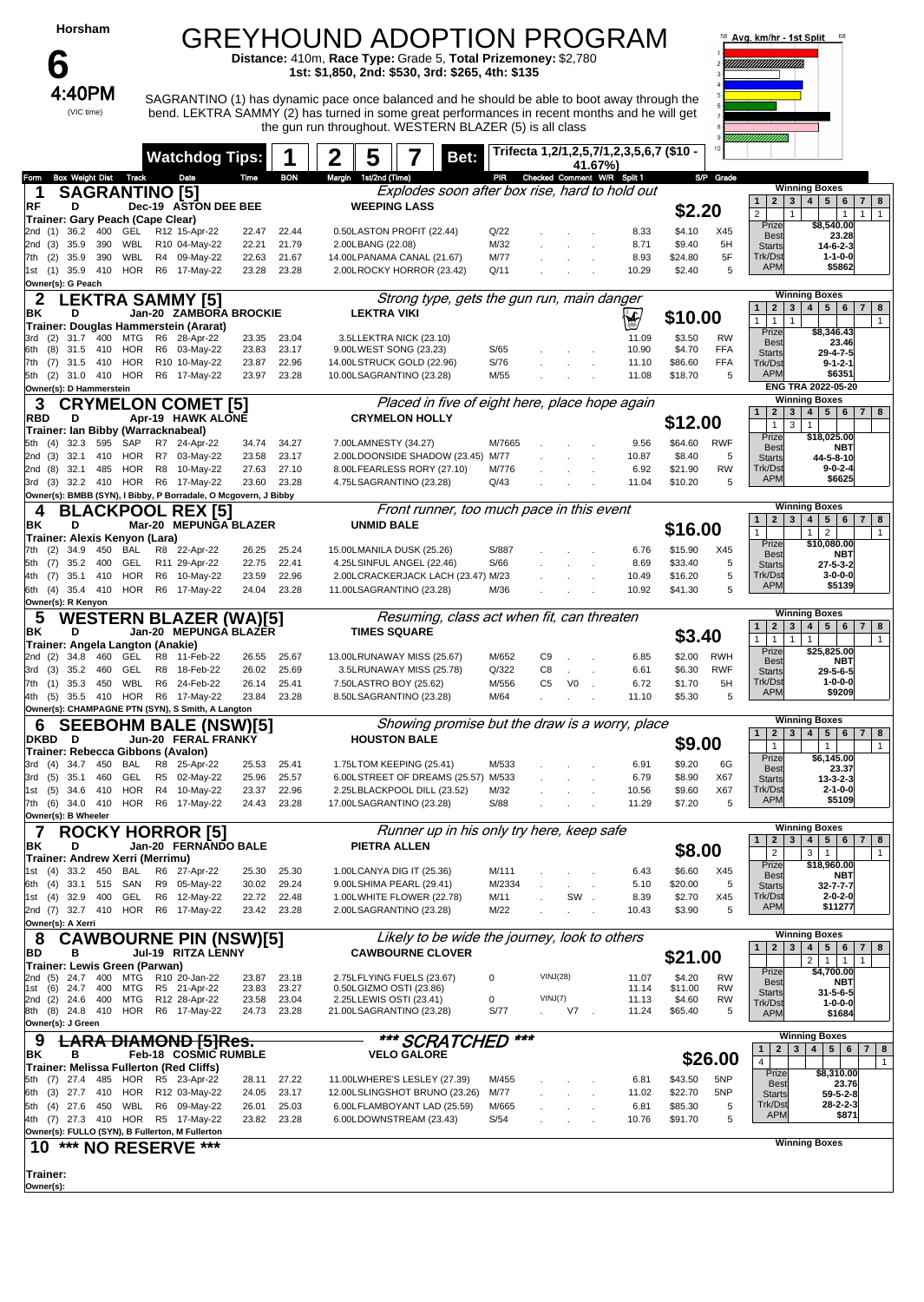| Horsham |
|---------|
|---------|

5:04PM

(VIC time)

#### WIMMERA MALLEE VET SERVICES **Distance:** 410m, **Race Type:** Grade 5, **Total Prizemoney:** \$2,780

**1st: \$1,850, 2nd: \$530, 3rd: \$265, 4th: \$135**

5:04PM HAPPY RUBY (5) was a slashing 24.85 Sale winner and she is expected to cross and lead throughout. FISH TOG GIBLET (3) is a more than capable type when fit and he is expected to fire after a freshen up. ELECTRIC ZULU (2) won't be too far away



|                                                                             | <b>Watchdog Tips:</b>                                          |                | 5              | 3 | 2                     |                                                              | Bet:                                            |               |                             |          |   | Exacta 5/1,2,3 (\$10 for 333.33%) |                    | 10              |                                                              |                                                                                                                |
|-----------------------------------------------------------------------------|----------------------------------------------------------------|----------------|----------------|---|-----------------------|--------------------------------------------------------------|-------------------------------------------------|---------------|-----------------------------|----------|---|-----------------------------------|--------------------|-----------------|--------------------------------------------------------------|----------------------------------------------------------------------------------------------------------------|
| Box Weight Dist Track<br>Form                                               | Date                                                           | Time           | <b>BON</b>     |   | Margin 1st/2nd (Time) |                                                              | No luck of late, draw helps, must keep safe     | PIR           | Checked Comment W/R Split 1 |          |   |                                   |                    | S/P Grade       |                                                              | <b>Winning Boxes</b>                                                                                           |
| 1<br>ΒK<br>в                                                                | <b>ORDELIA BALE (NSW)[5]</b><br>Feb-19 DYNA VILLA              |                |                |   | <b>DYNA MADDIE</b>    |                                                              |                                                 |               |                             |          |   |                                   |                    |                 | $\mathbf{1}$                                                 | 2   3   4   5   6   7   8                                                                                      |
| Trainer: Andrea Gurry (Nhill)                                               |                                                                |                |                |   |                       |                                                              |                                                 |               |                             |          |   |                                   | \$6.00             |                 | Prize                                                        | 2<br>1<br>\$9,370.00                                                                                           |
| 390<br>(4)<br>25.0<br>WBL<br>HOR<br>25.3<br>410<br>(4)<br>5th               | R6 07-Apr-22<br>R11 26-Apr-22                                  | 22.80<br>23.97 | 22.14<br>23.05 |   |                       | 6.50LANITA SONIC LOVE (22.37)<br>11.00LCARAJILLO (23.23)     |                                                 | M/55<br>M/32  | C1                          | V5       | W | 8.86<br>10.61                     | \$38.40<br>\$28.10 | 5H<br><b>RW</b> | <b>Best</b>                                                  | 23.89                                                                                                          |
| <b>HOR</b><br>СT<br>24.9<br>410<br>$(-)$                                    | 10-May-22                                                      | 23.80          |                |   | 0.01LTrial Cleared    |                                                              |                                                 | M/11          |                             | $10f4$ . |   | 13.27                             | \$.                | <b>CT</b>       | <b>Starts</b><br>Trk/Dst                                     | $46 - 3 - 6 - 4$<br>7-1-0-1                                                                                    |
| 25.3 410 HOR<br>7th<br>(1)                                                  | R7 17-May-22                                                   | 24.70          | 23.28          |   |                       | 19.00LHAPPY RUBY (23.38)                                     |                                                 | M/43          |                             |          |   | 10.79                             | \$14.20            | 5               | <b>APM</b>                                                   | \$2021                                                                                                         |
| Owner(s): A Gurry                                                           |                                                                |                |                |   |                       |                                                              |                                                 |               |                             |          |   |                                   |                    |                 |                                                              | <b>Winning Boxes</b>                                                                                           |
| 2                                                                           | <b>ELECTRIC ZULU [5]</b>                                       |                |                |   |                       | <b>CRYMELON HOLLY</b>                                        | Handy PB here, strong type, can threaten        |               |                             |          |   |                                   |                    |                 | 2 <sub>1</sub><br>1 <sup>1</sup>                             | 3   4   5   6<br>7   8                                                                                         |
| ΒK<br>D<br>Trainer: Victor Millington (Great Western)                       | Aug-18 BARCIA BALE                                             |                |                |   |                       |                                                              |                                                 |               |                             |          |   |                                   | \$7.50             |                 | 2 <sup>1</sup><br>$\mathbf{1}$                               | 1                                                                                                              |
| WBL<br>390<br>5th (7)<br>33.5                                               | R12 25-Apr-22                                                  | 22.78          | 22.18          |   |                       | 8.50LREIKO LANGER (22.21)                                    |                                                 | S/76          |                             |          |   | 9.24                              | \$13.00            | <b>SH</b>       | Prize<br><b>Best</b>                                         | \$10,370.63<br>23.21                                                                                           |
| HOR<br>33.7 410<br>2nd (7)<br>(2)<br>33.9<br>410<br>HOR<br>5th              | R11 03-May-22<br>R5 10-May-22                                  | 23.63<br>23.75 | 23.17<br>22.96 |   |                       | 0.75LORSON SETH (23.58)<br>6.50LWAR WIDOW (23.31)            |                                                 | M/33<br>M/74  |                             |          |   | 10.66<br>10.95                    | \$16.60<br>\$8.60  | 5NP<br>5        | <b>Starts</b><br>Trk/Dst                                     | $50 - 4 - 9 - 3$<br>$23 - 3 - 4 - 1$                                                                           |
| 5th (2)                                                                     | 33.6 410 HOR R7 17-May-22                                      | 23.98          | 23.28          |   |                       | 9.00LHAPPY RUBY (23.38)                                      |                                                 | M/57          |                             |          |   | 10.84                             | \$9.70             | 5               | <b>APM</b>                                                   | \$1363                                                                                                         |
| Owner(s): N Jenner                                                          |                                                                |                |                |   |                       |                                                              |                                                 |               |                             |          |   |                                   |                    |                 |                                                              |                                                                                                                |
| 3                                                                           | <b>FISH TOG GIBLET [5]</b>                                     |                |                |   |                       |                                                              | Resuming, talented when fit, main danger        |               |                             |          |   |                                   |                    |                 | $\mathbf{1}$                                                 | <b>Winning Boxes</b><br>$2 \mid 3 \mid 4 \mid 5 \mid 6$<br>7   8                                               |
| BD<br>D<br>Trainer: Daniel Gibbons (Avalon)                                 | <b>Nov-19 WORM BURNER</b>                                      |                |                |   | <b>DYNA GERDA</b>     |                                                              |                                                 |               |                             |          |   |                                   | \$4.00             |                 | $\mathbf{1}$<br>1                                            | $\overline{2}$<br>$\mathbf{1}$                                                                                 |
| 390<br>BAL<br>(8)<br>31.4<br>3rd                                            | R11 09-Mar-22                                                  | 22.34          | 22.15          |   |                       | 0.75LLEKTRA GAL (22.30)                                      |                                                 | M/33          |                             |          |   | 8.54                              | \$3.70             | 5               | Prize<br><b>Best</b>                                         | \$9,890.00<br><b>NBT</b>                                                                                       |
| WGL<br>(5)<br>400<br>4th<br>31.6                                            | R12 15-Mar-22                                                  | 23.16          | 22.67          |   |                       | 2.75LRUST PROOF (22.98)                                      |                                                 | M/44          | C <sub>1</sub>              |          |   | 8.50                              | \$3.30             | 5               | <b>Starts</b>                                                | $29 - 5 - 4 - 4$                                                                                               |
| <b>SHP</b><br>31.3<br>450<br>4th<br>(3)<br>2nd (3)<br>30.9<br>410           | R7 21-Mar-22<br>HOR R7 17-May-22                               | 25.50<br>23.45 | 24.81<br>23.28 |   |                       | 3.25LMANILA DUSK (25.29)<br>1.00LHAPPY RUBY (23.38)          |                                                 | M/133<br>M/12 |                             |          |   | 6.63<br>10.40                     | \$10.40<br>\$2.50  | 5<br>5          | Trk/Dst<br><b>APM</b>                                        | 4-0-2-0<br>\$3281                                                                                              |
| Owner(s): R Gibbons                                                         |                                                                |                |                |   |                       |                                                              |                                                 |               |                             |          |   |                                   |                    |                 |                                                              |                                                                                                                |
| <del>DEEDS [5]</del><br>4                                                   |                                                                |                |                |   |                       |                                                              | *** SCRATCHED                                   |               | ***                         |          |   |                                   |                    |                 |                                                              | <b>Winning Boxes</b>                                                                                           |
| D<br>WBK                                                                    | Feb-18 BANJO BOY                                               |                |                |   |                       | <b>MEPUNGA LANA</b>                                          |                                                 |               |                             |          |   |                                   |                    | \$10.00         | $\mathbf{2}$<br>$\mathbf{1}$<br>$\overline{2}$               | $3^{\circ}$<br>4 <sup>1</sup><br>$5 \mid 6$<br>7 8<br>$2 \mid 3$<br>$\overline{1}$<br>$\mathbf{1}$             |
| Trainer: Garry Anders (Koroit)<br>29.6<br>390<br>BAL<br>(7)<br>4th.         | R10 22-Nov-21                                                  | 22.52          | 22.11          |   |                       | 6.00LBAD BAILEY (22.11)                                      |                                                 | S/64          | C1                          |          |   | 8.69                              | \$17.00            | T3-5            | Prize                                                        | \$16,902.50                                                                                                    |
| <b>WBL</b><br>29.3<br>390<br>(4)<br>5th                                     | R12 25-Nov-21                                                  | 22.81          | 22.22          |   |                       | 8.50LFISH TOG GIBLET (22.22)                                 |                                                 | M/54          |                             |          |   | 8.82                              | \$16.40            | 5NP             | <b>Best</b><br><b>Starts</b>                                 | NBT<br>78-9-14-10                                                                                              |
| (2)<br>30.0<br>400<br>MTG<br>3rd                                            | R11 05-Dec-21                                                  | 23.57          | 23.11          |   |                       | 6.50LOUT OF GAS (23.11)                                      |                                                 |               |                             |          |   | 11.06                             | \$19.00            | X234            | Trk/Dst<br><b>APM</b>                                        | 7-0-0-0<br>\$1080                                                                                              |
| 390<br>WBL<br>5th<br>(1)<br>29.2<br>Owner(s): G Anders                      | R12 07-Apr-22                                                  | 23.68          | 22.14          |   |                       | 11.00LMISS ZEUS (22.92)                                      |                                                 | M/55          |                             |          |   | 9.09                              | \$4.70             | 5               |                                                              |                                                                                                                |
| <b>HAPPY RUBY [5]</b><br>5                                                  |                                                                |                |                |   |                       |                                                              | Slashing 24.85 Sale winner, hard to hold out    |               |                             |          |   |                                   |                    |                 |                                                              | <b>Winning Boxes</b>                                                                                           |
| ΒK<br>в                                                                     | May-19 SH AVATAR                                               |                |                |   | <b>SHORE'S GIRL</b>   |                                                              |                                                 |               |                             |          |   |                                   | \$2.60             |                 | $\mathbf{1}$<br>$\overline{2}$<br>$\mathbf{3}$<br>$2 \mid 2$ | 5 <sub>1</sub><br>$\overline{\mathbf{4}}$<br>6<br>$7 \mid 8$<br>3 <sup>1</sup><br>$\overline{2}$<br>$3 \mid 2$ |
| Trainer: Rebecca Gibbons (Avalon)                                           |                                                                |                |                |   |                       |                                                              |                                                 |               |                             |          |   |                                   |                    |                 | Prize                                                        | \$39,155.00                                                                                                    |
| 25.8<br>440<br>SLE<br>3rd<br>(1)<br><b>SLE</b><br>25.9<br>440<br>(5)<br>1st | R4 24-Apr-22<br>R11 01-May-22                                  | 25.09<br>24.85 | 24.57<br>24.62 |   |                       | 5.50LGUNG HO HUNTER (25.23)                                  | 1.25LPERFECT GODDESS (25.00) M/444              | M/111         |                             | SW.      |   | 5.32<br>5.32                      | \$3.90<br>\$3.60   | 5NP<br>5NP      | <b>Best</b><br><b>Starts</b>                                 | 23.38<br>62-14-5-11                                                                                            |
| $(2)$ 26.0 410<br>5th                                                       | HOR R7 10-May-22                                               | 23.68          | 22.96          |   |                       | 3.5LDESMONDE (23.44)                                         |                                                 | M/65          |                             |          |   | 10.85                             | \$2.80             | 5               | Trk/Dst                                                      | $6 - 2 - 0 - 1$                                                                                                |
| 1st (5) 26.1 410 HOR R7 17-May-22                                           |                                                                | 23.38          | 23.28          |   |                       | 1.00LFISH TOG GIBLET (23.45)                                 |                                                 | M/21          |                             |          |   | 10.52                             | \$2.00             | 5               | <b>APM</b>                                                   | \$8007                                                                                                         |
| Owner(s): T Sinnott<br><b>LIPS BOLONEY [5]</b><br>6                         |                                                                |                |                |   |                       |                                                              | Can miss the kick, drawn to find bother, tested |               |                             |          |   |                                   |                    |                 |                                                              | <b>Winning Boxes</b>                                                                                           |
| ΒK<br>D                                                                     | Feb-19 PREMIER BOLONEY                                         |                |                |   | <b>SUGAR LIPS</b>     |                                                              |                                                 |               |                             |          |   |                                   | \$12.00            |                 | $\overline{2}$<br>$\mathbf{1}$                               | 4<br>5 <sup>5</sup><br>$7 \mid 8$<br>$\mathbf{3}$<br>6                                                         |
| Trainer: Rodney Millington (Red Cliffs)                                     |                                                                |                |                |   |                       |                                                              |                                                 |               |                             |          |   |                                   |                    |                 | $\mathbf{1}$<br>Prize                                        | $\overline{2}$<br>$\mathbf{1}$<br>\$13,815.00                                                                  |
| 33.7<br>485<br>HOR<br>7th<br>(5)<br><b>HOR</b><br>34.1<br>410<br>(5)<br>7th | 23-Apr-22<br>R5<br>R11 03-May-22                               | 28.17<br>24.25 | 27.22<br>23.17 |   |                       | 12.00LWHERE'S LESLEY (27.39)<br>10.00LORSON SETH (23.58)     |                                                 | M/777<br>M/88 |                             |          |   | 7.03<br>11.12                     | \$7.00<br>\$13.20  | 5NP<br>5NP      | <b>Best</b><br><b>Starts</b>                                 | 23.50<br>51-4-7-12                                                                                             |
| 33.8<br>410<br>(5)<br>4th                                                   | HOR R5 10-May-22                                               | 23.72          | 22.96          |   |                       | 6.00LWAR WIDOW (23.31)                                       |                                                 | M/66          |                             |          |   | 10.86                             | \$20.40            | 5               | Trk/Dst                                                      | 40-2-7-11                                                                                                      |
| (6)<br>34.0<br>410<br>3rd                                                   | HOR R7 17-May-22                                               | 23.81          | 23.28          |   |                       | 6.50LHAPPY RUBY (23.38)                                      |                                                 | S/76          |                             |          |   | 10.87                             | \$20.90            | 5               | <b>APM</b>                                                   | \$3234                                                                                                         |
| Owner(s): K Prowse<br>$\overline{7}$                                        |                                                                |                |                |   |                       |                                                              | Lack of early speed is a worry, place preferred |               |                             |          |   |                                   |                    |                 |                                                              | <b>Winning Boxes</b>                                                                                           |
| FAB NINE [5]<br>BD<br>В                                                     | <b>Feb-18 COSMIC RUMBLE</b>                                    |                |                |   |                       | <b>VELO GALORE</b>                                           |                                                 |               |                             |          |   |                                   |                    |                 | $\overline{2}$<br>$\mathbf{1}$<br>3                          | $\sqrt{5}$<br>$7 \mid 8$<br>4 <br>6                                                                            |
| Trainer: Shawn Fullerton (Red Cliffs)                                       |                                                                |                |                |   |                       |                                                              |                                                 |               |                             |          |   |                                   | \$10.00            |                 | $\mathbf{1}$<br>Prize                                        | $\overline{2}$<br>\$10,400.00                                                                                  |
| 7th (1) 27.6 450 BAL                                                        | R7 27-Apr-22                                                   | 25.93          | 25.30          |   |                       | 4.75LSURELLA BALE (25.60)                                    |                                                 | M/777         |                             |          |   | 6.85                              | \$26.00            | 5               | <b>Best</b>                                                  | 23.48                                                                                                          |
| 6th (6) 27.6 410 HOR R11 03-May-22<br>7th (2) 27.6 390 WBL R12 09-May-22    |                                                                | 24.12<br>22.86 | 23.17<br>21.67 |   |                       | 8.00LORSON SETH (23.58)<br>6.50LJAGGERED (22.42)             |                                                 | M/76<br>M/77  |                             |          |   | 11.03<br>9.11                     | \$15.60<br>\$15.90 | 5NP<br>5        | <b>Starts</b><br>Trk/Dst                                     | 65-3-7-12<br>$37 - 2 - 4 - 9$                                                                                  |
| 4th (7) 27.6 410 HOR R7 17-May-22                                           |                                                                | 23.91 23.28    |                |   |                       | 8.00LHAPPY RUBY (23.38)                                      |                                                 | M/65          |                             | SW.      |   | 10.84                             | \$47.00            | 5               | <b>APM</b>                                                   | \$1291                                                                                                         |
| Owner(s): FULLO (SYN), B Fullerton, M Fullerton                             |                                                                |                |                |   |                       |                                                              |                                                 |               |                             |          |   |                                   |                    |                 |                                                              | <b>Winning Boxes</b>                                                                                           |
| ୪                                                                           | <b>FLEURIEU FLYER (NSW)[5]</b>                                 |                |                |   |                       |                                                              | First look here, needs the run, tough ask       |               |                             |          |   |                                   |                    |                 | $\overline{2}$<br>$\mathbf{1}$                               | $\mathbf{3}$<br>4 <br>5 <sub>1</sub><br>6<br>7 <sup>1</sup><br>8                                               |
| <b>BKW</b><br>в<br>Trainer: Lewis Green (Parwan)                            | May-19 MEPUNGA BLAZER                                          |                |                |   |                       | <b>BEAUTY BALE</b>                                           |                                                 |               |                             |          |   |                                   | \$16.00            |                 | $\mathbf{1}$                                                 | $\mathbf{1}$<br>$\mathbf{1}$<br>$\mathbf{1}$                                                                   |
| (1) 29.6 400 MTG<br>3rd                                                     | R7 21-Apr-22                                                   | 24.64          | 23.27          |   |                       | 14.00LVELOCITY CLEO (23.66)                                  |                                                 |               |                             |          |   | 11.32                             | \$2.80             | <b>RW</b>       | Prize<br><b>Best</b>                                         | \$7,115.00<br>NBT                                                                                              |
| (5)<br>29.2<br>324<br>7th<br><b>RIS</b><br>29.0 400<br>MTG<br>(4)<br>2nd    | R3 01-May-22<br>R5 12-May-22                                   | 18.56<br>23.55 | 17.74<br>23.06 |   |                       | 7.50LALBURY MOB (18.05)<br>0.05LKING CROW (23.55)            |                                                 | 467           | 467                         |          |   | 7.23<br>10.86                     | \$34.00<br>\$16.00 | 4<br>RW         | <b>Starts</b><br>Trk/Dst                                     | 46-4-10-8<br>$1 - 0 - 0 - 0$                                                                                   |
| 6th (8) 28.8 410 HOR R7 17-May-22                                           |                                                                | 24.30          | 23.28          |   |                       | 14.00LHAPPY RUBY (23.38)                                     |                                                 | S/34          |                             |          |   | 10.73                             | \$28.60            | 5               | <b>APM</b>                                                   | \$1651                                                                                                         |
| Owner(s): R Cowan                                                           |                                                                |                |                |   |                       |                                                              |                                                 |               |                             |          |   |                                   |                    |                 |                                                              | <b>Winning Boxes</b>                                                                                           |
| 9<br>BK<br>в                                                                | <del>.ARA DIAMOND [5]Res.</del><br><b>Feb-18 COSMIC RUMBLE</b> |                |                |   |                       | <b>VELO GALORE</b>                                           | *** SCRATCHED                                   |               | ***                         |          |   |                                   |                    |                 | $\mathbf{2}$<br>$\mathbf{1}$                                 | 5 <sup>1</sup><br>3<br>$\overline{4}$<br>6<br>$\overline{7}$<br>8                                              |
| Trainer: Melissa Fullerton (Red Cliffs)                                     |                                                                |                |                |   |                       |                                                              |                                                 |               |                             |          |   |                                   |                    | \$26.00         | $\overline{4}$                                               | $\mathbf{1}$                                                                                                   |
| 5th (7) 27.4 485 HOR R5 23-Apr-22                                           |                                                                | 28.11          | 27.22          |   |                       | 11.00LWHERE'S LESLEY (27.39)                                 |                                                 | M/455         |                             |          |   | 6.81                              | \$43.50            | 5NP             | Prize<br><b>Best</b>                                         | \$8,310.00<br>23.76                                                                                            |
| 6th (3) 27.7 410<br>5th (4) 27.6 450 WBL                                    | HOR R12 03-May-22<br>R6 09-May-22                              | 24.05<br>26.01 | 23.17<br>25.03 |   |                       | 12.00LSLINGSHOT BRUNO (23.26)<br>6.00LFLAMBOYANT LAD (25.59) |                                                 | M/77<br>M/665 |                             |          |   | 11.02<br>6.81                     | \$22.70<br>\$85.30 | 5NP<br>5        | <b>Starts</b><br>Trk/Dst                                     | 59-5-2-8<br>$28 - 2 - 2 - 3$                                                                                   |
| 4th (7) 27.3 410 HOR R5 17-May-22                                           |                                                                | 23.82          | 23.28          |   |                       | 6.00LDOWNSTREAM (23.43)                                      |                                                 | S/54          |                             |          |   | 10.76                             | \$91.70            | 5               | <b>APM</b>                                                   | \$871                                                                                                          |
| Owner(s): FULLO (SYN), B Fullerton, M Fullerton                             |                                                                |                |                |   |                       |                                                              |                                                 |               |                             |          |   |                                   |                    |                 |                                                              |                                                                                                                |
| 10                                                                          | *** NO RESERVE ***                                             |                |                |   |                       |                                                              |                                                 |               |                             |          |   |                                   |                    |                 |                                                              | <b>Winning Boxes</b>                                                                                           |
| Trainer:                                                                    |                                                                |                |                |   |                       |                                                              |                                                 |               |                             |          |   |                                   |                    |                 |                                                              |                                                                                                                |
| Owner(s):                                                                   |                                                                |                |                |   |                       |                                                              |                                                 |               |                             |          |   |                                   |                    |                 |                                                              |                                                                                                                |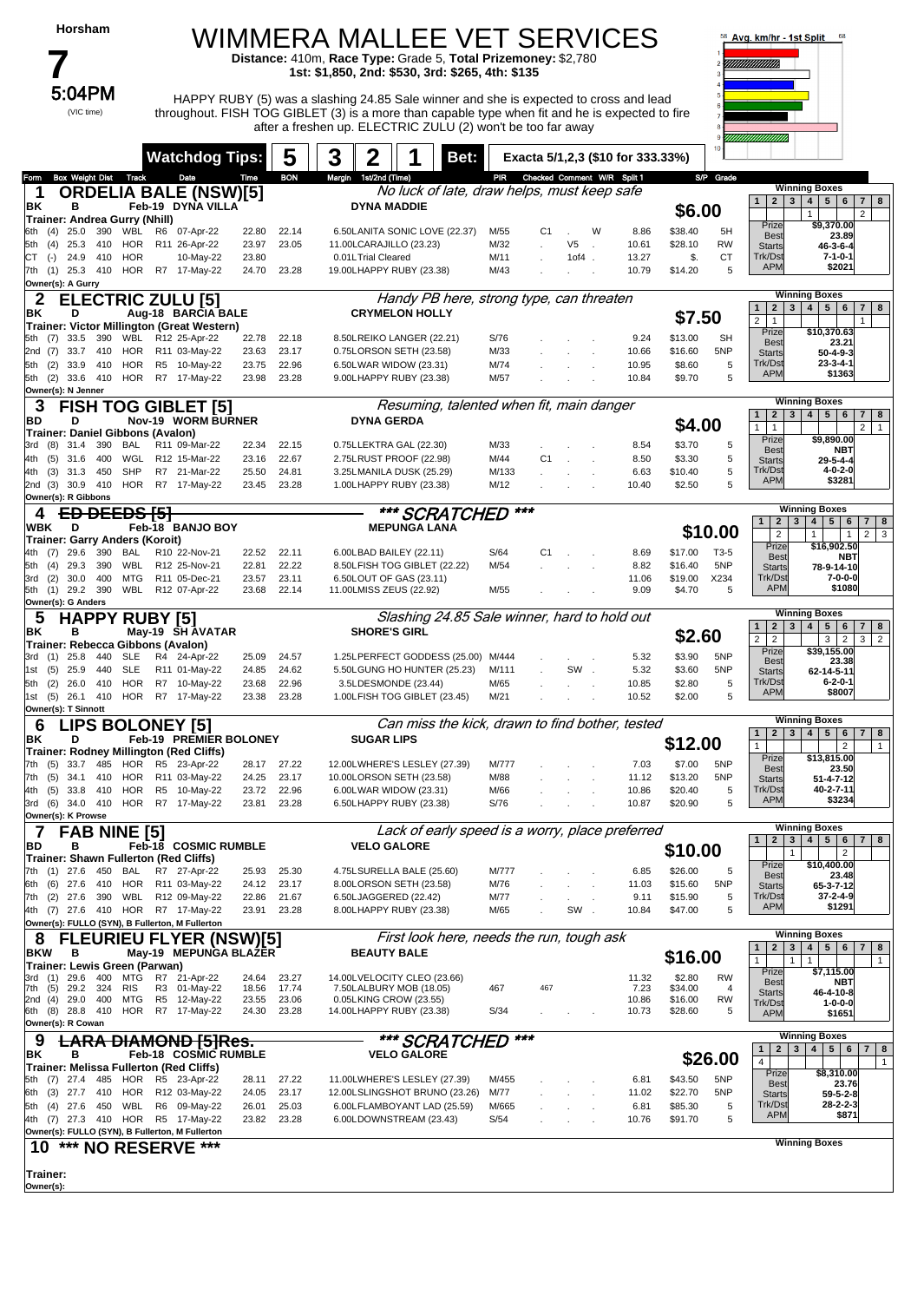| Horsham |  |
|---------|--|
|---------|--|

### WATTS PRICE ACCOUNTANTS

**Distance:** 410m, **Race Type:** Free For All, **Total Prizemoney:** \$3,185 **1st: \$2,100, 2nd: \$620, 3rd: \$310, 4th: \$155**



5:20PM ZIGZAG CABANG (2) owns a blistering 22.86 PB here and he can light them up soon after box rise. BELLA BEAUTY (1) has a great record here and she will make the favourite work hard throughout. ROBIN'S CHOICE (7) just needs luck early on



|                                                                            |    | <b>Watchdog Tips:</b>        |                | 2              |        |                     | 6<br>Bet:                                               |                |                |        | Trifecta 2/1,6,7/1,4,6,7 (\$10 -<br>111.11%) |                    | 10 <sub>10</sub>  |                                                  |                                                                                                     |
|----------------------------------------------------------------------------|----|------------------------------|----------------|----------------|--------|---------------------|---------------------------------------------------------|----------------|----------------|--------|----------------------------------------------|--------------------|-------------------|--------------------------------------------------|-----------------------------------------------------------------------------------------------------|
| <b>Box Weight Dist Track</b><br>Form                                       |    | Date                         | Time           | <b>BON</b>     | Margin | 1st/2nd (Time)      |                                                         |                |                |        | PIR Checked Comment W/R Split 1              |                    | S/P Grade         |                                                  |                                                                                                     |
| <b>BELLA BEAUTY [4]</b><br>1                                               |    |                              |                |                |        |                     | Great record here, burns early, main danger             |                |                |        |                                              |                    |                   | $\mathbf{1}$<br>$\mathbf{2}$<br>$\mathbf{3}$     | <b>Winning Boxes</b><br>4 5 6<br>$7 \mid 8$                                                         |
| ΒK<br>в                                                                    |    | Dec-19 FERNANDO BALE         |                |                |        |                     | <b>BONNIE BEAUTY</b>                                    |                |                |        |                                              | \$3.40             |                   | $\overline{c}$<br>$\overline{2}$                 | $\overline{2}$                                                                                      |
| Trainer: Melissa Fullerton (Red Cliffs)                                    |    |                              |                |                |        |                     |                                                         |                |                |        |                                              |                    |                   | Prize                                            | \$12,010.00                                                                                         |
| WBL<br>(6)<br>24.9<br>450<br>6th<br>425<br>BEN                             |    | R6 24-Mar-22<br>R5 01-Apr-22 | 25.73<br>23.81 | 25.37<br>23.81 |        |                     | 5.50LPURPLE STORM (25.37)<br>1.75LSPEARHEAD JOE (23.93) | M/455<br>M/422 | C5             | $\sim$ | 6.75<br>6.58                                 | \$3.20<br>\$5.50   | <b>RWH</b><br>X45 | <b>Best</b>                                      | 23.09                                                                                               |
| (6)<br>24.7<br>1st<br>390<br><b>BAL</b><br>25.4<br>(1)<br>2nd              |    | R11 27-Apr-22                | 22.27          | 21.97          |        |                     | 3.25LWEST SONG (22.05)                                  | M/34           |                |        | 8.46                                         | \$1.70             | 5                 | <b>Starts</b><br>Trk/Dst                         | $12 - 6 - 2 - 0$<br>$6 - 4 - 1 - 0$                                                                 |
| 6th (2) 25.2 450 WBL                                                       |    | R8 09-May-22                 | 26.24          | 25.03          |        |                     | 18.00LPLAN AHEAD (25.03)                                | M/776          |                |        | 6.89                                         | \$5.40             | X45               | <b>APM</b>                                       | \$6322                                                                                              |
| Owner(s): J Borg                                                           |    |                              |                |                |        |                     |                                                         |                |                |        |                                              |                    |                   |                                                  |                                                                                                     |
| 2<br><b>ZIGZAG CABANG [1]</b>                                              |    |                              |                |                |        |                     | Scorching PB here, settles on the pace, yes             |                |                |        |                                              |                    |                   |                                                  | <b>Winning Boxes</b>                                                                                |
| BЕ<br>D                                                                    |    | Feb-20 BEAST UNLEASHED       |                |                |        |                     | <b>STARS AND LIGHTS</b>                                 |                |                |        | O)                                           | \$2.20             |                   | $\mathbf{1}$<br>$\overline{2}$<br>3              | 4 <sup>1</sup><br>$5 \mid 6$<br>$\overline{7}$<br>8                                                 |
| Trainer: Gregory Berry (Toolleen)                                          |    |                              |                |                |        |                     |                                                         |                |                |        | BÊT.                                         |                    |                   | 4<br>$\overline{2}$<br>Prize                     | $\overline{2}$<br>$\overline{2}$<br>$\overline{2}$<br>$\overline{2}$<br>$\mathbf{1}$<br>\$40,410.00 |
| 36.1 410<br>HOR<br>1st<br>(5)                                              |    | R10 12-Apr-22                | 23.00          | 22.99          |        |                     | 1.5LSINFUL ANGEL (23.09)                                | M/22           |                |        | 10.30                                        | \$6.30             | <b>FFA</b>        | <b>Best</b>                                      | 22.86                                                                                               |
| 2nd (2)<br>36.1<br>410<br>HOR                                              | R8 | 19-Apr-22                    | 23.23          | 23.08          |        |                     | 2.25LFERDINAND BOY (23.08)                              | Q/22           |                |        | 10.48                                        | \$4.50             | <b>FFA</b>        | <b>Starts</b>                                    | 33-15-4-5                                                                                           |
| HOR<br>(8)<br>36.3<br>410<br>1st                                           |    | R4 26-Apr-22                 | 23.05          | 23.05          |        | 2.50LRIGG (23.23)   |                                                         | M/11           |                |        | 10.27                                        | \$1.80             | <b>FFA</b>        | Trk/Dst<br><b>APM</b>                            | $10 - 5 - 2 - 2$<br>\$18359                                                                         |
| GEL<br>1st (7)<br>36.3<br>400<br>Owner(s): G Berry                         |    | R10 02-May-22                | 22.25          | 22.25          |        |                     | 7.00LNIGHT JAR (22.71)                                  | M/21           |                | SW     | 8.46                                         | \$1.10             | 5                 |                                                  |                                                                                                     |
|                                                                            |    |                              |                |                |        |                     | Racing well but this class is beyond him                |                |                |        |                                              |                    |                   |                                                  | <b>Winning Boxes</b>                                                                                |
| 3<br><b>CRACKERJACK LACH [4]</b><br>ΒK<br>D                                |    |                              |                |                |        | <b>MAXIMUM LIL</b>  |                                                         |                |                |        |                                              |                    |                   | $\overline{2}$<br>$\mathbf{1}$<br>3              | $5 \mid 6$<br>$\overline{7}$<br>4 <br>8                                                             |
| Trainer: Paul Hammerstein (Ararat)                                         |    | Feb-19 CUTTING EDGE          |                |                |        |                     |                                                         |                |                |        |                                              | \$21.00            |                   | $\mathbf{1}$<br>3<br>$\overline{4}$              | $\overline{2}$<br>$5\overline{)}$<br>$\overline{1}$<br>3<br>$\mathbf{1}$                            |
| 34.7<br>410<br>HOR<br>(5)<br>3rd                                           |    | R5 03-May-22                 | 23.61          | 23.17          |        |                     | 1.00LNITRO ANTWON (23.54)                               | M/33           |                |        | 10.76                                        | \$10.20            | 5                 | Prize<br><b>Best</b>                             | \$34,918.57                                                                                         |
| (1)<br>34.9<br>400<br>MTG<br>1st                                           |    | R12 05-May-22                | 23.03          | 23.03          |        |                     | 3.00LMAXIMUM ZEAL (23.25)                               |                |                |        | 10.92                                        | \$2.00             | <b>RW</b>         | <b>Starts</b>                                    | 23.35<br>108-20-14-19                                                                               |
| (2)<br>34.8<br>410<br>HOR<br>1st                                           |    | R6 10-May-22                 | 23.47          | 22.96          |        |                     | 1.75LALABAMA ANNA (23.59)                               | M/44           |                |        | 10.65                                        | \$5.80             | 5                 | Trk/Dst                                          | $21 - 5 - 1 - 5$                                                                                    |
| 35.1<br>400<br>MTG<br>7th (7)<br>Owner(s): P Hammerstein                   |    | R8 12-May-22                 |                | 23.52 23.06    |        |                     | 6.50LASTON PERCIVAL (23.07)                             |                |                |        | 11.28                                        | \$5.00             | <b>RW</b>         | <b>APM</b>                                       | \$12837<br>ENG TRA 2022-05-20                                                                       |
| <b>ABBY'S COMET [4]</b>                                                    |    |                              |                |                |        |                     |                                                         |                | ***            |        |                                              |                    |                   |                                                  | <b>Winning Boxes</b>                                                                                |
| 4                                                                          |    |                              |                |                |        |                     | *** SCRATCHED                                           |                |                |        |                                              |                    |                   | 2 <sup>1</sup><br>1                              | $4 \mid 5 \mid 6$<br>3 <sup>1</sup><br>7 8                                                          |
| ΒK<br>в<br>Trainer: Kerry Prowse (Red Cliffs)                              |    | Feb-19 PREMIER BOLONEY       |                |                |        |                     | <b>SUGAR LIPS</b>                                       |                |                |        |                                              |                    | \$12.00           |                                                  | $\mathbf{1}$<br>$\overline{1}$<br>3 <sup>1</sup><br>$\overline{4}$                                  |
| 29.4<br>410<br>HOR<br>3rd (3)                                              |    | R10 19-Apr-22                | 23.54          | 23.08          |        | 5.00LSOLEUS (23.19) |                                                         | M/53           |                |        | 10.55                                        | \$19.20            | 5                 | Prize                                            | \$22,560.00                                                                                         |
| HOR<br>(7)<br>29.4<br>410<br>1st                                           |    | R9 23-Apr-22                 | 23.58          | 23.08          |        |                     | 0.25LKING KABOOM (23.60)                                | M/11           |                |        | 10.41                                        | \$7.30             | 5                 | <b>Best</b><br><b>Starts</b>                     | 23.28<br>59-9-10-12                                                                                 |
| 3rd (7) 29.6<br>410<br>HOR                                                 |    | R6 03-May-22                 | 23.58          | 23.17          |        |                     | 5.00LWEST SONG (23.23)                                  | M/22           |                |        | 10.64                                        | \$18.40            | FFA               | Trk/Dst                                          | 43-7-8-8                                                                                            |
| 3rd (1) 29.6 410                                                           |    | HOR R10 10-May-22            | 23.56          | 22.96          |        |                     | 9.00LSTRUCK GOLD (22.96)                                | M/32           |                |        | 10.69                                        | \$39.20            | <b>FFA</b>        | <b>APM</b>                                       | \$7817                                                                                              |
| Owner(s): K Prowse                                                         |    |                              |                |                |        |                     |                                                         |                |                |        |                                              |                    |                   |                                                  |                                                                                                     |
| *** VACANT BOX ***<br>5                                                    |    |                              |                |                |        |                     |                                                         |                |                |        |                                              |                    |                   |                                                  | <b>Winning Boxes</b>                                                                                |
| Trainer:                                                                   |    |                              |                |                |        |                     |                                                         |                |                |        |                                              |                    |                   |                                                  |                                                                                                     |
|                                                                            |    |                              |                |                |        |                     |                                                         |                |                |        |                                              |                    |                   |                                                  |                                                                                                     |
| Owner(s):                                                                  |    |                              |                |                |        |                     |                                                         |                |                |        |                                              |                    |                   |                                                  | <b>Winning Boxes</b>                                                                                |
| <b>FEARLESS PIGEON [3]</b><br>6                                            |    |                              |                |                |        |                     | Empty draw helps, good muster, keep safe                |                |                |        |                                              |                    |                   | $\mathbf{2}$<br>3<br>$\mathbf{1}$                | 4 <br>$5 \mid 6 \mid 7$<br> 8                                                                       |
| в<br>Trainer: Andrea Gurry (Nhill)                                         |    | Jan-19 BARCIA BALE           |                |                |        |                     | <b>FEARLESS SWAN</b>                                    |                |                |        |                                              | \$10.00            |                   | $\overline{4}$<br>$\mathbf{1}$<br>$\overline{2}$ | $\mathbf{1}$<br>$\overline{2}$                                                                      |
| 410<br>HOR<br>2nd (8)<br>26.6                                              |    | R7 28-Dec-21                 | 23.41          | 23.03          |        |                     | 5.50LBANJO BERT (23.03)                                 | M/22           | C <sub>1</sub> |        | 10.49                                        | \$14.90            | <b>FFA</b>        | Prize                                            | \$22,669.00                                                                                         |
| 26.0<br>410<br>HOR<br>7th (4)                                              |    | R6 05-Apr-22                 | 23.59          | 22.91          |        |                     | 8.50LFERNANDO MICK (23.01)                              | M/77           | C <sub>4</sub> |        | 10.69                                        | \$14.70            | <b>FFA</b>        | <b>Best</b><br><b>Starts</b>                     | 23.22<br>55-10-7-7                                                                                  |
| HOR<br>25.7<br>410<br>4th (4)                                              |    | R10 12-Apr-22                | 23.41          | 22.99          |        |                     | 6.00LZIGZAG CABANG (23.00)                              | M/33           |                | SW.    | 10.51                                        | \$33.80            | <b>FFA</b>        | Trk/Dst                                          | 24-6-3-4                                                                                            |
| 5th (4) 25.6<br>410<br>HOR                                                 |    | R10 10-May-22                | 23.69          | 22.96          |        |                     | 11.00LSTRUCK GOLD (22.96)                               | M/67           |                |        | 11.06                                        | \$58.40            | <b>FFA</b>        | <b>APM</b>                                       | \$3737                                                                                              |
| Owner(s): A Gurry                                                          |    |                              |                |                |        |                     |                                                         |                |                |        |                                              |                    |                   |                                                  | <b>Winning Boxes</b>                                                                                |
| 7<br><b>ROBIN'S CHOICE [4]</b>                                             |    |                              |                |                |        |                     | Far from disgraced last time, threat if crosses         |                |                |        |                                              |                    |                   | $\mathbf{1}$<br>$\overline{2}$<br>3              | 4 <br>$5 \mid 6$<br>$\overline{7}$<br>  8                                                           |
| ΒK<br>D                                                                    |    | Oct-18 COLLISION             |                |                |        | <b>NANCY MAY</b>    |                                                         |                |                |        |                                              | \$8.00             |                   | $\overline{2}$<br>$\overline{2}$                 | $\overline{2}$<br>$\mathbf{1}$<br>3<br>$\mathbf{1}$                                                 |
| Trainer: Stephen Elsum (Camperdown)<br>5th (6) 31.8 390 WBL R11 21-Apr-22  |    |                              |                |                |        |                     |                                                         | M/76           |                |        |                                              |                    | 5                 | Prize                                            | \$33,174.38                                                                                         |
| 2nd (2) 31.8 450 WBL R4 28-Apr-22                                          |    |                              | 22.59<br>25.41 | 21.95<br>24.93 |        |                     | 6.00LWEST SONG (22.18)<br>3.5LASTRO BOY (25.18)         | Q/222          |                | SW     | 8.93<br>6.55                                 | \$11.50<br>\$61.20 | SH                | <b>Best</b><br><b>Starts</b>                     | 23.09<br>59-11-13-8                                                                                 |
| 5th (3) 31.7 450 WBL R6 04-May-22                                          |    |                              | 25.72          | 25.02          |        |                     | 3.5LMOBILE LEGEND (25.48)                               | M/355          |                |        | 6.66                                         | \$30.50            | S                 | Trk/Dst                                          | $9 - 1 - 3 - 2$                                                                                     |
| 2nd (4) 31.9 390 WBL R10 09-May-22                                         |    |                              | 22.20          | 21.67          |        |                     | 1.25LMARCUS MOLONEY (22.11) Q/22                        |                |                |        | 8.68                                         | \$3.10             | 5                 | <b>APM</b>                                       | \$7072                                                                                              |
| Owner(s): S Elsum                                                          |    |                              |                |                |        |                     |                                                         |                |                |        |                                              |                    |                   |                                                  |                                                                                                     |
| 8<br><b>SNEAKY KISS [4]</b>                                                |    |                              |                |                |        |                     | Runs into a couple of handy ones, prefer others         |                |                |        |                                              |                    |                   |                                                  | <b>Winning Boxes</b>                                                                                |
| в<br>ΒK                                                                    |    | Jan-19 BARCIA BALE           |                |                |        | <b>QUICK KISSES</b> |                                                         |                |                |        |                                              |                    |                   | $\mathbf{2}$<br>$\mathbf{3}$<br>$\mathbf{1}$     | 4 5 6 7 8                                                                                           |
| Trainer: Melissa Fullerton (Red Cliffs)                                    |    |                              |                |                |        |                     |                                                         |                |                |        |                                              | \$16.00            |                   | $\mathbf{1}$<br>$\mathbf{1}$<br>Prize            | $\overline{2}$<br>1                                                                                 |
| 2nd (8) 32.1 410 HOR R11 19-Apr-22                                         |    |                              | 23.57          | 23.08          |        |                     | 2.00LMAGNIS BALE (23.44)                                | Q/22           |                |        | 10.55                                        | \$33.10            | 5NP               | <b>Best</b>                                      | \$12,875.00<br>23.42                                                                                |
| 1st (6) 32.0<br>410<br>HOR                                                 |    | R7 23-Apr-22                 | 23.42          | 23.08          |        |                     | 1.5LMISS DAISY HILL (23.51)                             | M/11           |                |        | 10.35                                        | \$10.50            | 5                 | <b>Starts</b>                                    | $40 - 6 - 4 - 3$                                                                                    |
| 8th (5) 32.1<br>390<br>BAL                                                 |    | R9 27-Apr-22                 | 22.90          | 21.97          |        |                     | 11.00LPADRINO ROCKS (22.19)                             | M/58           |                |        | 8.58                                         | \$14.50            | 5                 | Trk/Dst<br><b>APM</b>                            | $32 - 6 - 2 - 3$<br>\$5245                                                                          |
| 8th (1) 32.0 390 WBL R10 09-May-22                                         |    |                              | 22.86          | 21.67          |        |                     | 11.00LMARCUS MOLONEY (22.11) M/87                       |                |                |        | 8.99                                         | \$36.80            | 5                 |                                                  |                                                                                                     |
| Owner(s): FULLO (SYN), B Fullerton, M Fullerton<br>*** NO RESERVE ***<br>9 |    |                              |                |                |        |                     |                                                         |                |                |        |                                              |                    |                   |                                                  | <b>Winning Boxes</b>                                                                                |
|                                                                            |    |                              |                |                |        |                     |                                                         |                |                |        |                                              |                    |                   |                                                  |                                                                                                     |
| Trainer:<br>Owner(s):                                                      |    |                              |                |                |        |                     |                                                         |                |                |        |                                              |                    |                   |                                                  |                                                                                                     |
| 10 *** NO RESERVE ***                                                      |    |                              |                |                |        |                     |                                                         |                |                |        |                                              |                    |                   |                                                  | <b>Winning Boxes</b>                                                                                |
|                                                                            |    |                              |                |                |        |                     |                                                         |                |                |        |                                              |                    |                   |                                                  |                                                                                                     |
| Trainer:<br>Owner(s):                                                      |    |                              |                |                |        |                     |                                                         |                |                |        |                                              |                    |                   |                                                  |                                                                                                     |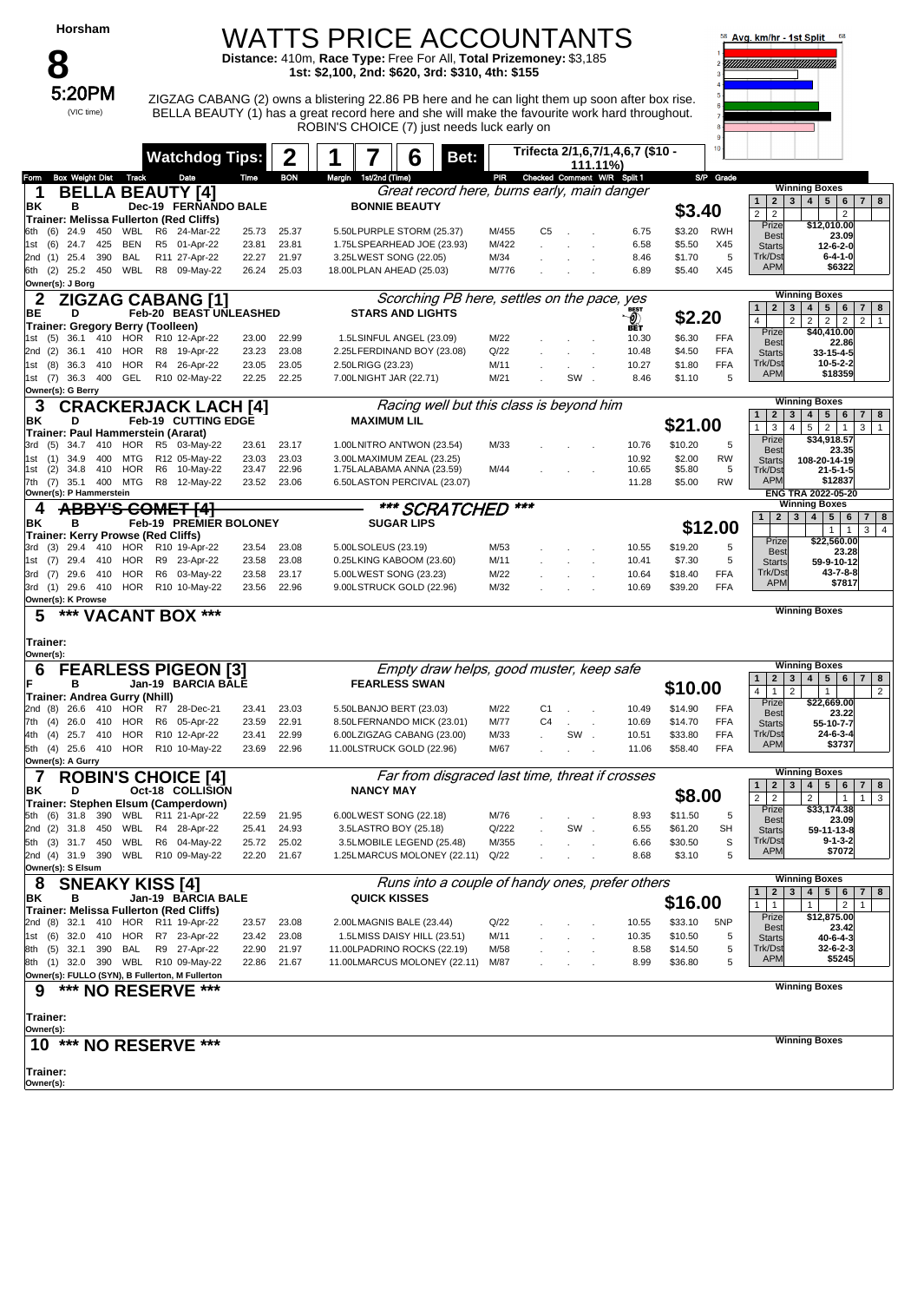| Horsham                                                                             |                      |                                           |                |                | <b>GRV ROAD TO THE DIAMOND SERIES HT</b>                                                                                            |                        |                                                 |                                  |               |                             |                    |                     | 58 Avg. km/hr - 1st Split                                        | 68                                                                                    |
|-------------------------------------------------------------------------------------|----------------------|-------------------------------------------|----------------|----------------|-------------------------------------------------------------------------------------------------------------------------------------|------------------------|-------------------------------------------------|----------------------------------|---------------|-----------------------------|--------------------|---------------------|------------------------------------------------------------------|---------------------------------------------------------------------------------------|
|                                                                                     |                      |                                           |                |                | Distance: 410m, Race Type: Mixed 6/7 Heat, Total Prizemoney: \$2,780<br>1st: \$1,850, 2nd: \$530, 3rd: \$265, 4th: \$135            |                        |                                                 |                                  |               |                             |                    |                     |                                                                  |                                                                                       |
| 5:39PM                                                                              |                      |                                           |                |                | BLACKPOOL DILL (7) led for a long way here last week and she will be much better for the run. DR.                                   |                        |                                                 |                                  |               |                             |                    |                     |                                                                  |                                                                                       |
| (VIC time)                                                                          |                      |                                           |                |                | FALKOR (3) was dominant here last week and he just needs an ounce of luck early on. MY BRO<br>BLAZER (6) is a serious up and comer. |                        |                                                 |                                  |               |                             |                    |                     |                                                                  |                                                                                       |
|                                                                                     |                      | <b>Watchdog Tips:</b>                     |                |                | 3<br>6                                                                                                                              | 8                      | Bet:                                            |                                  | Win 7         |                             |                    |                     |                                                                  |                                                                                       |
| Track<br><b>Box Weight Dist</b><br>Form                                             |                      | Date                                      | Time           | <b>BON</b>     | 1st/2nd (Time)<br>Margin                                                                                                            |                        | PR                                              |                                  |               | Checked Comment W/R Split 1 |                    | S/P Grade           |                                                                  | <b>Winning Boxes</b>                                                                  |
| <b>ASTON SIMPKIN [6]</b><br>1<br>ΒK<br>D                                            |                      | Jan-20 ASTON KIMETTO                      |                |                | <b>ASTON DINNIGAN</b>                                                                                                               |                        | Better than his past few runs, can run a drum   |                                  |               |                             | \$8.00             |                     | $2 \mid 3 \mid$<br>$\mathbf{1}$<br>$\mathbf{1}$<br>$\mathbf{1}$  | 4   5   6   7   8                                                                     |
| <b>Trainer: Tracey Salter (Crowlands)</b><br>35.3<br>410<br>HOR<br>(1)<br>5th       | R3                   | 01-Feb-22                                 | 23.67          | 23.16          | 7.50LCURNOW'S BLUES (23.16)                                                                                                         |                        | S/55                                            | C1                               |               | 10.61                       |                    | \$3.20 X67F         | Prize<br><b>Best</b>                                             | \$5,035.00<br>23.56                                                                   |
| HVL<br>4th<br>(3)<br>35.3<br>350<br>HVL                                             | R4<br>R <sub>2</sub> | 22-Feb-22<br>27-Feb-22                    | 19.74<br>20.01 | 19.25<br>19.23 | 7.00LASTON GALAXY (19.25)                                                                                                           |                        | M/5<br>M/8                                      |                                  | W             | 6.74<br>6.94                | \$11.80<br>\$16.20 | X67H<br>X67F        | <b>Starts</b><br>Trk/Dst                                         | $11 - 2 - 2 - 1$<br>$5 - 1 - 1 - 1$                                                   |
| (3)<br>35.3<br>350<br>7th<br>HOR<br>5th (1) 34.0<br>410                             |                      | R4 10-May-22                              | 23.90          | 22.96          | 9.50LASTON GALAXY (19.35)<br>8.00LSEEBOHM BALE (23.37)                                                                              |                        | M/44                                            | C <sub>1</sub>                   |               | 10.70                       | \$5.60             | X67                 | <b>APM</b>                                                       | \$2189                                                                                |
| Owner(s): J Bent<br>2<br><b>DOWNTON IVY [7]</b>                                     |                      |                                           |                |                |                                                                                                                                     |                        | Rises in class, steady record this trip, tested |                                  |               |                             |                    |                     |                                                                  | <b>Winning Boxes</b>                                                                  |
| <b>BKW</b><br>в<br>Trainer: Heather Baxter (Murtoa)                                 |                      | Mar-20 COSMIC RUMBLE                      |                |                | <b>MEPUNGA PRUE</b>                                                                                                                 |                        |                                                 |                                  |               |                             | \$21.00            |                     | 3 <sup>1</sup><br>$\mathbf{1}$<br>$\overline{2}$<br>$\mathbf{1}$ | $4 \mid 5 \mid$<br>$6 \mid 7 \mid$<br>8                                               |
| 28.0<br>410<br>HOR<br>3rd<br>(2)                                                    | R1                   | 29-Mar-22                                 | 23.84          | 23.08          | 4.00LMASTER LOGAN (23.57)                                                                                                           |                        | Q/33                                            |                                  |               | 10.65                       | \$8.80             | M                   | Prize<br><b>Best</b>                                             | \$3.995.00<br><b>NBT</b>                                                              |
| 27.8<br>485<br>HOR<br>1st<br>(1)<br>HOR<br>(8)<br>27.8<br>410<br>6th                | R1<br>R <sub>3</sub> | 05-Apr-22<br>12-Apr-22                    | 27.49<br>23.79 | 27.00<br>22.99 | 2.50LCRYMELON IVY (27.66)<br>12.00LSLINGSHOT RUSTY (22.99)                                                                          |                        | Q/111<br>M/45                                   |                                  |               | 6.58<br>10.55               | \$11.30<br>\$20.90 | M<br>$\overline{7}$ | <b>Starts</b><br>Trk/Dst                                         | $13 - 1 - 1 - 2$<br>$4 - 0 - 0 - 1$                                                   |
| HOR<br>7th (1) 28.1 485                                                             | R <sub>5</sub>       | 19-Apr-22                                 | 28.39          | 26.99          | 15.00LWINRY BALE (27.35)                                                                                                            |                        | Q/277                                           |                                  | SW            | 6.52                        | \$24.60            | X67                 | <b>APM</b>                                                       | \$2251                                                                                |
| Owner(s): CHAMPAGNE PTN (SYN), S Smith, A Langton<br>3<br><b>DR. FALKOR [6]</b>     |                      |                                           |                |                |                                                                                                                                     |                        | Dominant display here last week, big danger     |                                  |               |                             |                    |                     |                                                                  | <b>Winning Boxes</b>                                                                  |
| <b>BEF</b><br>D                                                                     |                      | Apr-20 BERNARDO                           |                |                | DR. DAWN                                                                                                                            |                        |                                                 |                                  |               |                             | \$3.60             |                     | 1<br>$2 \mid 3 \mid$                                             | $4 \mid 5 \mid$<br>6<br>$\overline{7}$<br>8<br>1<br>$\overline{1}$                    |
| Trainer: Robert Tartaglia (Newcomb)<br>37.0<br>525<br>MEP<br>1st (7)                | R <sub>2</sub>       | 23-Mar-22                                 | 30.35          | 30.24          | 6.50LLOVES TO TALK (30.77)                                                                                                          |                        | S/4111                                          | C <sub>4</sub>                   |               | 5.27                        | \$2.40             | MH                  | Prize<br><b>Best</b>                                             | \$7,040.00<br>23.13                                                                   |
| 36.9<br>525<br>MEA<br>2nd(3)<br><b>MEA</b><br>525                                   | R <sub>1</sub><br>R1 | 02-Apr-22<br>09-Apr-22                    | 30.57<br>31.75 | 29.96<br>29.82 | 4.25LASTON ELEANOR (30.28)<br>21.00LCITY NIGHTS (30.32)                                                                             |                        | M/4322<br>M/6556                                | C <sub>6</sub><br>C <sub>3</sub> |               | 5.16<br>5.29                | \$2.80<br>\$4.10   | MF<br>X67           | <b>Starts</b><br>Trk/Dst                                         | $8 - 2 - 2 - 1$<br>3-1-1-1                                                            |
| 5th (4) 37.0<br>HOR<br>1st (8) 37.1 410                                             | R9                   | 10-May-22                                 | 23.13          | 22.96          | 6.50LGIOVANI (23.58)                                                                                                                |                        | M/11                                            |                                  | SW.           | 10.13                       | \$2.10             | <b>RW</b>           | <b>APM</b>                                                       | \$5664                                                                                |
| Owner(s): W Mcmahon<br><b>WOBBLY BOOTS [7]</b><br>4                                 |                      |                                           |                |                |                                                                                                                                     |                        | Still learning but continues to improve, place  |                                  |               |                             |                    |                     |                                                                  | <b>Winning Boxes</b>                                                                  |
| ΒK<br>в                                                                             |                      | Aug-20 ORSON ALLEN                        |                |                |                                                                                                                                     | <b>MEPUNGA MIDGET</b>  |                                                 |                                  |               |                             | \$10.00            |                     | 1<br>$2^{\circ}$<br>$\mathbf{3}$                                 | 4 <sup>1</sup><br>$5^{\circ}$<br>6<br>$\overline{7}$<br>8<br>$\mathbf{1}$             |
| <b>Trainer: Jeffrey Britton (Anakie)</b><br>450<br><b>BAL</b><br>8th<br>(1)<br>26.1 | R1                   | 20-Apr-22                                 | 26.36          | 25.21          | 13.00LSEKOLA (25.50)                                                                                                                |                        | S/887                                           |                                  |               | 6.85                        | \$4.40             | M                   | Prize<br><b>Best</b>                                             | \$1,230.00                                                                            |
| <b>SHP</b><br>25.6<br>450<br>3rd<br>(2)                                             | R <sub>2</sub>       | 02-May-22                                 | 25.83          | 25.00          | 4.00LLONG POCKET (25.56)                                                                                                            |                        | M/322                                           |                                  |               | 6.82                        | \$5.60             | MH                  | <b>Starts</b>                                                    | <b>FSH</b><br>$3 - 1 - 0 - 1$                                                         |
| 1st (7) 26.1<br>400<br>GEL<br>Owner(s): G Farrugia                                  | R <sub>3</sub>       | 10-May-22                                 | 22.72          | 22.63          | 0.75LNALANI BALE (22.77)                                                                                                            |                        | S/22                                            |                                  |               | 8.54                        | \$2.60             | M                   | Trk/Dst<br><b>APM</b>                                            | $0 - 0 - 0 - 0$<br>\$1230                                                             |
| <b>EYE CANDY [7]</b><br>5                                                           |                      |                                           |                |                |                                                                                                                                     |                        | Tough draw, likely to get crowded early, risky  |                                  |               |                             |                    |                     | $\overline{2}$<br>$\mathbf{1}$                                   | <b>Winning Boxes</b><br>4 <sup>1</sup><br>$5\overline{5}$<br>6<br>$\overline{7}$<br>8 |
| в<br>BK<br>Trainer: Tess Galea (Brookfield)                                         |                      | Jan-20 MEPUNGA BLAZER                     |                |                | <b>KARISE FUSILEER</b>                                                                                                              |                        |                                                 |                                  |               |                             | \$16.00            |                     | $\mathbf{3}$                                                     | $\mathbf{1}$                                                                          |
| 29.4<br>278<br>LCN<br>29.0<br>HOB<br>6th<br>(4)<br>340                              |                      | R <sub>10</sub> 10-Jan-22<br>R4 27-Jan-22 | 16.71<br>19.92 | 15.96<br>19.37 | 4.75LBUCKLE UP KAVI (16.38)<br>6.50LSAINT ZAC (19.45)                                                                               |                        | 0<br>0                                          | <b>B2</b><br>B <sub>2</sub> C    |               |                             | \$4.00<br>\$31.00  | 5<br>6              | Prize<br><b>Best</b>                                             | \$6,682.50<br><b>FSH</b>                                                              |
| 29.1<br>340<br><b>HOB</b><br>3rd<br>(1)<br>GEL                                      |                      | R10 03-Feb-22                             | 19.59          | 19.52          | 1.00LHOW FAR (19.52)                                                                                                                |                        | 0                                               |                                  |               |                             | \$6.00             | 5                   | <b>Starts</b><br>Trk/Dst                                         | 28-1-6-8<br>$0 - 0 - 0 - 0$                                                           |
| $(6)$ 29.7<br>400<br>4th<br>Owner(s): J Galea                                       |                      | R2 12-May-22                              | 22.90          | 22.48          | 4.25LJOLIET BALE (22.62)                                                                                                            |                        | M/33                                            |                                  | SW.           | 8.55                        | \$41.00            | <b>RW</b>           | <b>APM</b>                                                       | \$2189                                                                                |
| <b>MY BRO BLAZER [7]</b><br>6                                                       |                      |                                           |                |                | <b>MEPUNGA DEBBIE</b>                                                                                                               |                        | Serious prospect, big threat with luck early    |                                  |               |                             |                    |                     | $\overline{2}$<br>$\mathbf{3}$<br>$\mathbf{1}$                   | <b>Winning Boxes</b><br>$5\overline{ }$<br>$\overline{4}$<br>$6 \mid 7 \mid 8$        |
| <b>BKW</b><br>D<br><b>Trainer: Jeffrey Britton (Anakie)</b>                         |                      | Aug-20 MEPUNGA BLAZER                     |                |                |                                                                                                                                     |                        |                                                 |                                  |               |                             | \$3.40             |                     | $\mathbf{1}$<br>Prize                                            | \$2,700.00                                                                            |
| 3rd (8) 37.0 450<br>BAL<br>1st (3) 36.8 450<br>SHP                                  |                      | R1 20-Apr-22<br>R1 02-May-22              | 25.69<br>25.35 | 25.21<br>25.00 | 2.75LSEKOLA (25.50)<br>1.5LMIDNIGHT ROCKER (25.45)                                                                                  |                        | M/323<br>M/221                                  |                                  |               | 6.71<br>6.71                | \$5.20<br>\$4.20   | M<br>MН             | <b>Best</b><br><b>Starts</b>                                     | FSH<br>$3 - 1 - 0 - 1$                                                                |
| SHP<br>7th (1) 36.7 450                                                             |                      | R2 09-May-22                              | 26.16          | 25.15          | 12.00LALWAYS A THRILL (25.32)                                                                                                       |                        | M/577                                           |                                  |               | 6.81                        | \$3.60             | MF                  | Trk/Dst                                                          | $0 - 0 - 0 - 0$                                                                       |
| Owner(s): J Mcdowall                                                                |                      |                                           |                |                |                                                                                                                                     |                        |                                                 |                                  |               |                             |                    |                     | <b>APM</b>                                                       | \$2700                                                                                |
| <b>BLACKPOOL DILL [7]</b><br>7<br>BE<br>в                                           |                      | Oct-20 BERNARDO                           |                |                |                                                                                                                                     | <b>LOCHINVAR ADORE</b> | Better for the run last week, leader, yes       |                                  |               |                             | \$4.80             |                     | $\overline{2}$<br>$\mathbf{1}$                                   | <b>Winning Boxes</b><br>3   4   5   6   7   8                                         |
| Trainer: Renee Kenyon (Lara)<br>1st (2) 29.1 400 GEL R2 02-May-22                   |                      |                                           | 22.48          | 22.25          | 2.75LZIPPING NEWMAN (22.65)                                                                                                         |                        | Q/11                                            |                                  |               | 8.30                        | \$5.00             | м                   | $\mathbf{1}$<br>Prize                                            | \$2,130.00                                                                            |
| 2nd (2) 28.7 410 HOR R4 10-May-22                                                   |                      |                                           | 23.52          | 22.96          | 2.25LSEEBOHM BALE (23.37)                                                                                                           |                        | Q/11                                            |                                  |               | 10.31                       | \$3.60             | X67                 | <b>Best</b><br><b>Starts</b>                                     | NBT<br>$2 - 1 - 1 - 0$                                                                |
| Owner(s): R Kenyon                                                                  |                      |                                           |                |                |                                                                                                                                     |                        |                                                 |                                  |               |                             |                    |                     | Trk/Dst<br><b>APM</b>                                            | $1 - 0 - 1 - 0$<br>\$2130                                                             |
| <b>ASTON DAIQUIRI [7]</b><br>8                                                      |                      |                                           |                |                |                                                                                                                                     |                        | Strong type, will get room early, keep safe     |                                  |               |                             |                    |                     |                                                                  | <b>Winning Boxes</b>                                                                  |
| BK<br>в<br>Trainer: Paul Abela (Parwan)                                             |                      | May-20 FERNANDO BALE                      |                |                | <b>ASTON MILEY</b>                                                                                                                  |                        |                                                 |                                  |               |                             | \$8.00             |                     | $\mathbf{1}$                                                     | 2   3   4   5   6<br>7   8<br>$\mathbf{1}$                                            |
| 3rd (3) 26.1<br>385<br>SHP                                                          |                      | R3 28-Mar-22                              | 21.86          | 21.71          | 1.75LMARKET SCOOBY (21.75)                                                                                                          |                        | M/34                                            |                                  |               | 8.19                        | \$4.10             | RWF                 | Prize<br><b>Best</b>                                             | \$3,310.00<br>FSH                                                                     |
| 5th (1) 26.0<br>525<br>MEA<br><b>BEN</b><br>4th<br>$(2)$ 26.2 425                   | R <sub>2</sub>       | 02-Apr-22<br>R5 10-Apr-22                 | 30.33<br>24.31 | 29.96<br>23.60 | 5.50LARIARNE BALE (29.96)<br>5.50LDIOPTASE (23.95)                                                                                  |                        | Q/1113<br>M/455                                 | C <sub>1</sub><br>C <sub>1</sub> | $\mathcal{L}$ | 5.10<br>6.67                | \$3.50<br>\$1.90   | X67<br><b>RWH</b>   | <b>Starts</b><br>Trk/Dst                                         | $8 - 1 - 0 - 4$<br>$0 - 0 - 0 - 0$                                                    |
| 3rd (5) 25.8 460 WGL R5 19-Apr-22                                                   |                      |                                           | 26.24          | 25.90          | 1.25LRUST BUCKET (26.16)                                                                                                            |                        | M/432                                           |                                  |               | 6.73                        |                    | \$3.90 X67H         | <b>APM</b>                                                       | \$2266                                                                                |
| Owner(s): R Borda<br>*** NO RESERVE ***<br>9                                        |                      |                                           |                |                |                                                                                                                                     |                        |                                                 |                                  |               |                             |                    |                     |                                                                  | <b>Winning Boxes</b>                                                                  |
| Trainer:                                                                            |                      |                                           |                |                |                                                                                                                                     |                        |                                                 |                                  |               |                             |                    |                     |                                                                  |                                                                                       |
| Owner(s):                                                                           |                      |                                           |                |                |                                                                                                                                     |                        |                                                 |                                  |               |                             |                    |                     |                                                                  |                                                                                       |
| 10 *** NO RESERVE ***                                                               |                      |                                           |                |                |                                                                                                                                     |                        |                                                 |                                  |               |                             |                    |                     |                                                                  | <b>Winning Boxes</b>                                                                  |
| Trainer:<br>Owner(s):                                                               |                      |                                           |                |                |                                                                                                                                     |                        |                                                 |                                  |               |                             |                    |                     |                                                                  |                                                                                       |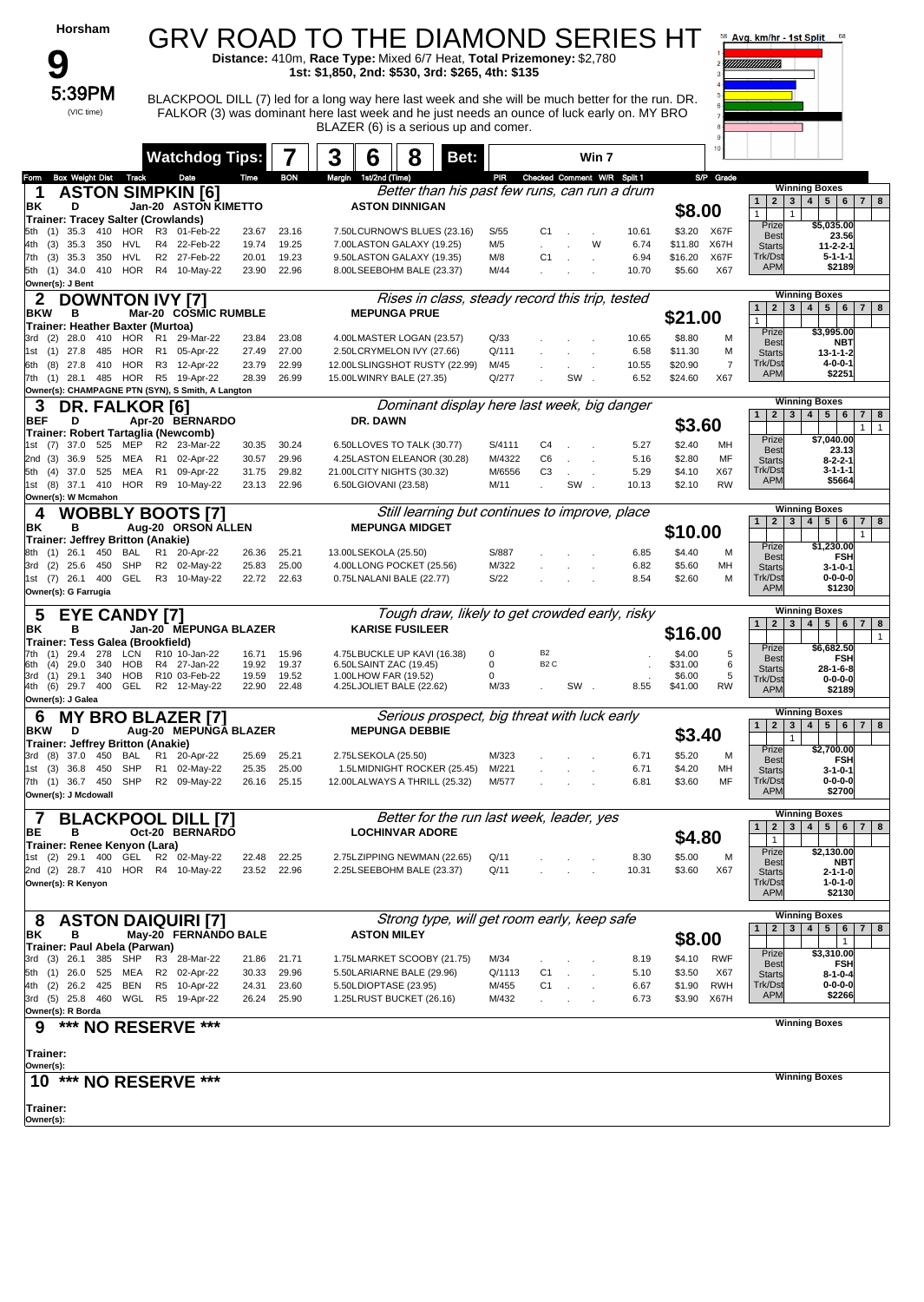| Horsham                                                                                |                                                |                                  | <b>GRV ROAD TO THE DIAMOND SERIES HT</b><br>Distance: 410m, Race Type: Mixed 6/7 Heat, Total Prizemoney: \$2,780                                                                                                                                                                                         |                 |                                   |                |                                                      | 58 Avg. km/hr - 1st Split<br>68<br>TIIIIIIIIIIIIIIIIII                                          |
|----------------------------------------------------------------------------------------|------------------------------------------------|----------------------------------|----------------------------------------------------------------------------------------------------------------------------------------------------------------------------------------------------------------------------------------------------------------------------------------------------------|-----------------|-----------------------------------|----------------|------------------------------------------------------|-------------------------------------------------------------------------------------------------|
| 5:59PM<br>(VIC time)                                                                   |                                                |                                  | 1st: \$1,850, 2nd: \$530, 3rd: \$265, 4th: \$135<br>ENAMOURED (8) was a scorching 21.95 Ballarat winner when last in work and she is expected to<br>fire fresh. ASTON REINA (3) has proven to be a reliable beginner and she should be prominent<br>throughout. SLICK LASS (4) just needs luck early on. |                 |                                   |                |                                                      |                                                                                                 |
|                                                                                        | <b>Watchdog Tips:</b>                          | 8                                | 3<br>6<br>4<br>Bet:                                                                                                                                                                                                                                                                                      |                 | Exacta 8/3,4,6 (\$10 for 333.33%) |                |                                                      |                                                                                                 |
| <b>Box Weight Dist Track</b><br>Form                                                   | Date<br><b>VIOLENT DELIGHT [7]</b>             | Time<br><b>BON</b>               | Margin 1st/2nd (Time)<br>Needs to lead, can push wide, next time                                                                                                                                                                                                                                         | PIR             | Checked Comment W/R Split 1       |                | S/P Grade                                            | <b>Winning Boxes</b>                                                                            |
| 1<br><b>WBK</b><br>в                                                                   | Oct-20 MEPUNGA BLAZER                          |                                  | <b>MEPUNGA MOLLY</b>                                                                                                                                                                                                                                                                                     |                 |                                   |                | \$8.00                                               | 1<br>2 <br>3 <br>4   5   6<br>$7 \mid 8$<br>$\mathbf{1}$                                        |
| Trainer: Jeffrey Britton (Anakie)<br>4th (6) 27.3<br>400<br>GEL                        | R1 19-Apr-22                                   | 23.48<br>22.56                   | 7.50LARGUS RIVETT (22.99)                                                                                                                                                                                                                                                                                | S/55            |                                   | 8.80           | \$2.50<br>м                                          | Prize<br>\$1.980.00<br><b>Best</b><br><b>FSH</b>                                                |
| GEL<br>$(7)$ 27.2<br>400<br>1st<br>400<br>GEL<br>$(3)$ 27.1<br>3rd                     | R2 29-Apr-22<br>R2 06-May-22                   | 22.76<br>22.41<br>22.90<br>22.39 | 1.5LBLACKPOOL HANK (22.86)<br>4.00LBLACKPOOL HANK (22.62)                                                                                                                                                                                                                                                | M/11<br>M/33    | SW.                               | 8.41<br>8.57   | \$3.00<br>MН<br>\$4.00<br>MF                         | <b>Starts</b><br>$4 - 1 - 0 - 1$<br>Trk/Dst<br>$0 - 0 - 0 - 0$                                  |
| 8th (2) 27.1 400 GEL<br>Owner(s): Gimme Faym (SYN), M Fenech, S Giacchi, M Fenech      | R2 12-May-22                                   | 23.88<br>22.48                   | 19.00LJOLIET BALE (22.62)                                                                                                                                                                                                                                                                                | M/88            |                                   | 9.35           | \$5.40<br><b>RW</b>                                  | <b>APM</b><br>\$1980                                                                            |
| <b>SHOWGIRL LEXI [7]</b><br>2                                                          |                                                |                                  | Steady maiden winner, likely to need it easier                                                                                                                                                                                                                                                           |                 |                                   |                |                                                      | <b>Winning Boxes</b>                                                                            |
| ΒK<br>в<br><b>Trainer: Kerry Prowse (Red Cliffs)</b>                                   | Nov-19 MEPUNGA BLAZER                          |                                  | <b>MOSSY GIRL</b>                                                                                                                                                                                                                                                                                        |                 |                                   |                | \$21.00                                              | 4   5   6  <br>2 <br>3 <br>$\mathbf{1}$<br>$7 \mid 8$<br>$\mathbf{1}$                           |
| (3) 29.9 410 HOR R2 19-Apr-22<br>1st                                                   | 23-Apr-22                                      | 24.00<br>23.08                   | 0.10LCRYMELON IVY (24.00)                                                                                                                                                                                                                                                                                | M/41<br>M/33    |                                   | 10.59          | \$6.50<br>м<br>\$7.30<br>X67                         | Prize<br>\$3,680.00<br><b>Best</b><br>24.00                                                     |
| (4)<br>30.0<br>HOR<br>3rd<br>410<br>HOR<br>(8)<br>30.8<br>410<br>3rd                   | R3<br>R <sub>3</sub><br>03-May-22              | 23.78<br>23.08<br>23.17<br>24.16 | 10.00LASTON KHAN (23.08)<br>9.50LBUNDING BOY (23.50)                                                                                                                                                                                                                                                     | S/55            |                                   | 10.92<br>11.01 | \$9.70<br>$\overline{7}$                             | $6 - 1 - 2 - 2$<br><b>Starts</b><br>Trk/Dst<br>$4 - 1 - 0 - 2$                                  |
| (6)<br>30.8 410<br>HOR<br>6th<br>Owner(s): G Petrie                                    | R3 10-May-22                                   | 24.15<br>22.96                   | 8.00LDURHAM LASS (23.61)                                                                                                                                                                                                                                                                                 | M/88            |                                   | 10.93          | $\overline{7}$<br>\$31.20                            | <b>APM</b><br>\$3370                                                                            |
| <b>ASTON REINA [7]</b><br>3                                                            |                                                |                                  | Reliable early, continues to get stronger, danger                                                                                                                                                                                                                                                        |                 |                                   |                |                                                      | <b>Winning Boxes</b><br>4   5   6  <br>2 <sub>1</sub><br>3 <sup>1</sup><br>$\mathbf{1}$<br>7 8  |
| BE<br>в<br>Trainer: Ian Garland (Longlea)                                              | May-20 FERNANDO BALE                           |                                  | <b>ASTON MILEY</b>                                                                                                                                                                                                                                                                                       |                 |                                   |                | \$7.50                                               | $\mathbf{1}$                                                                                    |
| $(8)$ 26.5<br>425<br>BEN<br>3rd<br>MEA<br>2nd (5)<br>26.2<br>525                       | R9<br>16-Apr-22<br>R <sub>1</sub><br>23-Apr-22 | 24.45<br>23.51<br>30.02<br>30.40 | 2.00LMAGIC MURRAY (24.33)<br>0.50LON THE OFF (30.38)                                                                                                                                                                                                                                                     | M/133<br>M/1111 |                                   | 6.56<br>5.09   | $\overline{7}$<br>\$1.40<br>$\overline{7}$<br>\$1.90 | Prize<br>\$6,760.00<br><b>FSH</b><br><b>Best</b>                                                |
| (7)<br>26.1<br>525<br>MEA<br>4th                                                       | R <sub>1</sub><br>30-Apr-22                    | 29.86<br>30.85                   | 7.00LAMBROSE BALE (30.38)                                                                                                                                                                                                                                                                                | M/1445          |                                   | 5.10           | \$3.50<br>$\overline{7}$                             | <b>Starts</b><br>10-1-2-4<br>Trk/Dst<br>$0 - 0 - 0 - 0$                                         |
| 3rd (7) 26.1 525 MEA R1 07-May-22<br>Owner(s): R Borda                                 |                                                | 30.63<br>29.99                   | 1.25LCITY NIGHTS (30.54)                                                                                                                                                                                                                                                                                 | M/2332          |                                   | 5.13           | \$8.30<br>X67                                        | <b>APM</b><br>\$5810                                                                            |
| <b>SLICK LASS [6]</b>                                                                  |                                                |                                  | Explodes mid race, empty draw helps, threat                                                                                                                                                                                                                                                              |                 |                                   |                |                                                      | <b>Winning Boxes</b><br>$4 \mid 5 \mid$<br>6<br>$2 \mid 3 \mid$<br>$7 \mid 8$<br>$\mathbf{1}$   |
| ΒK<br>в<br>Trainer: Gary Peach (Cape Clear)                                            | Dec-19 ASTON DEE BEE                           |                                  | <b>WEEPING LASS</b>                                                                                                                                                                                                                                                                                      |                 |                                   |                | \$3.60                                               | $\mathbf{1}$<br>$\mathbf{1}$<br>Prize<br>\$4,425.00                                             |
| (2)<br>29.6<br>450<br>7th<br>(5)<br>29.8<br>450<br>BAL<br>3rd                          | WBL R3 21-Apr-22<br>R3 27-Apr-22               | 25.17<br>26.09<br>25.30<br>25.75 | 12.00LBOO BOO BILLY (25.32)<br>6.50LSALAD DODGER (25.31)                                                                                                                                                                                                                                                 | S/888<br>M/754  |                                   | 6.95<br>6.82   | \$2.40<br><b>RW</b><br>X67<br>\$8.00                 | <b>Best</b><br><b>FSH</b>                                                                       |
| 29.9<br>450<br>BAL<br>(4)<br>4th                                                       | R3 05-May-22                                   | 25.38<br>26.06                   | 6.00LOZZIE PACK (25.66)                                                                                                                                                                                                                                                                                  | S/754           |                                   | 6.87           | X67H<br>\$5.20                                       | $7 - 2 - 0 - 3$<br><b>Starts</b><br>Trk/Dst<br>$0 - 0 - 0 - 0$                                  |
| 3rd (1) 29.6 450 BAL<br>Owner(s): G Peach                                              | R5 11-May-22                                   | 25.64<br>25.10                   | 4.50LOZZIE PACK (25.33)                                                                                                                                                                                                                                                                                  | S/543           |                                   | 6.83           | \$4.50<br>X67F                                       | <b>APM</b><br>\$4052                                                                            |
| *** VACANT BOX ***<br>5                                                                |                                                |                                  |                                                                                                                                                                                                                                                                                                          |                 |                                   |                |                                                      | <b>Winning Boxes</b>                                                                            |
| Trainer:                                                                               |                                                |                                  |                                                                                                                                                                                                                                                                                                          |                 |                                   |                |                                                      |                                                                                                 |
| Owner(s):<br><b>KORDA [7]</b><br>6                                                     |                                                |                                  | Strong effort to score last time, keep safe                                                                                                                                                                                                                                                              |                 |                                   |                |                                                      | <b>Winning Boxes</b>                                                                            |
| WBK<br>D                                                                               | Oct-20 MEPUNGA BLAZER                          |                                  | <b>MEPUNGA MOLLY</b>                                                                                                                                                                                                                                                                                     |                 |                                   |                | \$6.00                                               | 2 <sub>1</sub><br>3 <sup>1</sup><br>4<br>5   6   7   8<br>1<br>$\mathbf{1}$                     |
| Trainer: Angela Langton (Anakie)<br>7th (8) 33.1 450 SHP                               | R1 02-May-22                                   | 25.00<br>26.16                   | 12.00LMY BRO BLAZER (25.35)                                                                                                                                                                                                                                                                              | Q/567           |                                   | 6.84           | \$13.60<br>MН                                        | Prize<br>\$1,600.00<br><b>FSH</b><br><b>Best</b>                                                |
| 1st (4) 33.4 390 BAL R1 11-May-22<br>Owner(s): CHAMPAGNE PTN (SYN), S Smith, A Langton |                                                | 22.41<br>21.97                   | 1.00LHYDRO GLIDE (22.47)                                                                                                                                                                                                                                                                                 | M/33            |                                   | 8.75           | \$5.80<br>M                                          | $2 - 1 - 0 - 0$<br><b>Starts</b><br>Trk/Dst<br>$0 - 0 - 0 - 0$                                  |
|                                                                                        |                                                |                                  |                                                                                                                                                                                                                                                                                                          |                 |                                   |                |                                                      | <b>APM</b><br>\$1600                                                                            |
| <b>KRUGER LASS [7]</b><br>7                                                            |                                                |                                  | Steady effort when resuming, outclassed                                                                                                                                                                                                                                                                  |                 |                                   |                |                                                      | <b>Winning Boxes</b><br>4 <br>5   6   7   8<br>2 <sub>1</sub><br>3 <sup>1</sup><br>$\mathbf{1}$ |
| <b>WBK</b><br>в<br>Trainer: Bronwyn Welsh (Mildura)                                    | Apr-20 ASTON KIMETTO                           |                                  | <b>SHOT THRU</b>                                                                                                                                                                                                                                                                                         |                 |                                   |                | \$18.00                                              | $\mathbf{1}$<br>\$2,390.00                                                                      |
| $(2)$ 28.0<br>545<br>BAL<br>3rd<br>28.4<br>400<br>GAW<br>(7)<br>5th                    | R4 27-Dec-21<br>R1 04-Feb-22                   | 31.60<br>31.21<br>24.02<br>22.48 | 6.00LWILLY CAN DO (31.21)<br>17.00LBRAGGER DEEN (22.83)                                                                                                                                                                                                                                                  | M/4444<br>6655  | C4<br>66CDD55                     | 7.08<br>9.36   | \$1.70 T3-RW<br>\$18.00                              | Prize<br><b>Best</b><br>NBT                                                                     |
| (5)<br>531<br>27.9<br>8th                                                              | GAW R7 11-Feb-22                               | 31.83<br>30.92                   | 13.00LCYCLONE JANE (30.92)                                                                                                                                                                                                                                                                               | 58888<br>M/66   | 5CSTBLD8888                       | 3.32           | \$14.00<br>6<br>7                                    | <b>Starts</b><br>$9 - 1 - 0 - 1$<br>Trk/Dst<br>$1 - 0 - 0 - 0$                                  |
| 8th (3) 29.0 410 HOR R3 10-May-22<br>Owner(s): B Welsh                                 |                                                | 24.26<br>22.96                   | 9.50LDURHAM LASS (23.61)                                                                                                                                                                                                                                                                                 |                 |                                   | 10.83          | \$12.30                                              | <b>APM</b><br>\$956                                                                             |
| 8<br><b>ENAMOURED [6]</b><br>ΒK<br>в                                                   | Feb-20 ZAMBORA BROCKIE                         |                                  | Resuming, serious motor when fit, yes<br><b>SMITTEN</b>                                                                                                                                                                                                                                                  |                 |                                   |                |                                                      | <b>Winning Boxes</b><br>2 <sub>1</sub><br>3 <sup>1</sup><br>4 <br>5   6   7   8<br>$\mathbf{1}$ |
| Trainer: Paul Abela (Parwan)                                                           |                                                |                                  |                                                                                                                                                                                                                                                                                                          |                 |                                   | 。<br>《<br>略    | \$2.80                                               | $\mathbf{1}$<br>$\mathbf{1}$<br>Prize<br>\$4,475.00                                             |
| $(5)$ 28.2<br>450<br>SHP<br>3rd<br>6th (6) 28.3<br>450<br>BAL                          | R5<br>13-Dec-21<br>R3<br>18-Dec-21             | 25.69<br>24.88<br>25.98<br>25.20 | 4.50LICARUS BALE (25.40)<br>9.50LFORREST ELBOW (25.34)                                                                                                                                                                                                                                                   | M/453<br>S/666  | C9<br>C2<br>SW.                   | 6.72<br>6.89   | \$2.00<br><b>RW</b><br>\$2.30<br>X67                 | <b>FSH</b><br><b>Best</b><br><b>Starts</b><br>8-2-3-1                                           |
| 2nd (5) 28.1 300<br>HVL<br>BAL                                                         | R <sub>1</sub><br>20-Mar-22<br>R2 26-Mar-22    | 16.83<br>16.46                   | 0.50LMASTER OGILVIE (16.81)                                                                                                                                                                                                                                                                              | M/7             | C5                                | 4.05           | \$3.50<br>7<br>$\overline{7}$                        | Trk/Dst<br>$0 - 0 - 0 - 0$<br><b>APM</b><br>\$2310                                              |
| 1st (5) 28.3 390<br>Owner(s): N Darragh                                                |                                                | 21.95<br>21.95                   | 5.00LHUNTER GRANGE (22.28)                                                                                                                                                                                                                                                                               | M/11            |                                   | 8.43           | \$1.80                                               |                                                                                                 |
| *** NO RESERVE ***<br>9                                                                |                                                |                                  |                                                                                                                                                                                                                                                                                                          |                 |                                   |                |                                                      | <b>Winning Boxes</b>                                                                            |
| Trainer:                                                                               |                                                |                                  |                                                                                                                                                                                                                                                                                                          |                 |                                   |                |                                                      |                                                                                                 |
| Owner(s):<br>10 *** NO RESERVE ***                                                     |                                                |                                  |                                                                                                                                                                                                                                                                                                          |                 |                                   |                |                                                      | <b>Winning Boxes</b>                                                                            |
| Trainer:                                                                               |                                                |                                  |                                                                                                                                                                                                                                                                                                          |                 |                                   |                |                                                      |                                                                                                 |
| Owner(s):                                                                              |                                                |                                  |                                                                                                                                                                                                                                                                                                          |                 |                                   |                |                                                      |                                                                                                 |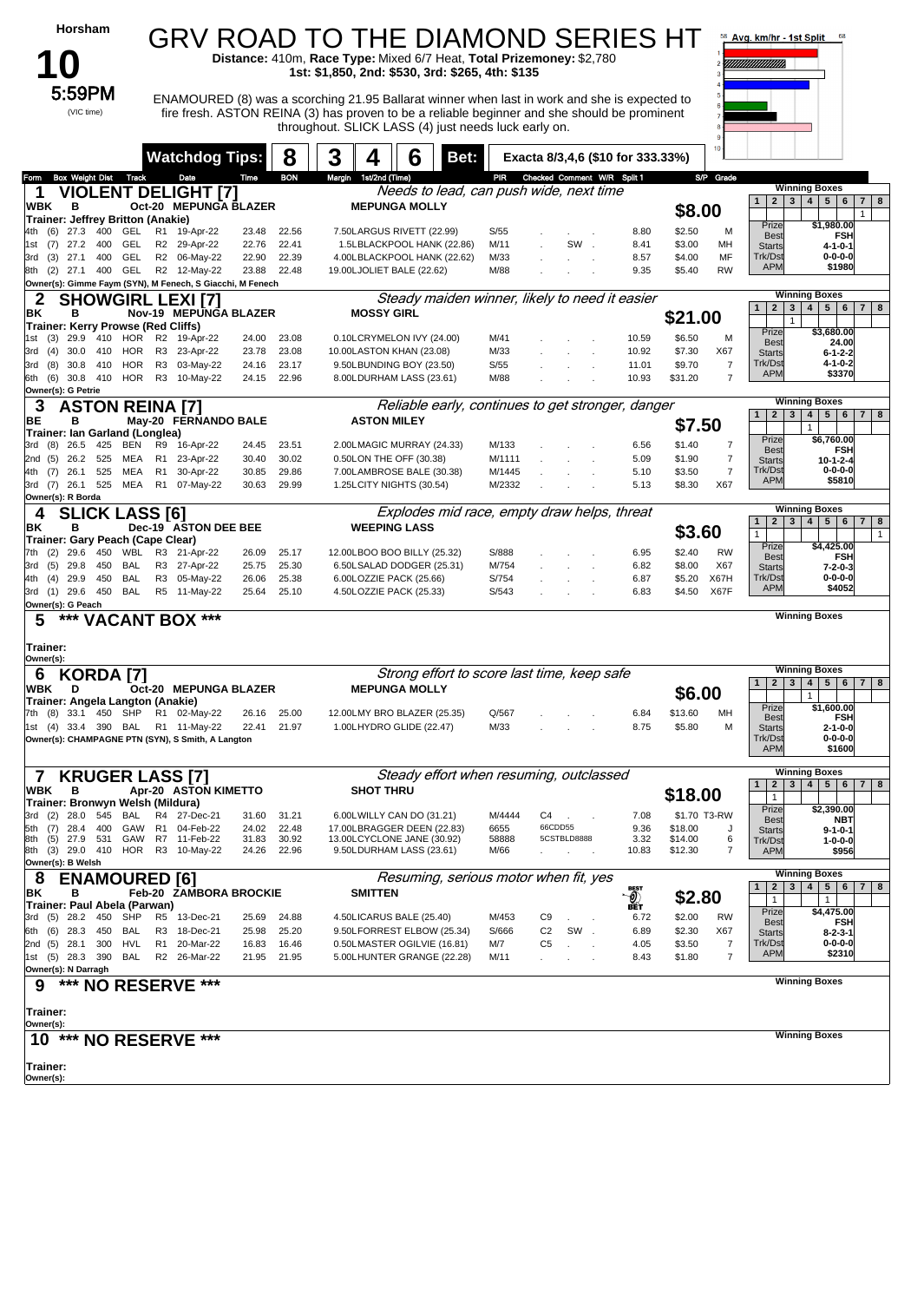| Horsham                                                                            |          |                                   |                |                |                       | GRV ROAD TO THE DIAMOND SERIES HT                                                                                                        |                |                                  |     |                                     |                    |                     | 58 Avg. km/hr - 1st Split                    |                                                              |                          |
|------------------------------------------------------------------------------------|----------|-----------------------------------|----------------|----------------|-----------------------|------------------------------------------------------------------------------------------------------------------------------------------|----------------|----------------------------------|-----|-------------------------------------|--------------------|---------------------|----------------------------------------------|--------------------------------------------------------------|--------------------------|
|                                                                                    |          |                                   |                |                |                       | Distance: 410m, Race Type: Mixed 6/7 Heat, Total Prizemoney: \$2,780<br>1st: \$1,850, 2nd: \$530, 3rd: \$265, 4th: \$135                 |                |                                  |     |                                     |                    |                     |                                              |                                                              |                          |
| 6:21PM                                                                             |          |                                   |                |                |                       | MULTI MATT (2) was a cracking 25.30 Shepparton winner and he should get a dream run through                                              |                |                                  |     |                                     |                    |                     |                                              |                                                              |                          |
| (VIC time)                                                                         |          |                                   |                |                |                       | behind the red. HOT ROD CHARLIE (1) is showing plenty of promise and he is drawn to lead for a<br>long way. BLACKPOOL MAY (7) has claims |                |                                  |     |                                     |                    |                     |                                              |                                                              |                          |
|                                                                                    |          |                                   |                |                |                       |                                                                                                                                          |                |                                  |     |                                     |                    | 10                  |                                              |                                                              |                          |
|                                                                                    |          | <b>Watchdog Tips:</b>             |                | 2              |                       | 8                                                                                                                                        | Bet:           |                                  |     | Quinella 2/1,7,8 (\$10 for 333.33%) |                    |                     |                                              |                                                              |                          |
| Form Box Weight Dist Track<br><b>HOT ROD CHARLIE [7]</b><br>1                      |          | Date                              | Time           | <b>BON</b>     | Margin 1st/2nd (Time) | Showing promise, drawn to lead, main danger                                                                                              |                |                                  |     | PIR Checked Comment W/R Split 1     |                    | S/P Grade           | $\mathbf{1}$<br>2 <sup>1</sup>               | <b>Winning Boxes</b><br>$5 \mid 6$<br>$\mathbf{3}$<br> 4     | $\overline{7}$<br>8      |
| ΒK<br>D<br><b>Trainer: Rodney Millington (Red Cliffs)</b>                          |          | Aug-20 ORSON ALLEN                |                |                |                       | <b>MEPUNGA MIDGET</b>                                                                                                                    |                |                                  |     |                                     |                    | \$4.60              | Prize                                        | \$2,395.00                                                   |                          |
| 1st (7) 31.2 410 HOR<br>2nd (1) 31.5 410<br>HOR                                    |          | R2 23-Apr-22<br>R9 03-May-22      | 23.38<br>23.26 | 23.08<br>23.17 |                       | 4.00LLA SPEZIA (23.65)<br>1.25LMEPUNGA BOUNCE (23.17)                                                                                    | M/11<br>M/11   |                                  |     | 10.29<br>10.33                      | \$3.70<br>\$1.30   | M<br>X67            | Best<br><b>Starts</b>                        | 23.38<br>$3 - 1 - 1 - 1$                                     |                          |
| HOR<br>3rd (4) 31.5 410<br>Owner(s): G Petrie                                      |          | R3 10-May-22                      | 23.82          | 22.96          |                       | 3.00LDURHAM LASS (23.61)                                                                                                                 | M/33           |                                  |     | 10.46                               | \$1.50             | $\overline{7}$      | Trk/Dst<br><b>APM</b>                        | $3 - 1 - 1 - 1$<br>\$2395                                    |                          |
| <b>MULTI MATT [7]</b><br>2                                                         |          |                                   |                |                |                       | Cracking 25.30 Shepparton winner, suited here                                                                                            |                |                                  |     |                                     |                    |                     |                                              | <b>Winning Boxes</b>                                         |                          |
| WBK<br>D                                                                           |          | Oct-20 MEPUNGA BLAZER             |                |                |                       | <b>MEPUNGA MOLLY</b>                                                                                                                     |                |                                  |     |                                     |                    | \$3.60              | $\overline{2}$<br>$\mathbf{1}$               | $5\phantom{.0}$<br> 6<br>3<br>4 <sup>1</sup><br>$\mathbf{1}$ | 8<br>7 <sup>1</sup>      |
| Trainer: Jeffrey Britton (Anakie)<br>450<br>4th (7) 33.5<br>BAL                    |          | R1 20-Apr-22                      | 25.92          | 25.21          | 6.00LSEKOLA (25.50)   |                                                                                                                                          | M/644          |                                  |     | 6.79                                | \$10.30            | M                   | Prize<br>Best                                | \$3,200.00<br><b>FSH</b>                                     |                          |
| 1st (4) 33.3<br>450<br>SHP<br>SHP<br>450<br>4th (6) 33.4                           |          | R3 02-May-22<br>R2 09-May-22      | 25.30<br>25.74 | 25.00<br>25.15 |                       | 4.75LASTON WHISKY (25.63)<br>6.00LALWAYS A THRILL (25.32)                                                                                | M/111<br>M/644 |                                  | SW  | 6.69<br>in 1<br>6.82                | \$5.40<br>\$5.00   | MН<br>MF            | <b>Starts</b><br>Trk/Dst                     | $3 - 1 - 0 - 0$<br>$0 - 0 - 0 - 0$                           |                          |
| Owner(s): Hammy (SYN), G Farrugia, W Gallagher, M Field                            |          |                                   |                |                |                       |                                                                                                                                          |                |                                  |     |                                     |                    |                     | <b>APM</b>                                   | \$3200                                                       |                          |
| 3<br><b>AMLIN FIDGET [6]</b>                                                       |          |                                   |                |                |                       | Resuming, capable when fit, place claims                                                                                                 |                |                                  |     |                                     |                    |                     | $\mathbf{1}$<br>2 <sup>1</sup>               | <b>Winning Boxes</b><br>3 <br>4   5   6   7                  | 8                        |
| ΒK<br>в<br>Trainer: Ashlee Terry (Lara)                                            |          | Dec-19 ASTON DEE BEE              |                |                |                       | <b>AMLIN MYSTIQUE</b>                                                                                                                    |                |                                  |     |                                     | \$10.00            |                     | $\mathbf{1}$<br>Prize                        | $\mathbf{1}$<br>\$3,985.00                                   |                          |
| 1st (1) 29.5<br>400<br>WGL<br>WGL<br>(5)<br>30.0<br>460<br>4th                     | R3<br>R7 | 08-Feb-22<br>15-Feb-22            | 22.78<br>26.14 | 22.40<br>25.67 |                       | 2.50LGET SUSHI CAROL (22.94)<br>3.5LWHARFIE (25.90)                                                                                      | M/32<br>M/654  |                                  |     | 8.53<br>6.79                        | \$4.20<br>\$7.50   | X67<br>X67          | Best<br><b>Starts</b>                        | <b>FSH</b><br>$7 - 2 - 0 - 1$                                |                          |
| 460<br>WGL<br>4th<br>(6)<br>29.5                                                   |          | R5 26-Feb-22                      | 26.29          | 25.94          |                       | 4.50LMUMBO ALARM (25.99)                                                                                                                 | M/664          | C1                               |     | 6.80                                | \$6.90             | <b>RW</b>           | Trk/Dst<br><b>APM</b>                        | $0 - 0 - 0 - 0$<br>\$1751                                    |                          |
| 5th (7) 29.5 350<br>HVL<br>Owner(s): Burn like us (SYN), A Terry, N Rooney         |          | R5 06-Mar-22                      | 20.03          | 19.38          |                       | 2.75LMARCUS MOLONEY (19.84)                                                                                                              | M/3            | C <sub>6</sub>                   |     | 6.81                                | \$11.20            | X67H                |                                              |                                                              |                          |
| <b>PAT MAY JOY [6]</b><br>4<br>в<br>ΒK                                             |          | Aug-18 BARCIA BALE                |                |                |                       | One paced and likely to find this class beyond her<br><b>CRYMELON HOLLY</b>                                                              |                |                                  |     |                                     |                    |                     | $\mathbf{1}$<br>2 <sup>1</sup>               | <b>Winning Boxes</b><br>4 <br>3                              | $5 \mid 6 \mid 7 \mid 8$ |
| Trainer: Jeanette Spruyt (Glenorchy)                                               |          |                                   |                |                |                       |                                                                                                                                          |                |                                  |     |                                     | \$51.00            |                     | Prize                                        | $\overline{2}$<br>\$4,650.00                                 |                          |
| $(6)$ 26.8<br>410<br>4th<br>(5)<br>27.0<br>410<br>HOR<br>6th                       |          | HOR R3 23-Apr-22<br>R11 26-Apr-22 | 23.90<br>23.98 | 23.08<br>23.05 |                       | 12.00LASTON KHAN (23.08)<br>11.00LCARAJILLO (23.23)                                                                                      | S/44<br>M/88   |                                  |     | 11.02<br>10.93                      | \$84.30<br>\$54.40 | X67<br><b>RW</b>    | <b>Best</b><br><b>Starts</b>                 | <b>NBT</b><br>$56 - 2 - 2 - 5$                               |                          |
| WBL<br>$(1)$ 27.0<br>390<br>4th<br>390<br>WBL<br>5th (7) 27.1                      |          | R9 02-May-22<br>R3 09-May-22      | 22.93<br>22.83 | 22.22<br>21.67 |                       | 7.00LGOLDEN HANDS (22.45)<br>5.50LJOFFA'S NEPTUNE (22.46)                                                                                | S/64<br>M/46   |                                  |     | 9.32<br>8.87                        | \$20.40<br>\$35.80 | 6G<br>6G            | Trk/Dst<br><b>APM</b>                        | $20 - 0 - 2 - 3$<br>\$1456                                   |                          |
| Owner(s): J Spruyt                                                                 |          |                                   |                |                |                       |                                                                                                                                          |                |                                  |     |                                     |                    |                     |                                              |                                                              |                          |
| 5<br><b>DURHAM LASS [6]</b><br>в<br>BD                                             |          | May-20 FERNANDO BALE              |                |                |                       | Impressive type but the draw is a worry, place<br><b>KUMBIA LASS</b>                                                                     |                |                                  |     |                                     |                    |                     | $\mathbf{1}$<br>$\mathbf{2}$                 | <b>Winning Boxes</b><br>$3 \mid 4 \mid$<br>5 <br>6           | 7 <sup>1</sup><br>8      |
| Trainer: Heather Baxter (Murtoa)<br>1st (2) 26.8<br>410<br>HOR                     |          | R2 26-Apr-22                      | 23.43          | 23.05          |                       | 1.75LCRYMELON IVY (23.54)                                                                                                                | Q/11           |                                  |     | 10.34                               | \$4.50             | \$8.00<br>M         | $\mathbf{1}$<br>Prize                        | \$3.450.00                                                   | $\mathbf{1}$             |
| 5th (2)<br>HOR<br>26.5<br>- 410                                                    |          | R3 03-May-22                      | 24.23          | 23.17          |                       | 11.00LBUNDING BOY (23.50)                                                                                                                | M/44           |                                  |     | 10.94                               | \$2.20             | $\overline{7}$      | <b>Best</b><br><b>Starts</b>                 | 23.43<br>$3 - 2 - 0 - 0$                                     |                          |
| 1st (7) 26.4<br>410<br>HOR<br>Owner(s): CHAMPAGNE PTN (SYN), S Smith, A Langton    |          | R3 10-May-22                      | 23.61          | 22.96          |                       | 1.75LZULU ANGEL (23.71)                                                                                                                  | Q/22           |                                  |     | 10.39                               | \$11.10            | $\overline{7}$      | Trk/Dst<br><b>APM</b>                        | $3 - 2 - 0 - 0$<br>\$3450                                    |                          |
| 6<br><b>FROSTY JACK [6]</b>                                                        |          |                                   |                |                |                       | Resuming, prefer over longer, next time                                                                                                  |                |                                  |     |                                     |                    |                     |                                              | Winning Boxes                                                |                          |
| D<br>Trainer: Gregory Berry (Toolleen)                                             |          | Feb-20 BEAST UNLEASHED            |                |                |                       | <b>STARS AND LIGHTS</b>                                                                                                                  |                |                                  |     |                                     | \$21.00            |                     | $\mathbf{1}$<br>$\mathbf{2}$<br>$\mathbf{1}$ | 3   4   5   6   7  <br>$\mathbf{1}$                          | 8                        |
| 4th (6) 36.5<br>450<br>SHP                                                         |          | R7 24-Feb-22                      | 25.74          | 25.23          |                       | 7.50LUNKNOWN ABILITY (25.23)                                                                                                             | M/444          | C <sub>4</sub>                   |     | 7.11                                | \$3.70             | X67                 | Prize<br>Best                                | \$5,945.00<br>NBT                                            |                          |
| 7th (7) 36.4<br>450<br><b>SHP</b><br>$(4)$ 36.6<br>350<br>HVL<br>5th               | R9       | R8 28-Feb-22<br>06-Mar-22         | 26.06<br>20.34 | 24.96<br>19.38 |                       | 8.50LIN A BLUE (25.48)<br>9.00LDUNDEE TWISTER (19.73)                                                                                    | M/777<br>M/7   | C <sub>5</sub><br>C <sub>1</sub> |     | 6.93<br>7.03                        | \$81.70<br>\$30.10 | <b>SH</b><br>X67H   | <b>Starts</b><br>Trk/Dst                     | 18-2-2-3<br>$1 - 0 - 0 - 1$                                  |                          |
| 5th (2) 36.5 425<br>BEN<br>Owner(s): G Berry                                       |          | R9 23-Mar-22                      | 24.73          | 24.32          |                       | 3.75LASTON ARENA (24.48)                                                                                                                 | M/555          | C8                               |     | 7.12                                | \$1.90             | T3-6                | <b>APM</b>                                   | \$2562                                                       |                          |
| <b>BLACKPOOL MAY [7]</b>                                                           |          |                                   |                |                |                       | Never headed two runs back, threat if crosses                                                                                            |                |                                  |     |                                     |                    |                     |                                              | <b>Winning Boxes</b>                                         |                          |
| <b>BEF</b><br>в<br>Trainer: Alexis Kenyon (Lara)                                   |          | Oct-20 BERNARDO                   |                |                |                       | <b>LOCHINVAR ADORE</b>                                                                                                                   |                |                                  |     |                                     |                    | \$6.00              | 2 <br>1                                      | 3   4   5   6   7   8                                        |                          |
| 26.5<br>390<br>BAL<br>4th (4)                                                      |          | R9 25-Apr-22                      | 22.69          | 22.04          |                       | 3.25LKAYLEE ONYX (22.47)                                                                                                                 | M/24           |                                  |     | 8.62                                | \$3.30             | M                   | Prize<br>Best                                | \$1,850.00<br><b>NBT</b>                                     |                          |
| 1st (7) 26.7 400<br>GEL<br>4th (8) 26.5 410 HOR                                    |          | R3 02-May-22<br>R3 10-May-22      | 22.65<br>23.96 | 22.25<br>22.96 |                       | 3.00LRIGHTEOUS BALE (22.85)<br>5.50LDURHAM LASS (23.61)                                                                                  | M/11<br>M/44   |                                  |     | 8.41<br>10.72                       | \$5.90<br>\$6.30   | М<br>$\overline{7}$ | <b>Starts</b><br>Trk/Dst                     | $3 - 1 - 0 - 0$<br>$1 - 0 - 0 - 0$                           |                          |
| Owner(s): GLASWEGIAN ANGEL (SYN), A Kenyon, R Kenyon, A Kenyon, R Kenyon, R Kenyon |          |                                   |                |                |                       |                                                                                                                                          |                |                                  |     |                                     |                    |                     | <b>APM</b>                                   | \$1850                                                       |                          |
| <b>BLACKPOOL HANK [7]</b><br>୪<br>D<br>BK                                          |          | Oct-20 BERNARDO                   |                |                |                       | Good muster, gets a cart across, keep safe<br><b>LOCHINVAR ADORE</b>                                                                     |                |                                  |     |                                     |                    |                     | $\mathbf{2}$<br>$\mathbf{1}$                 | <b>Winning Boxes</b><br>$3 \mid 4 \mid$<br>5 6               | 7 <sup>1</sup><br>8      |
| Trainer: Adrian Kenyon (Lara)                                                      |          |                                   |                |                |                       |                                                                                                                                          |                |                                  |     |                                     |                    | \$4.20              | Prize                                        | \$2,905.00                                                   | $\mathbf{1}$             |
| 2nd (2) 31.0<br>390<br>BAL<br>2nd (8) 31.5<br>400<br>GEL                           |          | R10 25-Apr-22<br>R2 29-Apr-22     | 22.30<br>22.86 | 22.04<br>22.41 |                       | 2.50LMAZARRON (22.14)<br>1.5LVIOLENT DELIGHT (22.76)                                                                                     | Q/22<br>M/22   |                                  |     | 8.44<br>8.52                        | \$3.20<br>\$3.40   | M<br>MН             | Best<br><b>Starts</b>                        | <b>FSH</b><br>4-1-2-0                                        |                          |
| GEL<br>1st (8) 31.5 400<br>4th (7) 31.5 425<br>BEN                                 |          | R2 06-May-22<br>R9 13-May-22      | 22.62<br>24.63 | 22.39<br>23.74 |                       | 1.5LBLACKPOOL KOA (22.72)<br>8.50LCOULTER BALE (24.06)                                                                                   | M/11<br>M/874  |                                  | SW. | 8.38<br>6.88                        | \$3.10<br>\$6.40   | MF<br>X67           | Trk/Dst<br><b>APM</b>                        | $0 - 0 - 0 - 0$<br>\$2770                                    |                          |
| Owner(s): R Kenyon                                                                 |          |                                   |                |                |                       |                                                                                                                                          |                |                                  |     |                                     |                    |                     |                                              | <b>Winning Boxes</b>                                         |                          |
| *** NO RESERVE ***<br>9                                                            |          |                                   |                |                |                       |                                                                                                                                          |                |                                  |     |                                     |                    |                     |                                              |                                                              |                          |
| Trainer:<br>Owner(s):                                                              |          |                                   |                |                |                       |                                                                                                                                          |                |                                  |     |                                     |                    |                     |                                              |                                                              |                          |
| ***<br><b>NO RESERVE ***</b><br>10                                                 |          |                                   |                |                |                       |                                                                                                                                          |                |                                  |     |                                     |                    |                     |                                              | <b>Winning Boxes</b>                                         |                          |
| Trainer:                                                                           |          |                                   |                |                |                       |                                                                                                                                          |                |                                  |     |                                     |                    |                     |                                              |                                                              |                          |
| Owner(s):                                                                          |          |                                   |                |                |                       |                                                                                                                                          |                |                                  |     |                                     |                    |                     |                                              |                                                              |                          |